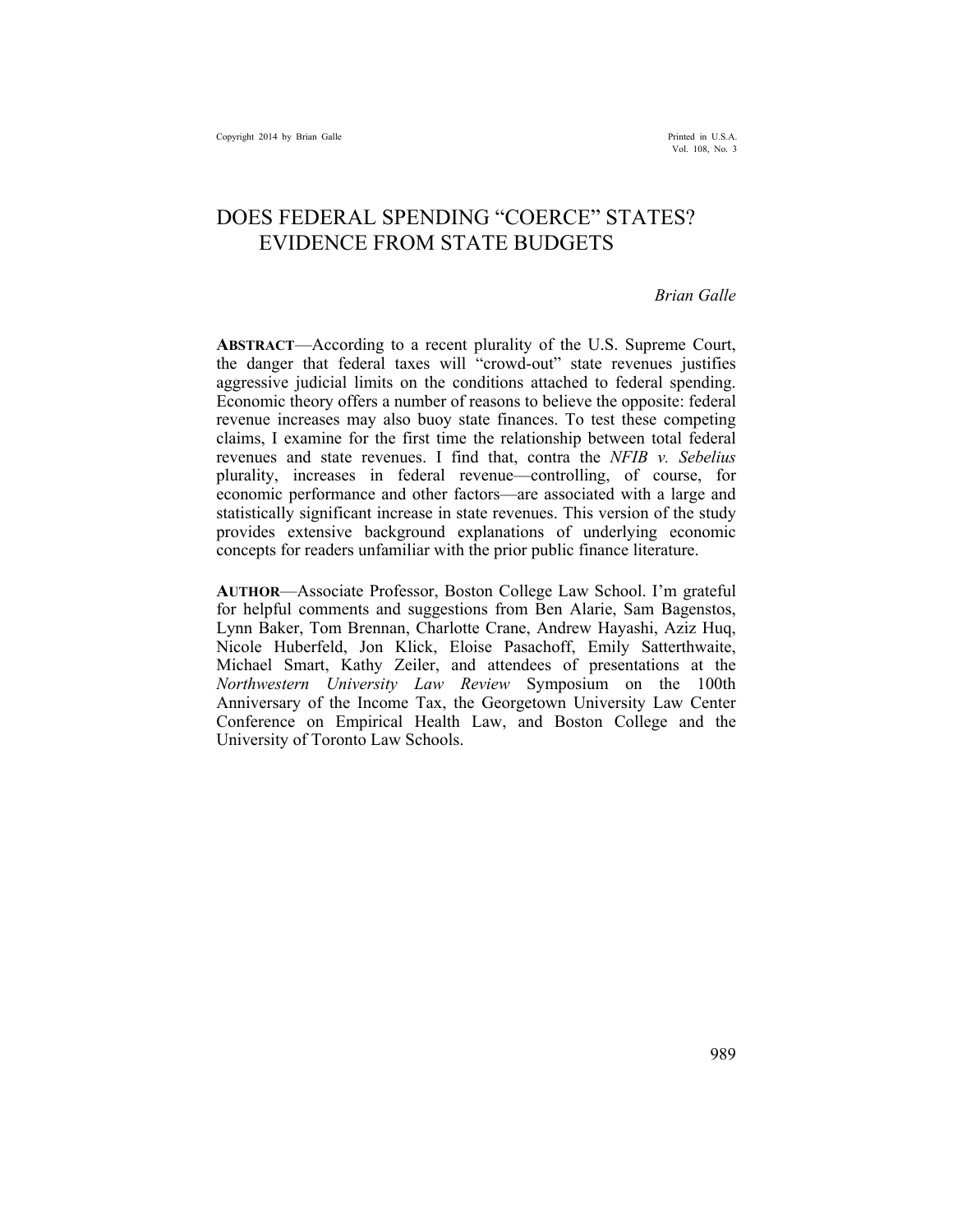#### N O R T H W E S T E R N U N I V E R S I T Y L A W R E V I E W

| $\mathbf{I}$ . |  |  |  |
|----------------|--|--|--|
| H.             |  |  |  |
|                |  |  |  |
|                |  |  |  |
|                |  |  |  |
|                |  |  |  |
|                |  |  |  |
|                |  |  |  |
|                |  |  |  |
|                |  |  |  |

*[H]eavy federal taxation diminishes the practical ability of States to collect their own taxes.*†

#### **INTRODUCTION**

*NFIB v. Sebelius*—the health care case—upheld most of the Affordable Care Act, but allowed states to "opt out" of certain aspects of the law's changes to the Medicaid program.<sup>1</sup> As early commentators have noted, the Medicaid portions of the decision rewrote seventy-seven years of precedent, altered one of the fundamental legal rules underlying the modern state, and, oh by the way, may also affect access to health care for millions.2 What other writers have not yet observed is that all of those outcomes depend logically on a single factual claim, made explicitly by four "dissenters" and relied upon implicitly by the three Justices who joined the "majority" opinion. The Court's entire analysis of that fact is set out in the quotation just above this paragraph. My goal here is to give a more serious examination, including both theoretical and original empirical analysis, of whether federal taxation affects states' "practical ability . . . to collect their own taxes."3

First, a little more background. Medicaid is an exercise of the federal power of conditional spending.<sup>4</sup> Congress can "lay and collect Taxes ... to . . . provide for the . . . general Welfare," and can impose conditions on

<sup>†</sup> Nat'l Fed'n of Indep. Bus. v. Sebelius, 132 S. Ct. 2566, 2662 n.13 (2012) (Scalia, Kennedy, Thomas & Alito, JJ., dissenting).

<sup>1</sup> *Id.* at 2608 (Roberts, J.). 2 Samuel R. Bagenstos, *The Anti-leveraging Principle and the Spending Clause After* NFIB, 101 GEO. L.J. 861, 864 (2013); Nicole Huberfeld et al., *Plunging into Endless Difficulties: Medicaid and Coercion in* National Federation of Independent Business v. Sebelius, 93 B.U. L. REV. 1, 2, 5–7 (2013). 3 *NFIB*, 132 S. Ct. at 2662, n.13 (Scalia, Kennedy, Thomas & Alito, JJ., dissenting).

<sup>4</sup> Frew *ex rel.* Frew v. Hawkins, 540 U.S. 431, 433 (2004).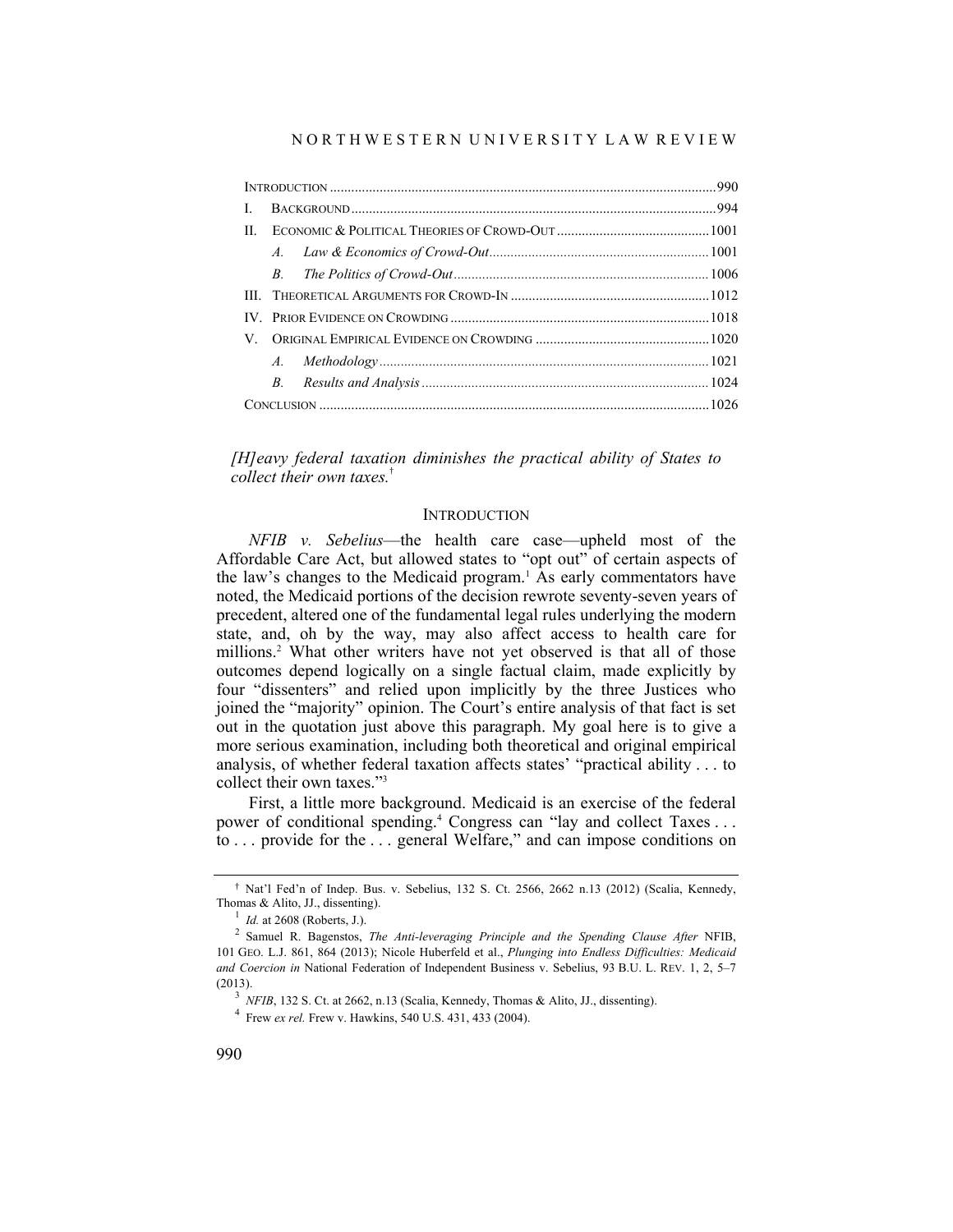the receipt of those funds.<sup>5</sup> Between 1935 and late June of 2012, that power faced few meaningful restrictions.<sup>6</sup> Starting in the 1990s, though, the Court held that Congress was prohibited from "commandeering" state officials.<sup>7</sup> Effectively, the federal government could regulate state officials *qua* state officials only if states were willing to accept money in exchange. In *NFIB*, however, Justice Roberts's opinion declared that federal threats to revoke Medicaid funds in some settings could so "coerce" states that the states had no "real" choice but to comply, rendering Medicaid the practical equivalent of commandeering.<sup>8</sup> Two Justices joined in that portion of the decision, while four other Justices, who described themselves as "dissenters," basically agreed with that outcome, although they did not formally join Roberts's opinion.<sup>9</sup>

What does health care have to do with state taxes? Consider Justice Roberts's claim that the threat of Medicaid revocation was a "gun to the head" of states.<sup>10</sup> Colorful, but states do not have heads. What they do have is budgets. A closer analogy might be the college student told by her parents, "No more beer or no tuition." Many students would start to skip the keg parties. But Mark Zuckerberg could laugh and drink up. Financial pressure, in other words, depends on the need for and availability of other sources of revenue.<sup>11</sup> As the *NFIB* dissenters apparently recognized, Medicaid's large contribution to state budgets does not itself make an intuitive case for coercion; for states to really be pinched by budget threats, it must also be the case that the lost funds could not readily be replaced.

The dissenters filled this logical gap by arguing that states cannot afford to replace Medicaid.<sup>12</sup> Their claim, again, is that federal taxes make it tougher for states to raise revenues. Although the dissenters offered no further analysis, there have also been several academic proponents of this "crowd-out" theory, most prominently the federalism scholar Lynn Baker.<sup>13</sup>

<sup>11</sup> *See* Robert W. Adler, *Unfunded Mandates and Fiscal Federalism: A Critique*, 50 VAND. L. REV. 1137, 1208 (1997).

<sup>&</sup>lt;sup>5</sup> South Dakota v. Dole, 483 U.S. 203, 206 (1987) (citing U.S. CONST. art. I, § 8, cl. 1).<br><sup>6</sup> Huberfeld et al., *supra* note 2, at 2–3.<br><sup>7</sup> Printz v. United States. 521 U.S. 898, 926 (1997); New York v. United States. 5

<sup>(1992).</sup>

<sup>&</sup>lt;sup>8</sup> *NFIB*, 132 S. Ct. at 2604–05 (Roberts, J.).<br><sup>9</sup> *Id.* at 2575, 2608; *id.* at 2662 (Scalia, Kennedy, Thomas & Alito, JJ., dissenting).<br><sup>10</sup> *Id.* at 2604 (Roberts, J.).

<sup>&</sup>lt;sup>12</sup> *NFIB*, 132 S. Ct. at 2663 (Scalia, Kennedy, Thomas & Alito, JJ., dissenting). 13 Lynn A. Baker, *Conditional Federal Spending After* Lopez, 95 COLUM. L. REV. 1911, 1935–47 (1995) [hereinafter Baker, *Conditional Spending*]; *see also* RICHARD A. EPSTEIN, BARGAINING WITH THE STATE 150–57 (1993); Matthew D. Adler & Seth F. Kreimer, *The New Etiquette of Federalism:*  New York*,* Printz*, and* Yeskey, 1998 SUP. CT. REV. 71, 107; Lynn A. Baker & Mitchell N. Berman, *Getting Off the* Dole*: Why the Court Should Abandon Its Spending Doctrine, and How a Too-Clever Congress Could Provoke It to Do So*, 78 IND. L.J. 459 (2003); Michael C. Dorf & Charles F. Sabel, *A Constitution of Democratic Experimentalism*, 98 COLUM. L. REV. 267, 430–31 (1998) ("Assuming . . . that the states cannot generally afford to forego federal highway funds, [conditional spending] works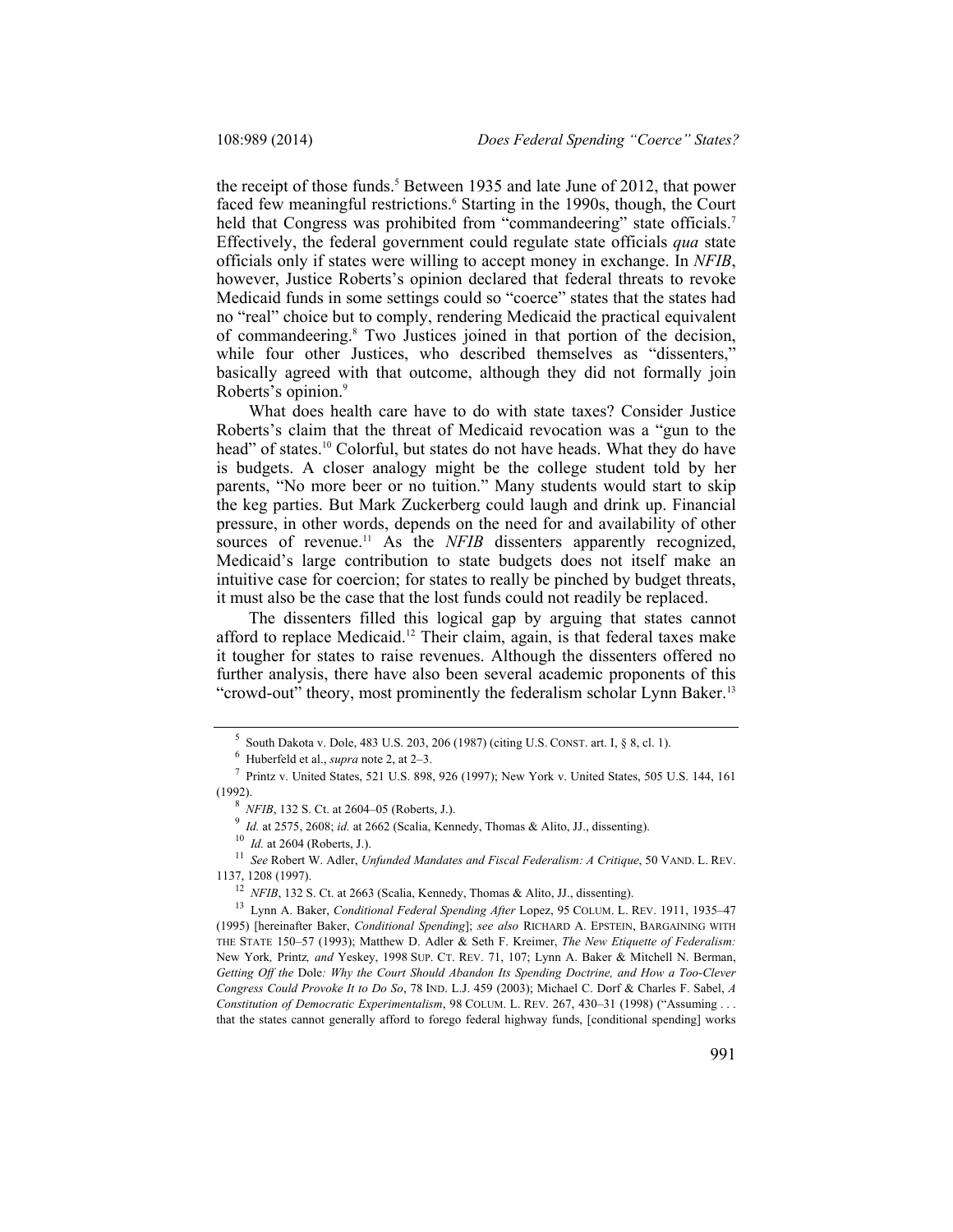While Baker's explanation is the most developed, even she offers little examination of crowd-out beyond the intuition that voters who are already taxed might not appreciate more taxes.<sup>14</sup>

The public finance economics literature, while not confronting the crowd-out question directly, offers both theory and some evidence that shed light on it. As economists recognize, though, the theoretical arguments are ambiguous.15 For example, on the one hand federal taxes can make state taxation more difficult by shrinking the tax "base" for each state; federal taxes on boats probably mean that there will be fewer boat sales for states to tax. But at the same time, by allowing state taxpayers to deduct state taxes paid from federal income, the federal tax code effectively offers states a matching grant to impose their own taxes, and this grant grows more generous as the federal income tax rate rises.<sup>16</sup> Thus, theory predicts that federal taxes might actually lead to crowd-in, not crowd-out.<sup>17</sup>

Prior empirical work has attempted to determine how the dueling theories play out in reality, but the existing studies are too narrow to resolve the crowd-out debate. One set of papers looks at whether changes in the rates of one form of federal tax affect the rate of tax imposed on the same base by lower levels of government—for instance, whether federal gasoline excises increase or reduce state gas tax rates.18 But even if these

*Evidence from the USA*, 91 J. PUB. ECON. 451, 458–60 (2007); Alejandro Esteller-Moré & Leonzio Rizzo, *(Uncontrolled) Aggregate Shocks or Vertical Tax Interdependence? Evidence from Gasoline and* 

*Cigarettes*, 64 NAT'L TAX J. 353, 354 (2011). 16 Charles E. McLure, Jr. & George R. Zodrow, *Treasury I and the Tax Reform Act of 1986: The Economics and Politics of Tax Reform*, 1 ECON. PERSP. 37, 55 (1987); *see* I.R.C. § 164 (2012). 17 *See* Christian Kelders & Marko Koethenbuerger, *Tax Incentives in Fiscal Federalism: An* 

*Integrated Perspective*, 43 CAN. J. ECON. 683, 684 (2010) ("Horizontal and vertical fiscal ties upwardly distort local tax rate choices.").<br><sup>18</sup> Linda Andersson et al., *Testing for Vertical Fiscal Externalities*, 11 INT'L TAX & PUB. FIN. 243,

245, 255–56 (2004); Timothy J. Besley & Harvey S. Rosen, *Vertical Externalities in Tax Setting: Evidence from Gasoline and Cigarettes*, 70 J. PUB. ECON. 383, 389–95 (1998); Marius Brülhart & Mario Jametti, *Vertical Versus Horizontal Tax Externalities: An Empirical Test*, 90 J. PUB. ECON. 2027, 2048 (2006); Howard Chernick & Jennifer Tennant, *Federal–State Tax Interactions in the United States and Canada*, 40 PUBLIUS: J. FEDERALISM 508, 519–27 (2010); Devereux et al., *supra* note 15, at 461– 79; Alejandro Esteller-Moré & Albert Solé-Ollé, *Tax Setting in a Federal System: The Case of Personal Income Taxation in Canada*, 9 INT'L TAX & PUB. FIN. 235, 236, 249 (2002) [hereinafter Esteller-Moré

just as effectively to commandeer the state legislative process as did [commandeering]."); Thomas R. McCoy & Barry Friedman, *Conditional Spending: Federalism's Trojan Horse*, 1988 SUP. CT. REV. 85, 86; Richard B. Stewart, *Federalism and Rights*, 19 GA. L. REV. 917, 958 (1985). Notably, the doctrinal line that Justice Roberts ultimately adopts tracks closely Professor Baker's 1995 proposal, although there were also other, earlier suggestions similar to Baker's. *Compare NFIB*, 132 S. Ct. at 2605–06 (Roberts, J.) (appearing to test for coercion by looking at whether a federal grant withholds unrelated funds), *with* Baker, *Conditional Spending*, *supra*, at 1973–74 (proposing same), *and* Richard B. Stewart, *Pyramids of Sacrifice? Problems of Federalism in Mandating State Implementation of National Environmental Policy*, 86 YALE L.J. 1196, 1260–62 (1977) (concluding that same was the likely implication of then-recent Supreme Court decisions).<br><sup>14</sup> Baker, *Conditional Spending*, *supra* note 13, at 1936–38.<br><sup>15</sup> M.P. Devereux et al., *Horizontal and Vertical Indirect Tax Competition: Theory and Some*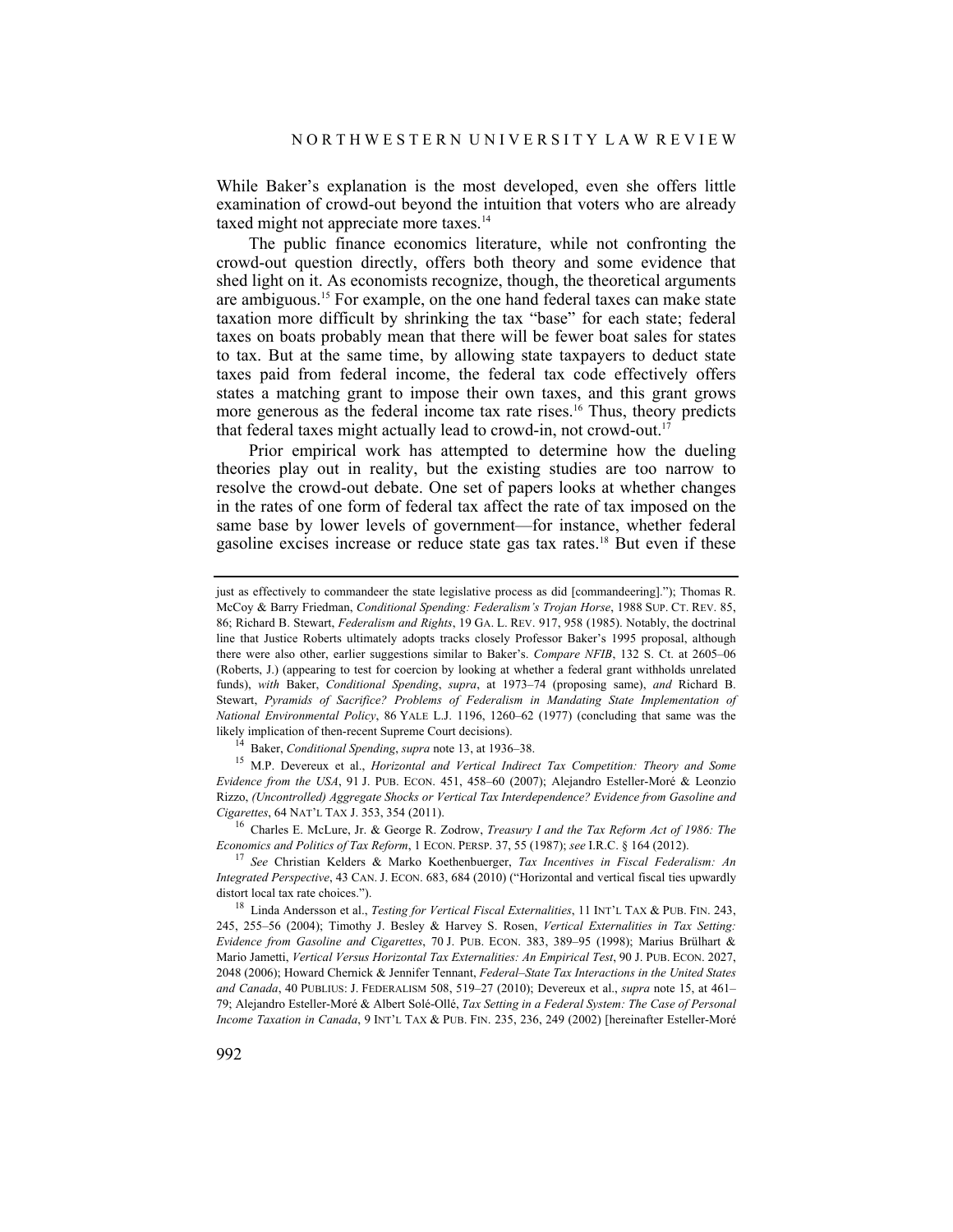papers agreed that federal taxes change state tax *rates*—they do not<sup>19</sup>—they still would not tell us whether states actually lose money, or whether they are able to make up lost revenues elsewhere. Can states get back their lost gas taxes through cigarette taxes? The studies do not tell us.

Another set of papers examines the impact of the federal deduction for state and local taxes paid on state budgets.<sup>20</sup> Those findings, too, are largely inconsistent with one another.<sup>21</sup> Even if they were in agreement, there are other factors that can contribute to crowd-in or mitigate crowd-out.

I therefore present here the first examination of the total effect of federal revenues on state revenue raising. Using a panel of state and federal budget data from 1998 to 2010, I estimate the effects of federal revenues on total state own-source revenues per capita<sup>22</sup> and state own-source revenues as a share of state GDP. In most specifications, I find considerable evidence of crowd-in: federal revenues increase both state revenues and state revenue as a fraction of available state wealth. Given the limitations of these kinds of data, my findings do not prove that crowd-out is impossible or that crowd-out did not exist in other periods. But they do suggest that claims that federal spending coerces contemporary states may rest on a mistaken factual premise.

My main purposes here are threefold. Most importantly, I want to contribute the first piece of really useful evidence about an important fact underlying a key constitutional controversy. I also want to introduce the existing public finance economics theory on that controversy to the legal community. Readers already familiar with fundamentals of economic theory may therefore find my theoretical discussion longer than it needs to be, but on the assumption that such readers can skim I err on the side of explaining more rather than less.

<sup>&</sup>amp; Solé-Ollé, *Canada*]; Álex Esteller-Moré & Albert Solé-Ollé, *Vertical Income Tax Externalities and Fiscal Interdependence: Evidence from the US*, 31 REGIONAL SCI. & URB. ECON. 247, 254–70 (2001) [hereinafter Esteller-Moré & Solé-Ollé, *US*]; Per G. Fredriksson & Khawaja A. Mamun, *Vertical Externalities in Cigarette Taxation: Do Tax Revenues Go Up in Smoke?*, 64 J. URB. ECON. 35, 35–48 (2007). <sup>19</sup> For a survey, see Chernick & Tennant, *supra* note 18, at 512–15.

<sup>&</sup>lt;sup>20</sup> Id. at 515–18; Paul N. Courant & Edward M. Gramlich, *The Impact of the Tax Reform Act of 1986 on State and Local Fiscal Behavior*, *in* DO TAXES MATTER? THE IMPACT OF THE TAX REFORM ACT OF 1986, at 243, 244–63 (Joel Slemrod ed., 1990); Douglas Holtz-Eakin & Harvey Rosen, *Federal Deductibility and Local Property Tax Rates*, 27 J. URB. ECON. 269, 270 (1990); Edward M. Gramlich, *The Deductibility of State and Local Taxes*, 38 NAT'L TAX J. 447, 453–58 (1985); Gilbert E. Metcalf, *Assessing the Federal Deduction for State and Local Tax Payments*, 64 NAT'L TAX J. 565, 576–88 (2011); *see also* Bruce Bartlett, *The Case for Eliminating Deductibility of State and Local Taxes*, 28 TAX NOTES 1121, 1122–23 (1985) (surveying earlier studies). 21 Chernick & Tennant, *supra* note 18, at 515; Louis Kaplow, *Fiscal Federalism and the* 

*Deductibility of State and Local Taxes Under the Federal Income Tax*, 82 VA. L. REV. 413, 487 & n.206 (1996).<br><sup>22</sup> That is, revenues other than money received from the federal government.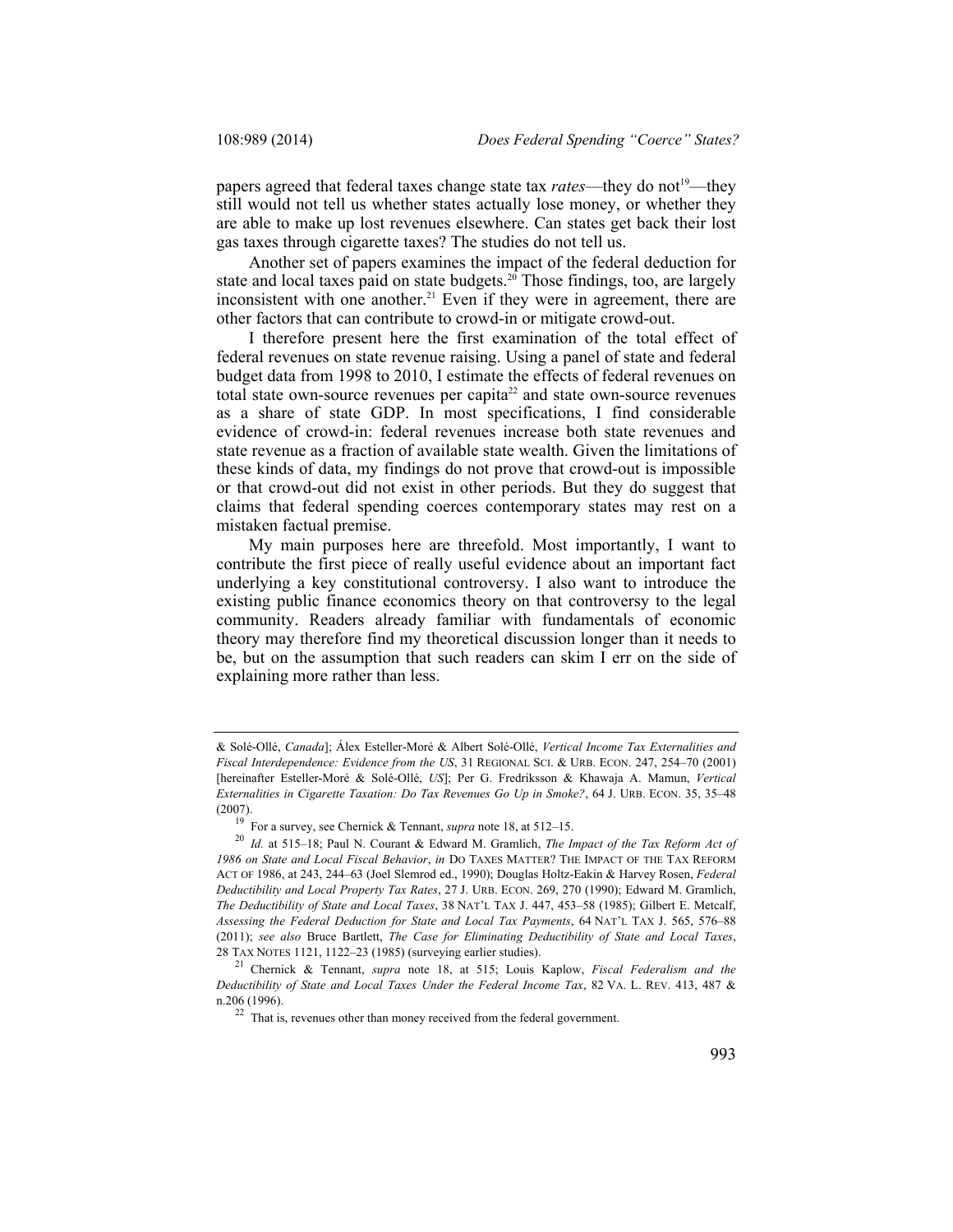Finally, I believe that my empirical results are independently interesting for the economic literature, whatever the implications for legal rules. The relationship between national revenues and subnational revenue capacity is also potentially critical for fiscal federalism theory. For example, some have argued that in a federation, new government projects create negative fiscal externalities for other tiers of government—in other words, that taxes at one level tend to crowd out taxes for others—and that this implies that federalism leads to governments that are excessively bloated.23 But in the presence of crowding-in, where fiscal externalities are positive, the implication is that federalism actually leads to governments that are too small.

The rest of this Article proceeds as follows. Part I explains in more detail the legal reasoning that puts the crowd-out question at the center of Spending Clause analysis. Part II explores the economic and political theory of the relationship between federal and state revenues, focusing on arguments that might lead us to expect crowd-out. Part III collects some arguments that predict the opposite. Part IV summarizes the so-farinconclusive evidence. And Part V then describes my original empirical evidence, including my findings that in recent years federal revenues have tended to increase state proceeds.

### I. BACKGROUND

Conditional federal spending is a centerpiece of the modern regulatory architecture of the United States.<sup>24</sup> With the exception of Medicare, nearly every big-ticket item on the federal government's domestic spending budget goes to support a joint venture with the states. Unemployment insurance, aid to the poor, education standards and incentives, clean air and water, health care for the indigent and those with disabilities, and legal protections against state-sponsored discrimination: all are designed as a set of conditions on federal grants to states.<sup>25</sup>

The legal underpinnings of these structures were stable for about seventy-five years. In 1937, the Supreme Court turned back challenges to the newly enacted Social Security and Unemployment Insurance systems.26 The plaintiffs had urged the Court to throw out unemployment insurance because of its novel structure: it channeled reams of federal dollars to states, in exchange for their agreement to tax their own employers and to

<sup>23</sup> *See* Michael J. Keen & Christos Kotsogiannis, *Does Federalism Lead to Excessively High Taxes?*, 92 AM. ECON. REV. 363, 363 (2002); Russell S. Sobel, *Optimal Taxation in a Federal System* 

*of Governments*, 64 S. ECON. J. 468, 469–73 (1997).<br><sup>24</sup> For an overview, see Philip J. Weiser, *Towards a Constitutional Architecture for Cooperative Federalism*, 79 N.C. L. REV. 663, 668–73 (2001).

<sup>&</sup>lt;sup>25</sup> *See* Brief for David Satcher et al. as Amici Curiae in Support of Respondents at 8–11, Florida *ex rel.* McCollum v. U.S. Dep't of Health & Human Servs., 132 S. Ct. 2566 (2012) (No. 11-400).

<sup>26</sup> Steward Mach. Co. v. Davis, 301 U.S. 548, 574–78, 598 (1937).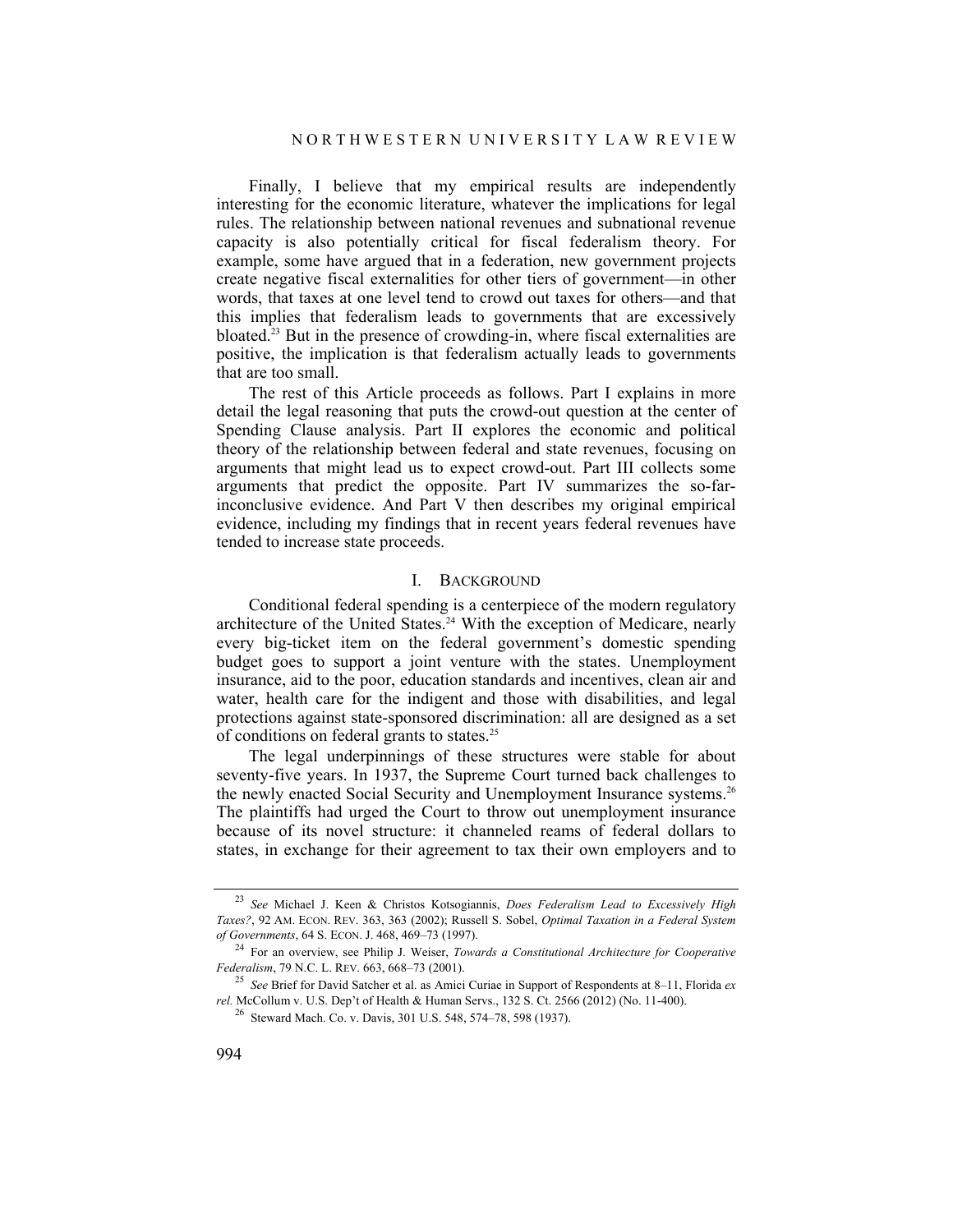administer claims by unemployed workers.<sup>27</sup> This structure, the plaintiff employers argued, was "coerci[ve]," because it forced states into the service of the national government.<sup>28</sup> The Court, in a famous passage by Justice Cardozo, refused to countenance that claim, arguing that the concept of coercion was difficult to fathom when applied to states, and that any effort to define coercion in that context would "plunge the law in endless difficulties."29

Not much happened on the coercion front for the next sixty years. As a formal matter, Cardozo's opinion had held out the possibility that some future statute might be found coercive, but given the rationale for his decision—that coercion as a concept was not judicially manageable—it was hard to see how any such claim could succeed.<sup>30</sup> And, indeed, from 1936 until 2012, no court found that a federal statute had coerced state grant recipients.<sup>31</sup>

In the background, though, some important details were developing. Twice in the 1990s, the Supreme Court ruled that the federal government could not "commandeer" nonjudicial state officials.<sup>32</sup> That is, Congress could not enact a law directing state officials to act—could not, for instance, order state officials to conduct background checks before issuing firearm permits.<sup>33</sup> But the Court also was careful to distinguish commandeering from conditional spending; Congress could still offer money to the states subject to conditions.<sup>34</sup> As long as states were legally free to reject the terms of the offer, it was not commandeering.<sup>35</sup>

The Court's reasons for its distinction between commands and conditions were never clearly formulated. The only real explanation from the bench was that commandeering obscured public accountability: voters might wrongly blame state officials for following their federal orders.<sup>36</sup> As commentators observed, one could say much the same about conditional spending and other forms of cooperative federalism.<sup>37</sup> The most likely

<sup>27</sup> *Id.* at 585–87. 28 *Id.* at 578. 29 *Id.* at 589–90. 30 *See* South Dakota v. Dole, 483 U.S. 203, 211 (1987) (suggesting theoretical possibility that

federal spending could coerce states, but finding no coercion on the facts then before the Court). 31 Samuel R. Bagenstos, *Spending Clause Litigation in the Roberts Court*, 58 DUKE L.J. 345, 372

<sup>(2008);</sup> Huberfeld et al., *supra* note 2, at 2.<br><sup>32</sup> Printz v. United States, 521 U.S. 898 (1997); New York v. United States, 505 U.S. 144 (1992).<br><sup>33</sup> Printz, 521 U.S. at 902, 923; New York, 505 U.S. at 175 (holding that either take title to nuclear waste or regulate it in line with federal standards impermissibly commandeered state governments).<br><sup>34</sup> *New York*, 505 U.S. at 166–67, 171–74.<br><sup>35</sup> *Id.* at 174.<br><sup>36</sup> *Printz*, 521 U.S. at 929–30; *New York*, 505 U.S. at 168–69, 182–83.

<sup>&</sup>lt;sup>37</sup> Daniel Halberstam, *Comparative Federalism and the Issue of Commandeering*, *in* THE FEDERAL VISION: LEGITIMACY AND LEVELS OF GOVERNANCE IN THE UNITED STATES AND THE EUROPEAN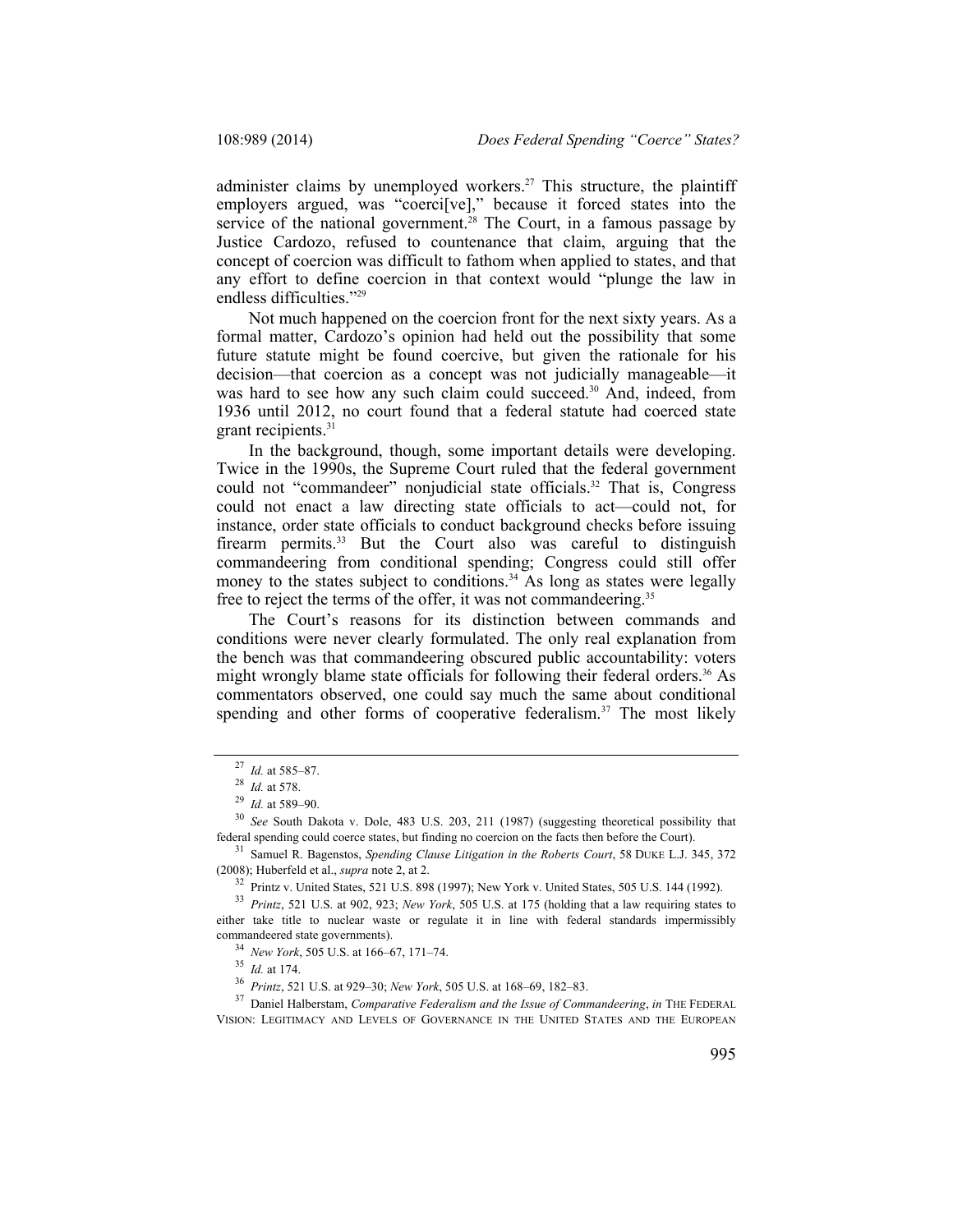distinction, some argued, was that when voters blamed their local officials for the outcomes that flowed from a federal grant, those voters were not wrong: whereas commandeered officials had no part in the outcome, state officials "deserved" blame at least for agreeing to the grant.<sup>38</sup>

Other commentators also suggested that the two scenarios could be distinguished by an "internalization" principle.<sup>39</sup> Under conditional spending, the federal government at least had to pay a price for its policies, while commandeering allowed Congress to pass the costs of enforcement on to the states.40 By forcing Congress to pay, commandeering indirectly limited federal power, because Congress would have to raise taxes to pay for its policies.<sup>41</sup>

Fast-forward to 2012. As part of the Affordable Care Act (ACA), Congress had enacted an expansion of the Medicaid program.<sup>42</sup> To simplify considerably, the ACA required that states receiving Medicaid money expand the pool of persons eligible for Medicaid assistance, and provided for enhanced subsidies to cover the cost of these "newly eligible individuals."43 A number of states then challenged the expansion as unconstitutionally coercive.<sup>44</sup>

*Judicial Review of Federalism Issues*, 80 NW. U. L. REV. 577, 644–45 (1985); Seigel, *supra* note 38, at

1644–45. 40 *See* Seigel, *supra* note 38, at 1644–45. 41 *See id.*; *see also* Galle, *supra* note 38, at 167–70 (arguing that conditional spending is

 $42$  Patient Protection and Affordable Care Act, Pub. L. No. 111-148, § 2001, 124 Stat. 119, 153 (2010) (codified as amended at 42 U.S.C. § 1396a(a)(10)(A)(i)(VIII)). Medicaid is a cooperative enterprise in which states provide payment for medical care for low-income and disabled households, supported by federal matching grants ranging from 50% to 83%, and subject to a long set of federal rules and requirements. KAISER COMM'N ON MEDICAID & THE UNINSURED, MEDICAID: A PRIMER 3, 5 (2013), *available at* http://www.kff.org/medicaid/upload/7334-04.pdf; KAISER COMM'N ON MEDICAID & THE UNINSURED, A HISTORICAL REVIEW OF HOW STATES HAVE RESPONDED TO THE AVAILABILITY OF FEDERAL FUNDS FOR HEALTH COVERAGE 2 (2012). States may escape the conditions by forfeiting the money. Harris v. McRae, 448 U.S. 297, 301 (1980).<br> $^{43}$  Huberfeld et al., *supra* note 2, at 25–30.

<sup>44</sup> See, e.g., Florida ex rel. Bondi v. U.S. Dep't of Health & Human Servs., 780 F. Supp. 2d 1256 (N.D. Fla.), *aff'd in part, rev'd in part*, 648 F. Supp. 2d 1235 (11th Cir. 2011), *aff'd in part, rev'd in part sub nom.* Nat'l Fed'n of Indep. Bus. v. Sebelius, 132 S. Ct. 2566 (2012).

UNION 213, 231 (Kalypso Nicolaidis & Robert Howse eds., 2001); Roderick M. Hills, Jr., *The Political Economy of Cooperative Federalism: Why State Autonomy Makes Sense and "Dual Sovereignty" Doesn't*, 96 MICH. L. REV. 813, 826–28 (1998); Vicki C. Jackson, *Federalism and the Uses and Limits of Law: Printz and Principle?*, 111 HARV. L. REV. 2180, 2200–05 (1998). <sup>38</sup> Even this story breaks down if one considers that state officials can also be blamed for their

failure to lobby effectively in warding off "commandeering" enactments. Brian Galle, *Getting Spending: How to Replace Clear Statement Rules with Clear Thinking About Conditional Grants of Federal Funds*, 37 CONN. L. REV. 155, 201 & nn.273, 275 (2004); *see* Neil S. Seigel, *Commandeering and Its Alternatives: A Federalism Perspective*, 59 VAND. L. REV. 1629, 1662–63 (2006) (noting that voters would have been correct in assuming that state officials were involved in the decision to transfer title of nuclear waste in *New York*). 39 D. Bruce LaPierre, *Political Accountability in the National Political Process—the Alternative to*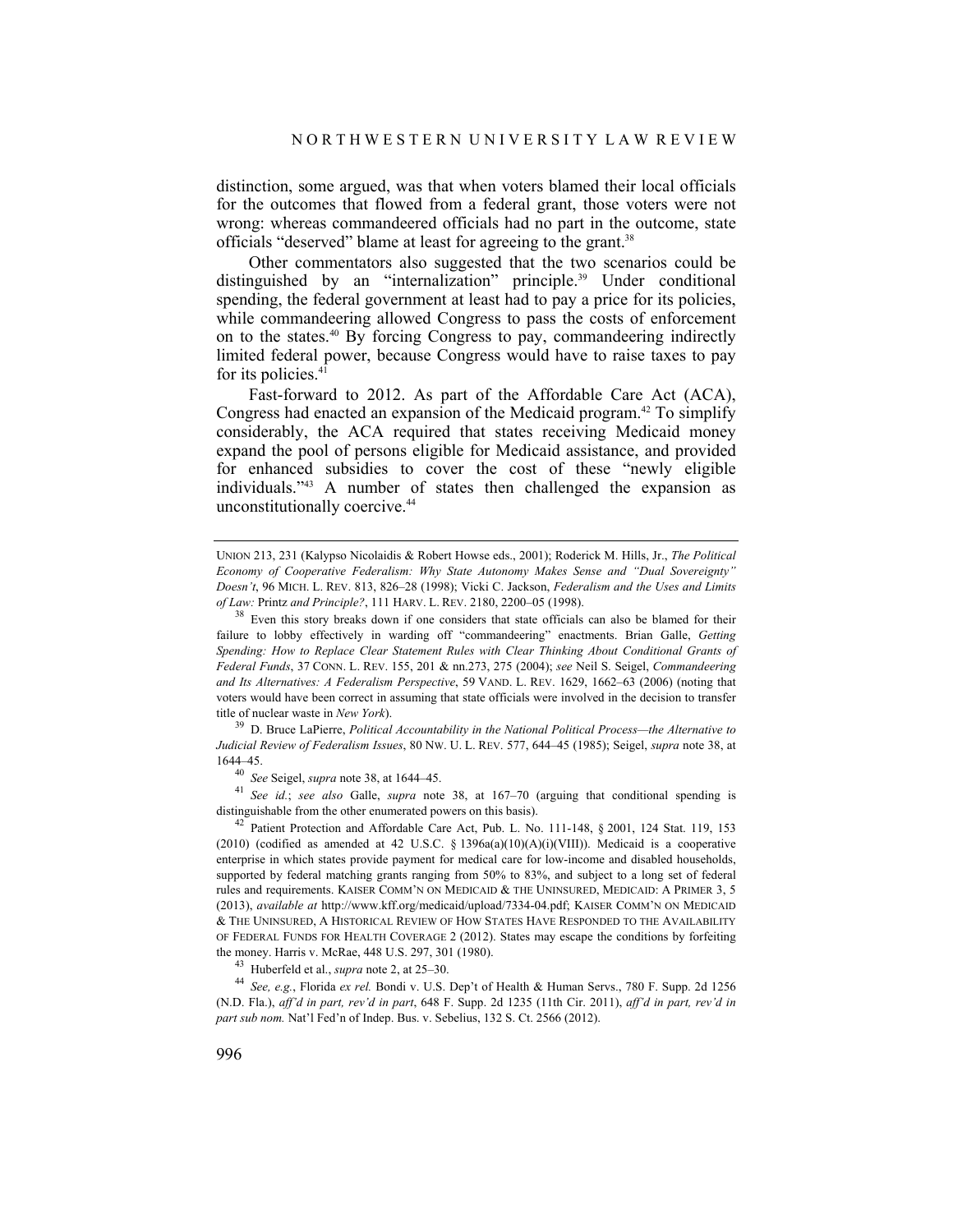Most readers surely know what happened next. The Court, in a divided decision, ruled that conditioning funds already provided under preexisting Medicaid rules on states' acceptance of the Medicaid expansion indeed was coercive.45 Justice Roberts, joined by Justices Breyer and Kagan, then went on to state that the Medicaid expansion could go forward, but that the only permissible sanction for states that refused would be the loss of the "new" Medicaid spending authorized in the ACA.<sup>46</sup> Two other Justices, Ginsburg and Sotomayor, would have upheld the ACA in its entirety, yielding five votes for upholding at least some portion of the Medicaid expansion.<sup>47</sup> The other four Justices agreed with Roberts that the Medicaid expansion was coercive, but would have gone further and thrown out the entire statute.<sup>48</sup>

Other commentators have already begun ably to attempt to unpack the tangle of arguments in Justice Roberts's opinion,<sup>49</sup> so I want to focus here on the key analogy between federal grants and commandeering. Roberts argues that "[t]he Constitution simply does not give Congress the authority to require the States to regulate"<sup>50</sup> and that that principle "is true whether Congress directly commands a State to regulate or indirectly coerces a State to adopt a federal regulatory system as its own."51 Given that federal Medicaid matching grants provide an average of ten percent of states' budgets, Roberts writes, states have "no real option but to acquiesce."<sup>52</sup> Though I agree with Professor Bagenstos that Roberts's opinion also appears to set out some additional requirements for a conditional grant to be unconstitutional,<sup>53</sup> this equivalence between grants and commandeering looks to be at least necessary to, if not sufficient for, a finding of unconstitutionality.

As I suggested at the outset, this equivalence is a puzzle. Let us set aside, for the sake of argument, the large number of conceptual questions one could raise about the claim that states, or perhaps state legislatures, can be coerced.54 Let us pretend instead, as the *NFIB* opinions seem to, that states are like humans, who can be menaced with guns, and for whom our moral intuitions about concepts such as free will might have some meaning. Even in that context, threats to impose money penalties are not

<sup>45</sup> *NFIB*, 132 S. Ct. at 2608 (Roberts, J.). 46 *Id.* at 2607. 47 *Id.* at 2629–42 (Ginsburg, J., concurring in part, concurring in the judgment in part, and dissenting in part).<br>
<sup>48</sup> *Id.* at 2656–68 (Scalia, Kennedy, Thomas & Alito, JJ., dissenting).<br>
<sup>49</sup> Bagenstos, *supra* note 2, at 866–71, 873–906; Huberfeld et al., *supra* note 2, at 37–76.<br>
<sup>50</sup> *NFIB*, 132 S. Ct. at

<sup>(1992)).&</sup>lt;br> $\frac{51}{1}$ *Id.*<br> $\frac{52}{1}$ *Id.* at 2604–05.

<sup>52</sup> *Id.* at 2604–05. 53 Bagenstos, *supra* note 2, at 873–902. 54 *See* Bagenstos, *supra* note 31, at 372–80; Baker & Berman, *supra* note 13, at 521 (suggesting that the concept of coercion has too many problems to be judicially manageable).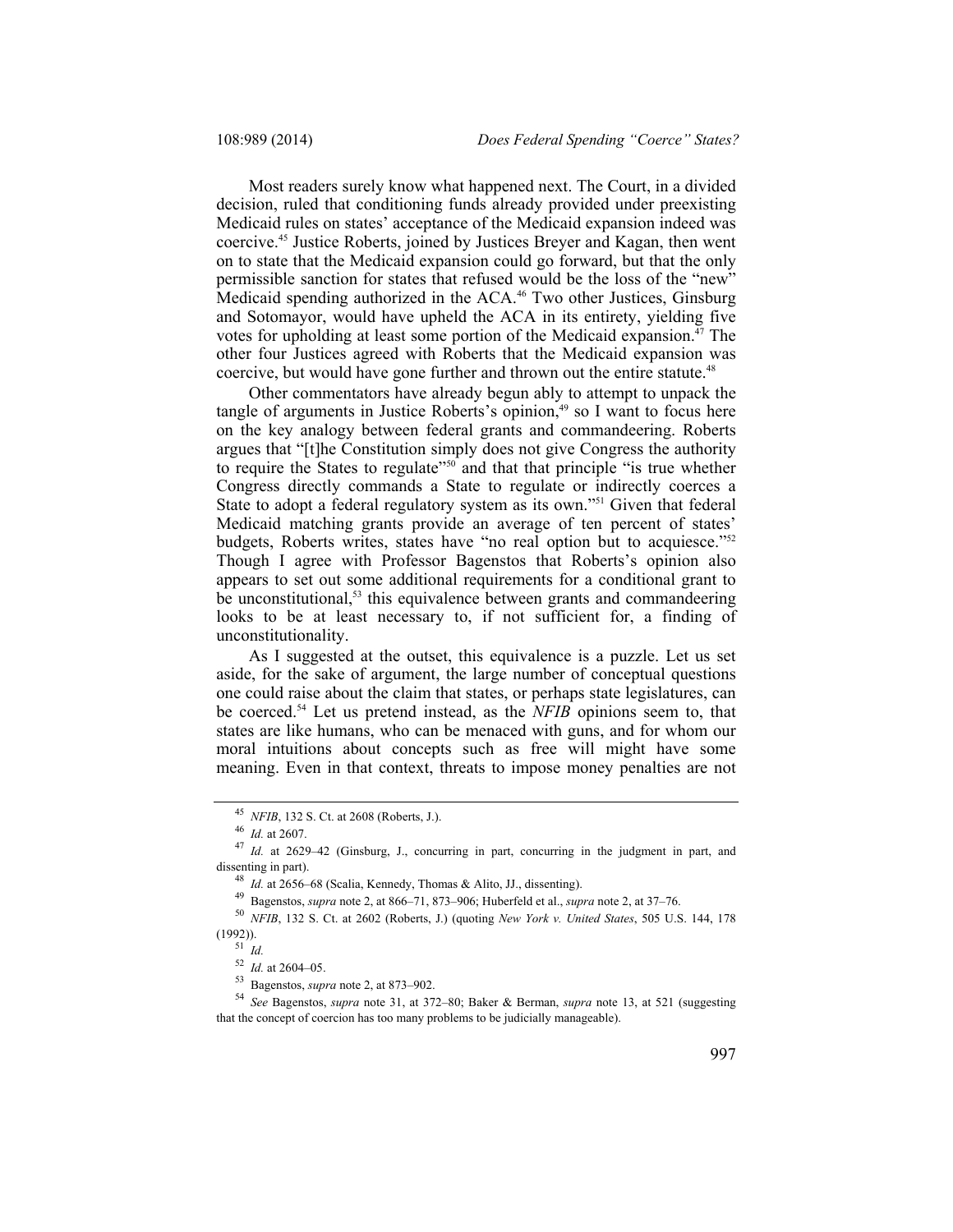typically seen as "coercion," because we recognize that humans do have free will and are capable of deciding their own priorities.<sup>55</sup> When Verizon demands a \$200 termination fee for my switch to AT&T, I will pay it if I like AT&T's 4G coverage better. Put another way, states that refuse a grant always have the legal authority to raise taxes or cut spending.<sup>56</sup> What can Roberts mean when he writes that the states have no "real" option?

One argument, if an implausible one, is politics. Maybe the claim is simply that it is politically difficult to raise taxes.<sup>57</sup> And, given the power of entrenched interest groups, it may also sometimes be challenging to cut spending,<sup>58</sup> although most states in the recent recession had no such difficulty.<sup>59</sup> But what does "politically difficult" mean? Only that state officials have something—reelection—that they value more than they value refusing the grant. That again sounds like a choice. Perhaps there is a constitutional argument that state officials should never have to make tough political decisions, but if so it is not clear what the content of that argument could be.60 Further, as I have suggested elsewhere, there are good reasons to believe state officials often will have self-serving incentives to refuse grants, $61$  a point that is well illustrated by the fact that many Republican governors are now threatening to refuse the Medicaid expansion.<sup>62</sup>

<sup>55</sup> *See* Kathleen M. Sullivan, *Unconstitutional Conditions*, 102 HARV. L. REV. 1413, 1419–21 (1989). Having said that, even some noncoercive threats, such as blackmail, are sometimes off limits legally. But the Court's argument here is not that Medicaid was a threat, but that it was a *coercive*

threat. 56 David A. Super, *Rethinking Fiscal Federalism*, 118 HARV. L. REV. 2544, 2561 (2005); *see* U.S.

<sup>&</sup>lt;sup>57</sup> *E.g.*, Brief of State Petitioners on Medicaid at 15, Florida v. U.S. Dep't of Health & Human Servs., 132 S. Ct. 2566 (2012) (No. 11-400).

 $58$  This is also the core intuition behind the claim that states are "locked in" to federal grants: local constituencies grow around grant programs, like coral, reducing state officials' political flexibility. David Freeman Engstrom, *Drawing Lines Between* Chevron *and* Pennhurst*: A Functional Analysis of the Spending Power, Federalism, and the Administrative State*, 82 TEX. L. REV. 1197, 1243–44 (2004); *see* Hills, *supra* note 37, at 903–04. My view is that state political influence over agencies that implement cooperative programs generally mitigates any lock-in concerns. Galle, *supra* note 38, at 191–96.

<sup>59</sup> *See* Monica Davey, *Budget Worries Push Governors to Same Mind-Set*, N.Y. TIMES, Jan. 17, 2011, at A1; Nicholas Johnson, Phil Oliff & Erica Williams, *An Update on State Budget Cuts: At Least 46 States Have Imposed Cuts that Hurt Vulnerable Residents and Cause Job Loss*, CENTER ON BUDGET & POL'Y PRIORITIES 1–2 (Feb. 9, 2011), http://www.cbpp.org/files/3-13-08sfp.pdf.

 $60$  *See* Bagenstos, *supra* note 2, at 880 (arguing that political consequences for state officials who turn down grants is part of the political accountability that the Court aims to protect).

<sup>&</sup>lt;sup>61</sup> Brian Galle, *Federal Grants, State Decisions, 88 B.U. L. REV. 875, 900–19 (2008).*<br><sup>62</sup> Michael Cooper, *Many Governors Are Still Unsure About Medicaid Expansion, N.Y. TIMES,* 

July 15, 2012, at A17; Robert Pear & Michael Cooper, *Reluctance in Some States over Medicaid Expansion*, N.Y. TIMES, June 30, 2012, at A1.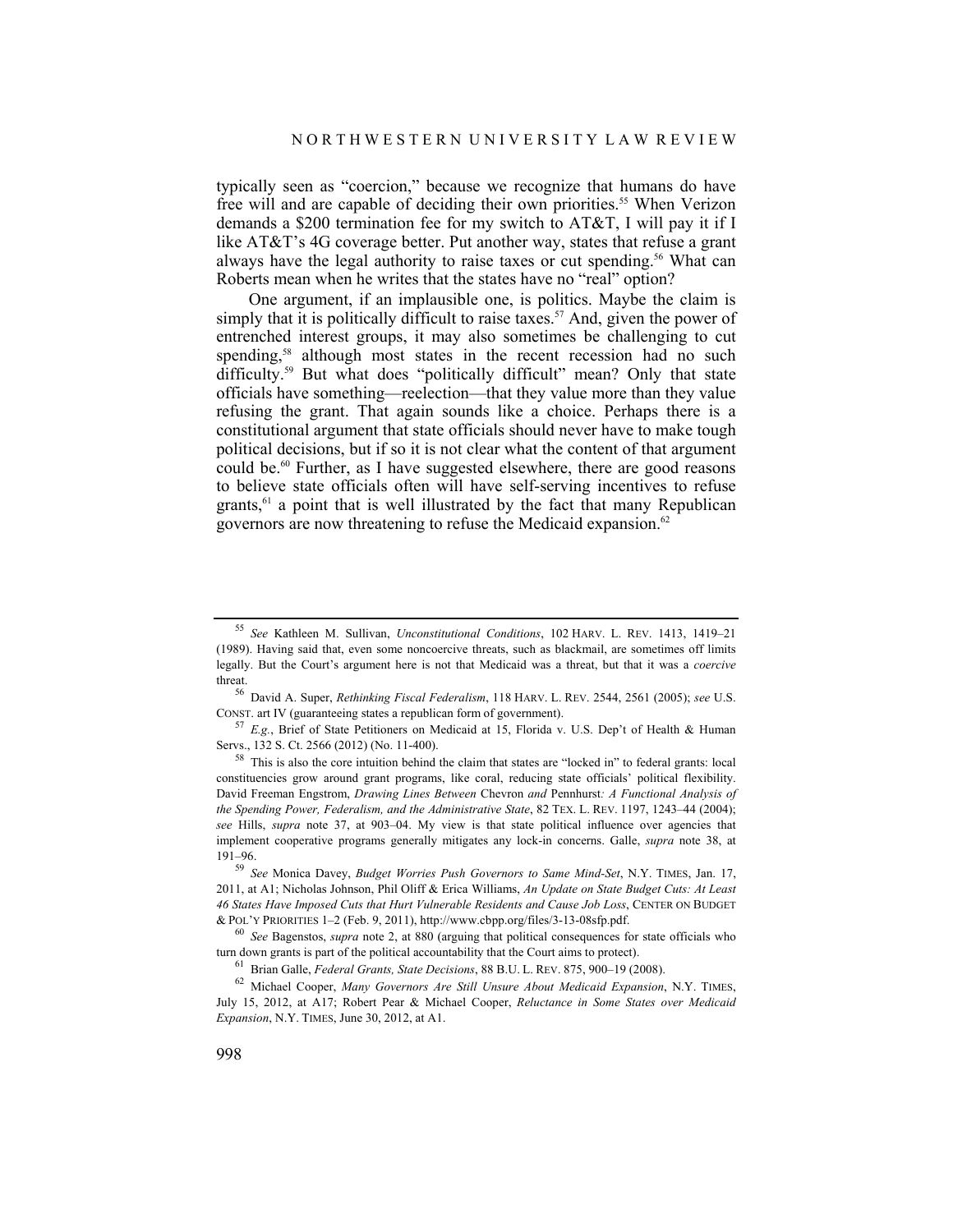Poverty is a better argument.<sup>63</sup> Assume for the sake of discussion that state governments provide absolutely vital services (however those are defined) to their citizens, and are struggling on the brink of solvency.<sup>64</sup> In that situation, it at least becomes more tenable to claim that state officials have no real option but to accept assistance; by assumption, without federal dollars, states will lose something essential to their mission.<sup>65</sup> That is the scenario where it makes sense to suggest that conditional spending might cause voters to assign blame to the wrong official, and in which it might be possible for the federal government to foist off regulatory responsibility on states without paying the full price.<sup>66</sup>

The four dissenters in *NFIB* appear to have made this leap. Like Roberts, they argue that coercive federal spending is equivalent to commandeering.<sup>67</sup> Their explanation for why the Medicaid expansion is coercive is more detailed, though. They note that states "would be very hard pressed to compensate for the loss of federal funds by cutting other spending or raising additional revenue."68 And, though they acknowledge that states have sovereign control over taxing and spending,<sup>69</sup> they argue that the reason states would be unable to replace lost Medicaid dollars is that "heavy federal taxation" has reduced the states' ability to raise money for themselves.<sup>70</sup> In effect, the claim is that federal taxes have crowded out state taxes to such an extent that states have only a tenuous ability to raise additional funds.<sup>71</sup> While small federal grants might be replaceable, a grant as large as Medicaid, in combination with the crowding effect of federal taxation, makes refusal impractical.

<sup>63</sup> *Cf.* Baker, *Conditional Spending*, *supra* note 13, at 1938 (comparing states receiving grants to welfare recipients who would starve without assistance); Baker & Berman, *supra* note 13, at 519–20 (comparing states to a "destitute widow").<br><sup>64</sup> For evidence on whether U.S. states have found themselves in this position in recent times, see

Galle, *supra* note 61, at 923–30 (short answer: no).

<sup>&</sup>lt;sup>65</sup> I would like to avoid getting too bogged down in philosophical debate over what "coercion" means. But note here briefly how much intellectual work the word "real" is doing in Roberts's opinion. States always legally have choices, but some of those choices have consequences so undesirable that we would rather not see them put to that choice. The "real" option is one that avoids painful moral consequences or consequences inconsistent with the presumed constitutional structure. Which consequences those are remains a matter of moral and constitutional judgment, all of which is elided in the Roberts opinion. It is in this sense, as Professor Sullivan pointed out long ago, that all definitions of coercion are "irreducibly normative." Sullivan, *supra* note 55, at 1428.

<sup>&</sup>lt;sup>66</sup> Galle, *supra* note 61, at 919–22; Seigel, *supra* note 39, at 1656 n.110.<br><sup>67</sup> Nat'l Fed'n of Indep. Bus. v. Sebelius, 132 S. Ct. 2566, 2659–60 (2012) (Scalia, Kennedy, Thomas & Alito, JJ., dissenting).

 $^{68}$  *Id.* at 2663.<br>  $^{69}$  *Id.*<br>  $^{70}$  *Id.* at 2662 n.13.

<sup>&</sup>lt;sup>71</sup> *See* Bagenstos, *supra* note 2, at 871 (noting the dissenters' link between crowd-out and coercion). The dissenters do not explain why spending cuts are off the table as another alternative.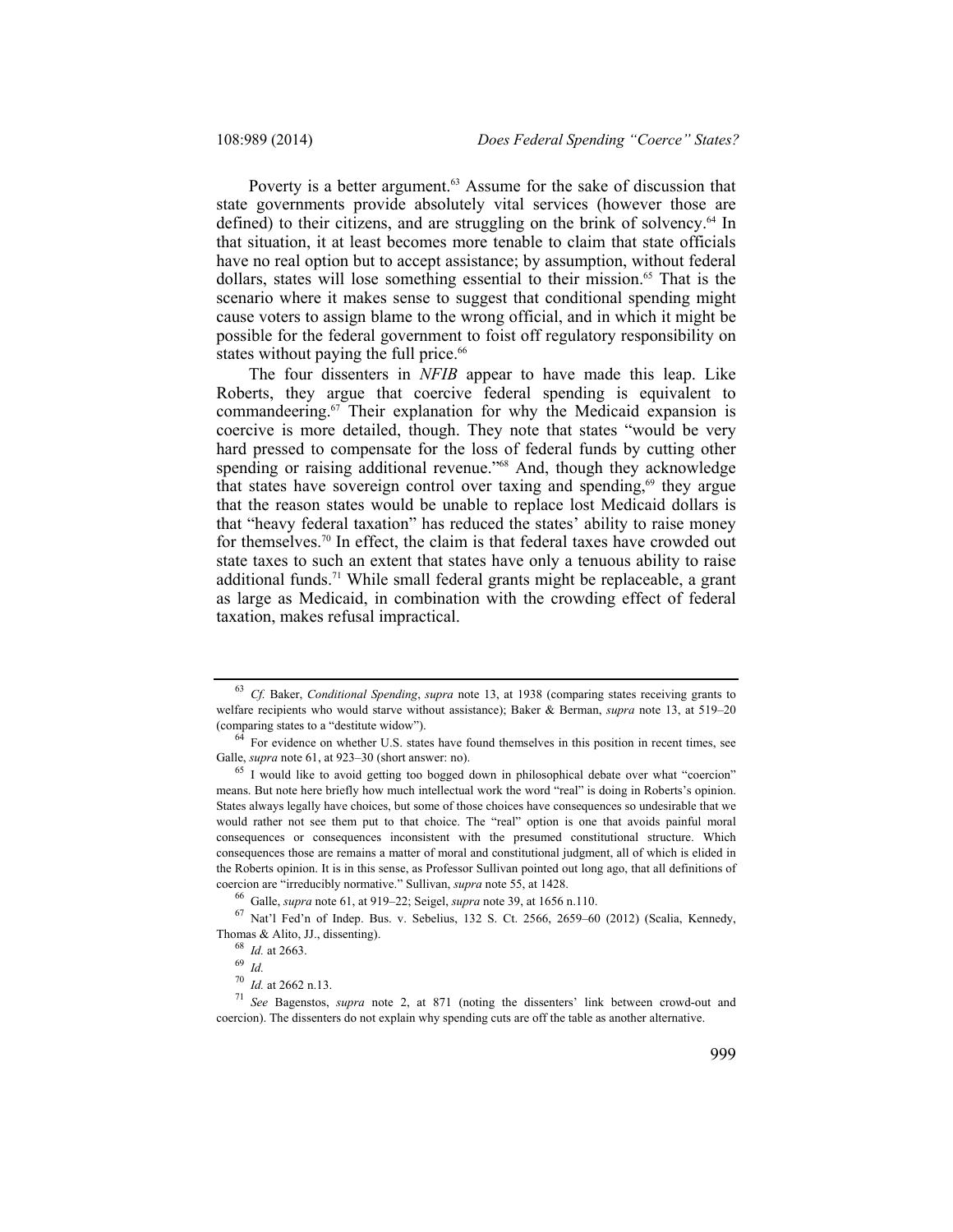Academic commentators, too, rely on the crowd-out argument to explain why states cannot turn to their own revenues.<sup>72</sup> For example, Professor Baker argues that "[w]hen the federal government makes a conditional offer of funds, states [that dislike the conditions] are severely constrained in their decisionmaking by the lack of equivalent, alternative sources of revenue."<sup>73</sup> She acknowledges that states have their own taxing authority, but claims that the federal government has a "monopoly power" over revenues that prevents states from being able to draw on their own funds.<sup>74</sup>

In short, all of the coercion arguments appear to rely, either explicitly or implicitly, on the factual claim that federal taxation squeezes state revenue capacity.75 To be sure, there are a number of other questionable assumptions built into the coercion argument,<sup>76</sup> and perhaps other ways one might justify limits on conditional spending.<sup>77</sup> But those questions aside, the crowd-out claim looks to be essential to any persuasive case for the doctrinal course the Justices have chosen. And while it is uncertain exactly how future courts will assemble the three *NFIB* opinions into a "holding,"<sup>78</sup> it seems likely that no matter how that plays out, the explicit views of four Justices, and the logically necessary claims of three others, will be central to future applications.

<sup>77</sup> *E.g.*, John O. McGinnis & Ilya Somin, *Federalism vs. States' Rights: A Defense of Judicial Review in a Federal System*, 99 NW. U. L. REV. 89, 118 (2004) (arguing that because state officials do not internalize the effect of their acts on the whole nation, state decisions to accept grants can diminish national welfare); Sullivan, *supra* note 55, at 1492–96 (arguing that, while conditional grants are not "coercive" in the usual sense, they may still allow the federal government to obtain more power than the constitutional system prescribes). 78 Bagenstos, *supra* note 2, at 866–68 & n.24.

<sup>72</sup> Baker, *Conditional Spending*, *supra* note 13, at 1936–38; Seigel, *supra* note 39, at 1656–57.

<sup>&</sup>lt;sup>74</sup> Id. at 1936–38.<br><sup>75</sup> That is not to say that *NFIB* or academic commentators have clearly explained what the crowdout concept means. Suppose that federal revenues do not absolutely prevent state taxes but merely increase the economic cost or political pain of collecting them. At what point are the cost and pain so unacceptable that they are "coercive"? *See* Bagenstos, *supra* note 2, at 879 (raising this question). What kinds of state services would have to be threatened by revenue shortfalls for spending cuts, too, to be coercive? Who decides the baseline of what are essential state services? And, since the entire artifice rests on claims about voter confusion, when do voters assign "too much" blame to state officials? Given that there are always plausible arguments for why state officials may have had some role in a concurrent program, *cf.* Jessica Bulman-Pozen & Heather K. Gerken, *Uncooperative Federalism*, 118 YALE L.J. 1256, 1265–84, 1297 (2009) (noting that codependency gives state officials power to sway outcomes, and suggesting that this should reduce judicial concerns over commandeering), the voter-confusion story necessarily implies that there must be some underlying normative theory of the "right" amount of blame. 76 *See* Nat'l Fed'n of Indep. Bus. v. Sebelius, 132 S. Ct. 2566, 2640–42 & nn. 24–26 (2012)

<sup>(</sup>Ginsburg, J., concurring in part, concurring in the judgment in part, dissenting in part); Huberfeld et al., *supra* note 2, at 42–46.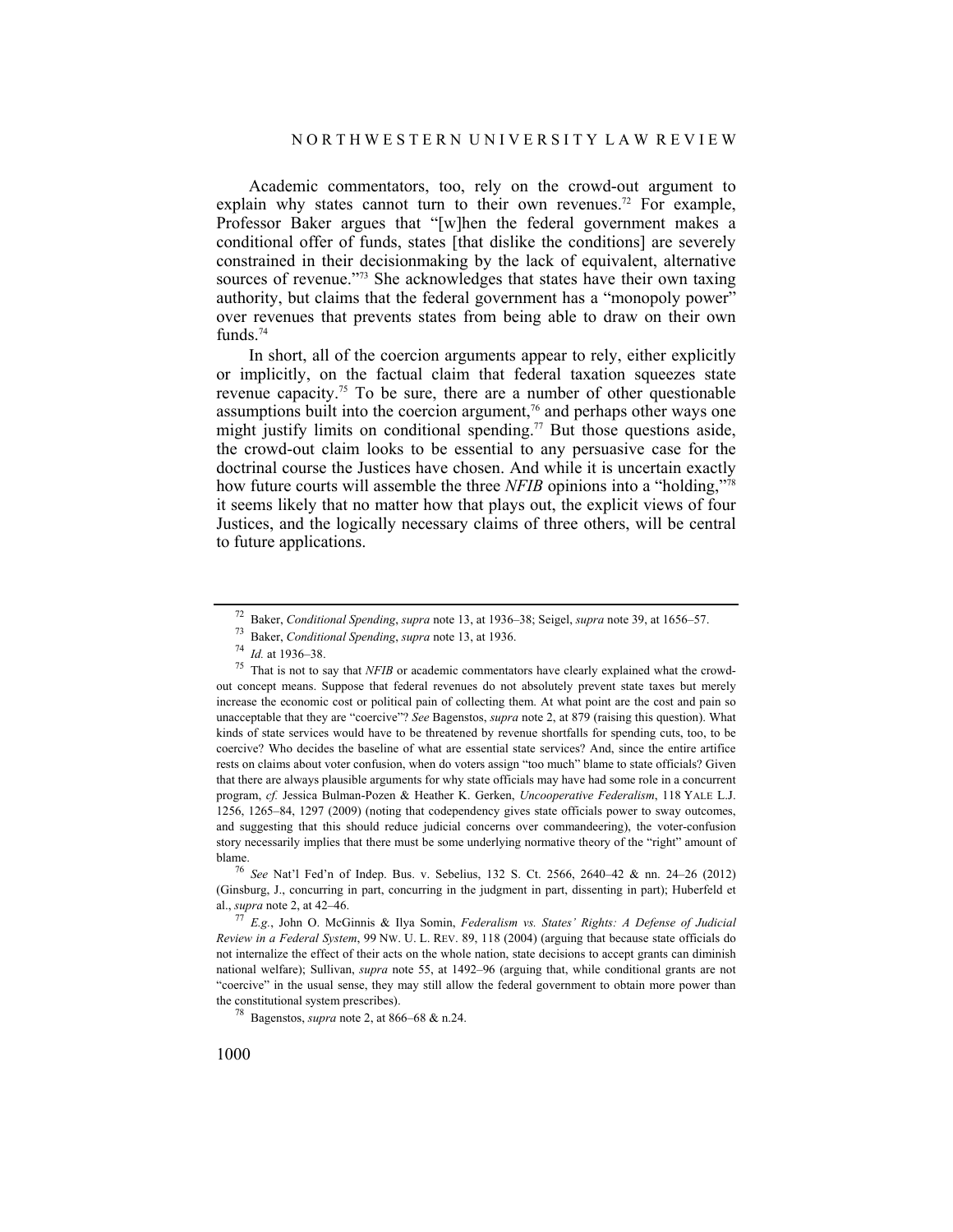My goal for the remainder of this Article is therefore to try to better understand what crowd-out means, and to explore whether observable facts support the Justices' assumption that it happens in the real world.

# II. ECONOMIC & POLITICAL THEORIES OF CROWD-OUT

The claim that the federal tax "monopoly" will reduce state taxes seems to depend on an unstated assumption that the state and federal governments are wrestling for control of a single resource. But barring a communist revolution, taxation inevitably leaves a large portion of social wealth in private hands.<sup>79</sup> In that setting, as I will show, the intuition that crowd-out rhetoric invokes misses important details. Economic theory does offer some reasons to believe crowd-out is a possibility. But it also provides lots of very good reasons for why federal revenues could actually increase state receipts, especially given existing U.S. institutions. Similarly, a political analysis of two sovereigns sharing one common pool of funding could predict either crowd-out or crowd-in, depending on institutions and quirks of human behavior. In this Part, I begin to tease out the competing narratives.

Let us start with the simple arithmetic argument. If the federal government takes all the money, states cannot raise money themselves. If national revenues were one dollar short of the gross domestic product, there would not be much room for state government. But in a more realistic setting, when federal revenues rise, state voters have a choice between surrendering some private consumption and cutting state taxes. A persuasive case for crowd-out must explain why voters would necessarily choose to keep private goods over public goods. I see two basic routes to that case, one legal and economic, the other largely political.

#### *A. Law & Economics of Crowd-Out*

Let me first explain why I say that the crowd-out argument necessarily assumes a hidden premise that the two sovereigns are tugging at one shared resource. In the U.S. context there may be more than one resource: federal and state taxes need not overlap. The Constitution requires that any federal "direct" tax be apportioned.<sup>80</sup> Apportionment means that the revenue raised from the tax must be divided among the states according to their population; the exact mechanism is tedious, and is set forth in the margin for readers who have trouble sleeping.<sup>81</sup> Although the U.S. did impose

<sup>&</sup>lt;sup>79</sup> And even the revolution may leave space for black markets and elites with Swiss bank accounts.<br><sup>80</sup> U.S. CONST. art. I, § 2, cl. 3.<br><sup>81</sup> In essence, each state pays a fraction of the total national tax equal to its s

population. Suppose the federal government aims to collect \$100m in special land taxes. If California has ten percent of the U.S. population, it would have to pay ten percent of the total federal revenues for an apportioned tax, or \$10m. If there is only one taxpayer in California whose land meets the criteria of the tax, that person will pay \$10m.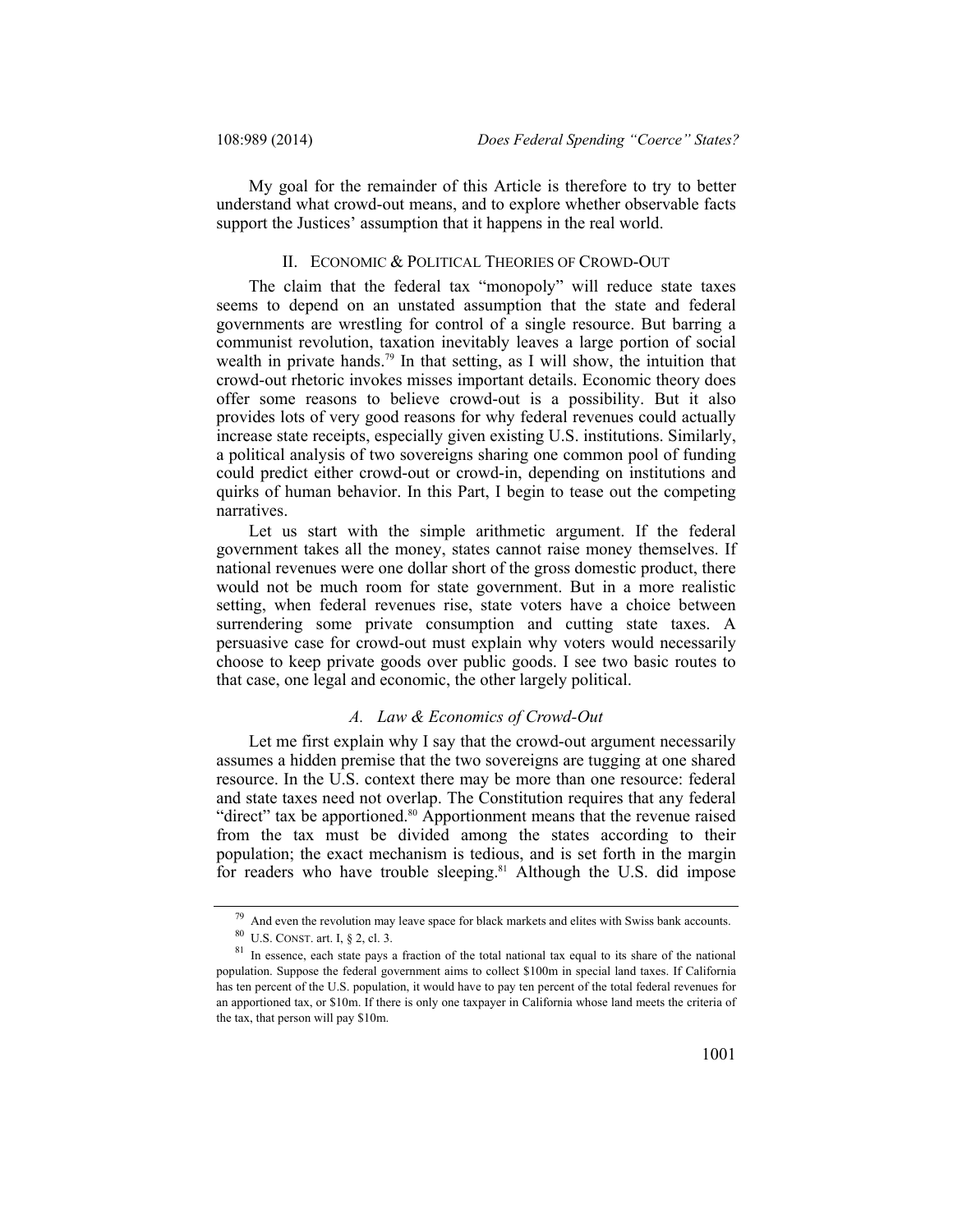some apportioned direct taxes in the nineteenth century, it is generally agreed now that in a modern setting apportionment produces such absurdly unequal burdens on taxpayers in different states that the federal government can no longer practically collect direct taxes.<sup>82</sup> This means that there are some things that only states can tax. While the exact definition of direct taxes remains a little uncertain, they likely at least comprise taxes on land and "head," or uniform per-person, taxes.<sup>83</sup>

If each source of tax revenue were its own pot of money, then these constitutional limits on federal taxation would rather weaken the crowd-out argument. The federal government might exact a high income tax, but states could respond simply by shifting to real estate and head taxes. Similarly, at present the national government has very few sales taxes, with excises on gas and cigarettes as the major exceptions.<sup>84</sup> States can currently respond to higher federal income taxes simply by collecting more in sales tax.

The economic reality is a bit more complicated. The "incidence," or real economic bite, of a tax does not always match its legal label.<sup>85</sup> For instance, suppose that the reason I go to work is in order to buy myself shiny things. What if there were a tax on retail purchases? Then the pile of shiny things I can get by pulling on pants and working is smaller. I might well prefer to stay in bed. For this reason, most economists believe that part of the incidence of consumption taxes, which can include the retail sales tax as well as other taxes on goods and services, falls on labor.<sup>86</sup> That is, it affects our decision to work, as well as what to buy. Similarly, if there is a tax on real estate, I might prefer to invest in something else. Because there is now demand for that something else, its price rises, meaning I cannot purchase as much of it. Thus, some theorists think that taxes on land in effect are taxes on all capital investments.<sup>87</sup>

<sup>82</sup> Joseph M. Dodge, *What Federal Taxes Are Subject to the Rule of Apportionment Under the Constitution?*, 11 U. PA. J. CONST. L. 839, 841 (2009).

<sup>83</sup> Nat'l Fed'n of Indep. Bus. v. Sebelius, 132 S. Ct. 2566, 2598 (2012) (Roberts, J.); Springer v. United States, 102 U.S. 586, 602 (1881) (summarizing the prior one hundred years of doctrine); Dodge, *supra* note 82, at 864–75. 84 BRIAN FRANCIS, FEDERAL EXCISE TAXES, INCLUDING THE SLOW DEATH OF EXPIRED TAXES

<sup>(1999),</sup> *available at* http://www.irs.gov/pub/irs-soi/98excise.pdf; INTERNAL REVENUE SERV., TABLE 20: FEDERAL EXCISE TAXES REPORTED TO OR COLLECTED BY THE INTERNAL REVENUE SERVICE, ALCOHOL AND TOBACCO TAX AND TRADE BUREAU, AND CUSTOMS SERVICE, BY TYPE OF EXCISE TAX, FISCAL YEARS 1999–2012 (2012), *available at* http://www.irs.gov/uac/SOI-Tax-Stats-Historical-Table-20.

<sup>85</sup> *See* JONATHAN GRUBER, PUBLIC FINANCE AND PUBLIC POLICY 557–85 (3d ed. 2011). 86 *E.g.*, Lawrence H. Summers, *Capital Taxation and Accumulation in a Life Cycle Growth Model*, 71 AM. ECON. REV. 533, 538 (1981). <sup>87</sup> For a review of the theoretical and empirical literature, see Peter Mieszkowski & George R.

Zodrow, *Taxation and the Tiebout Model: The Differential Effects of Head Taxes, Taxes on Land Rents, and Property Taxes*, 27 J. ECON. LITERATURE 1098, 1110–17, 1127–31 (1989).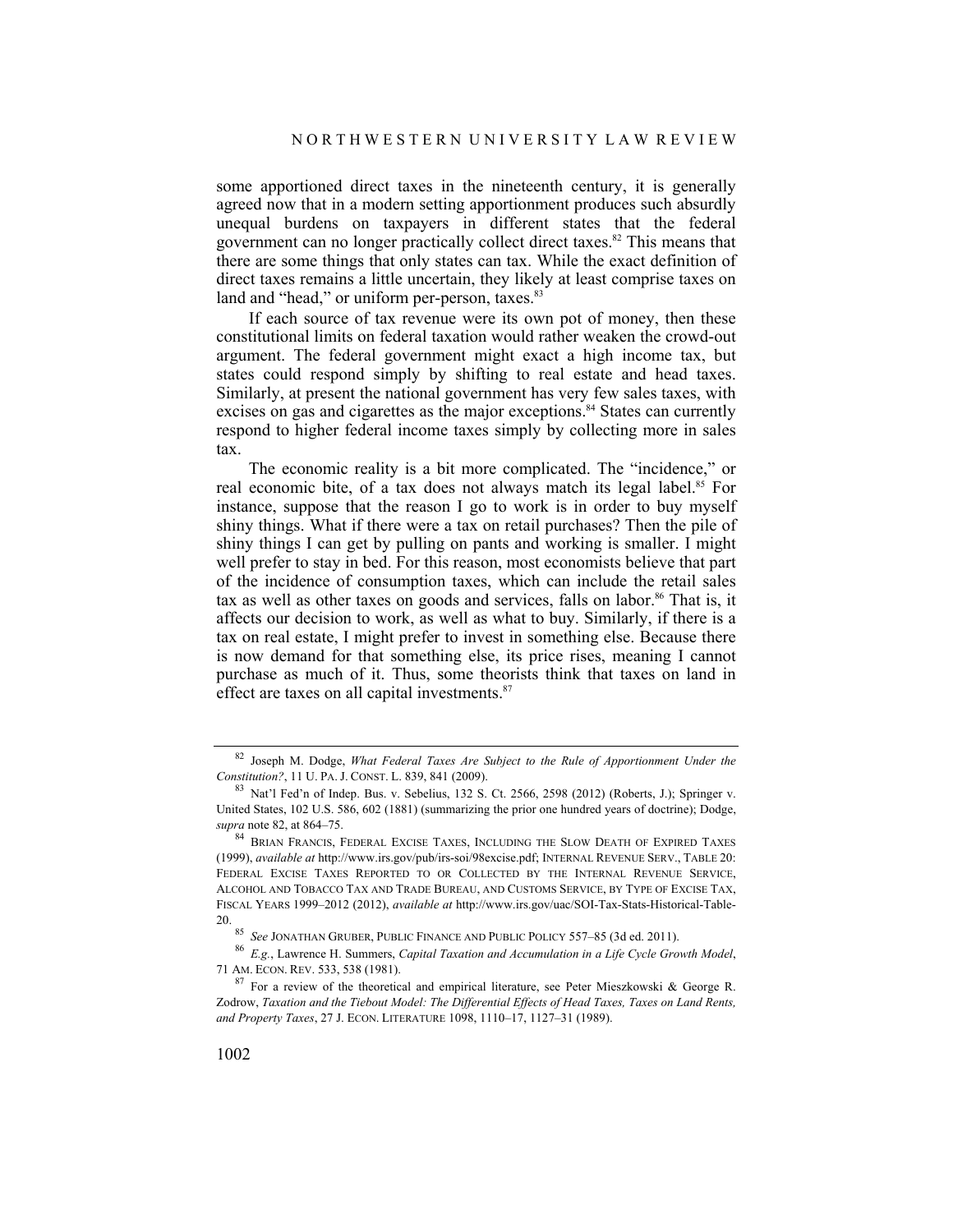Viewed in this way the crowd-out argument quickly becomes an empirical one. To what extent do taxes nominally imposed on one base spill over onto others? Would federal taxes on capital earnings interfere with state taxes on land? Theory cannot provide an answer; the outcome depends on how humans respond to changes in the price of different commodities—the elasticity of demand and supply.88 And elasticities could change over time as the population's preferences change.

Even if it were clear that the "indirect" taxes permitted to the federal government could effectively burden the sources of the "direct" taxes reserved for states, crowd-out theory still must explain how this overlap impacts states' finances. When taxes at one level rise, do voters prefer to give up government services or their private consumption? Or perhaps the tradeoff is not zero-sum at all. We need a theory of how public funds are allocated to make a good prediction.

One standard prediction in the public finance literature is that overlapping taxation by two sovereigns may reduce the total funds available to either because of the deadweight loss of taxation.<sup>89</sup> Taxes can change our behavior, as many a wealthy Cayman Islands banker could attest.90 Sometimes these changes create costs without any offsetting benefits. For instance, to take advantage of the low tax rates Ireland imposes on intellectual property, Microsoft, Apple, and many other firms have set up a series of shell corporations in which profits appear to be earned in Ireland rather than, say, the United States.<sup>91</sup> Imagine what your iPad could do if Apple had spent the time and intellectual effort it devoted to these tax dodges on refining its product instead. These wasted efforts are known as deadweight loss.<sup>92</sup>

The deadweight loss generated by one sovereign's taxes can impact another sovereign dependent on the same sources of revenue.<sup>93</sup> If the economy is less vibrant because people and businesses are wasting resources avoiding federal taxation, then state personal and corporate income taxes will bring in less revenue. That can be the case even if neither government's tax formally overlaps with the other's. Federal corporate

<sup>88</sup> GRUBER, *supra* note 85, at 564–71.

<sup>&</sup>lt;sup>90</sup> See JAMES S. HENRY, TAX JUSTICE NETWORK, THE PRICE OF OFFSHORE REVISITED 27-36 (2012), *available at* http://www.taxjustice.net/cms/upload/pdf/Price\_of\_Offshore\_Revisited\_120722. pdf (estimating that over \$10 trillion in global wealth is hidden in "offshore" financial institutions); Edward D. Kleinbard, *Stateless Income*, 11 FLA. TAX REV. 699, 727–50 (2011) (describing taxreducing possibilities of the U.S. regime for taxation of international business).

<sup>91</sup> Kleinbard, *supra* note 90, at 706–13; Lee Sheppard, *How Does Apple Avoid Taxes?*, FORBES (May 28, 2013, 7:46 PM), http://www.forbes.com/sites/leesheppard/2013/05/28/how-does-apple-avoid-

taxes/. 92 GRUBER, *supra* note 85, at 591–601.

<sup>93</sup> Besley & Rosen, *supra* note 18, at 386–87.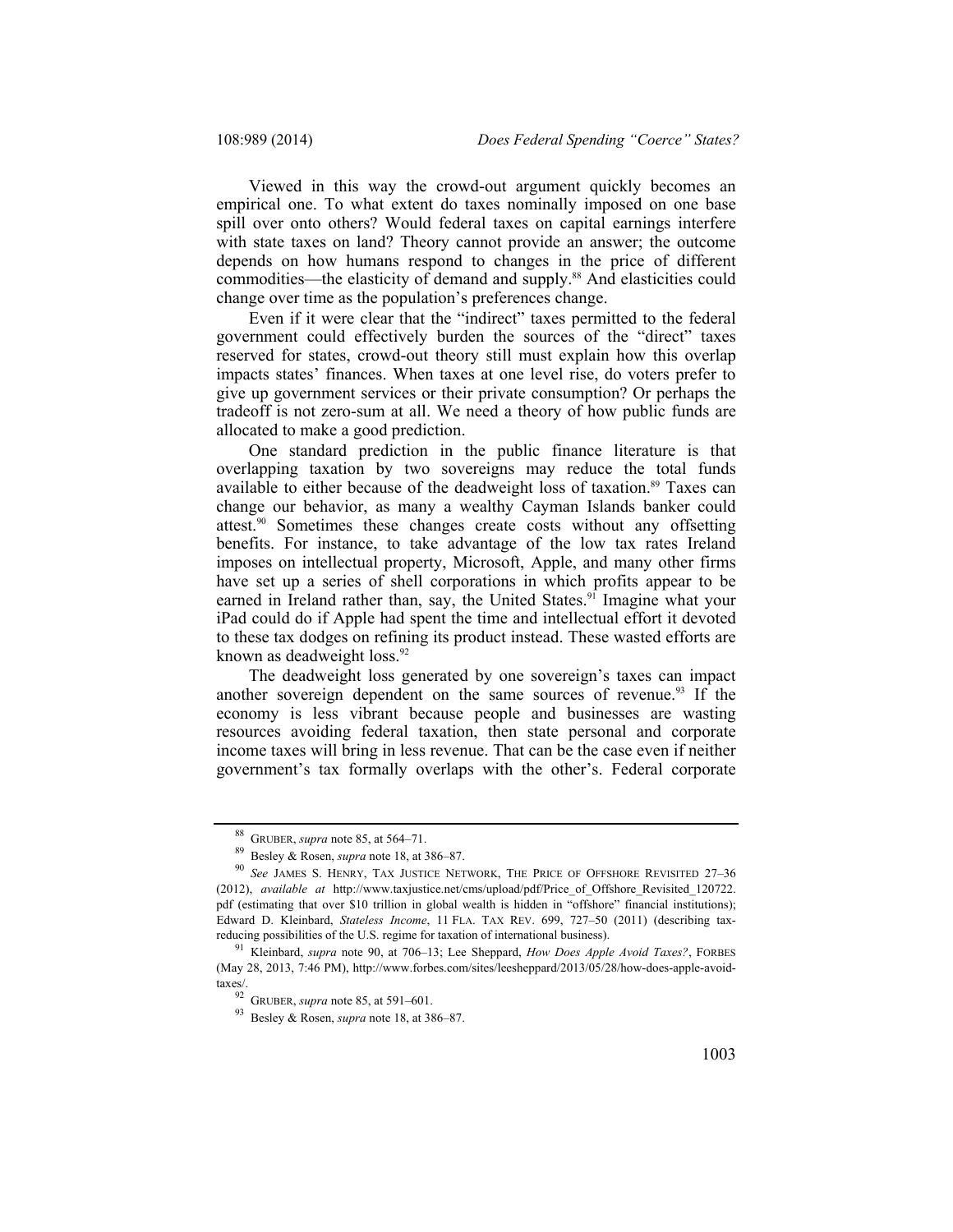taxes could potentially reduce state income tax revenues just by distorting the economy, albeit fairly indirectly.

Economists believe these effects are usually compounded, though, when both sovereigns are taxing the same things.<sup>94</sup> The math underlying the theory of deadweight loss predicts that losses grow exponentially with the marginal tax rate.<sup>95</sup> That is, the losses from a tax of  $10\%$  are more than double the losses from a tax of 5%.<sup>96</sup> If two sovereigns tax the same base, each may find that their tax is far more economically costly than they expected because of the interaction between the two taxes. For instance, suppose the federal government taxes widgets at 10% and that the state of Widgetdoom is considering adding its own 10% tax. If consumers consider these taxes together when they make their purchase decision, in effect the consumer is looking at a 20% higher price. The standard theory of deadweight losses predicts that the impact of the new Widgetdoom tax on the local economy will be considerably larger than if the state imposed an identical tax with no federal excise. It may therefore no longer be economically prudent for the state to impose the tax.

It is worth noting that this point, too, rests on some uncertainties. Here again the elasticity of private responses matters.<sup>97</sup> If demand for a good is highly inelastic—if people do not change their desire for it much when its price changes—then the deadweight loss of overlapping taxes will be small.<sup>98</sup> The overlap theory also assumes that individuals will respond to two different taxes as though they were part of one price. But that is not necessarily the case. As anyone who has watched an infomercial knows, and as ample academic research now confirms, consumers do not always treat different parts of the price of a good, such as shipping and handling charges, the same as others.<sup>99</sup> Some lab research suggests that individuals might similarly fail to integrate the effects of separate tax systems.<sup>100</sup>

<sup>&</sup>lt;sup>94</sup> Chernick & Tennant, *supra* note 18, at 515–16.<br><sup>95</sup> GRUBER, *supra* note 85, at 594–95.<br><sup>96</sup> Without dwelling on the math, the intuition is that small changes in price only affect people who are relatively indifferent to how their decision turns out. GRUBER, *supra* note 85, at 595. But as the price effect gets larger, we start to pull in people who feel more and more strongly about the outcome. 97 *See* Chernick & Tennant, *supra* note 18, at 515 (explaining that the "displacement effect" of

federal tax depends on elasticity of the tax base). 98 *See* Devereux et al., *supra* note 15, at 452, 458 (arguing that vertical tax effects are small when

demand is inelastic); Keen & Kotsogiannis, *supra* note 23, at 366–67 (modeling the claim that the effect of federalism on state taxation depends on elasticity of investors' responsiveness to tax). 99 Vicki G. Morwitz et al., *Divide and Prosper: Consumers' Reactions to Partitioned Prices*, 35 J.

MARKETING RES. 453, 453–63 (1998); *see* Aradhna Krishna et al., *A Meta-Analysis of the Impact of* 

<sup>&</sup>lt;sup>100</sup> Edward J. McCaffery & Jonathan Baron, *Thinking About Tax*, 12 PSYCHOL. PUB. POL'Y & L. 106, 107 (2006) [hereinafter McCaffery & Baron, *Thinking*]; Edward J. McCaffery & Jonathan Baron, *The Political Psychology of Redistribution*, 52 UCLA L. REV. 1745, 1765–68 (2005); Edward J. McCaffery & Jonathan Baron, *The Humpty Dumpty Blues: Disaggregation Bias in the Evaluation of*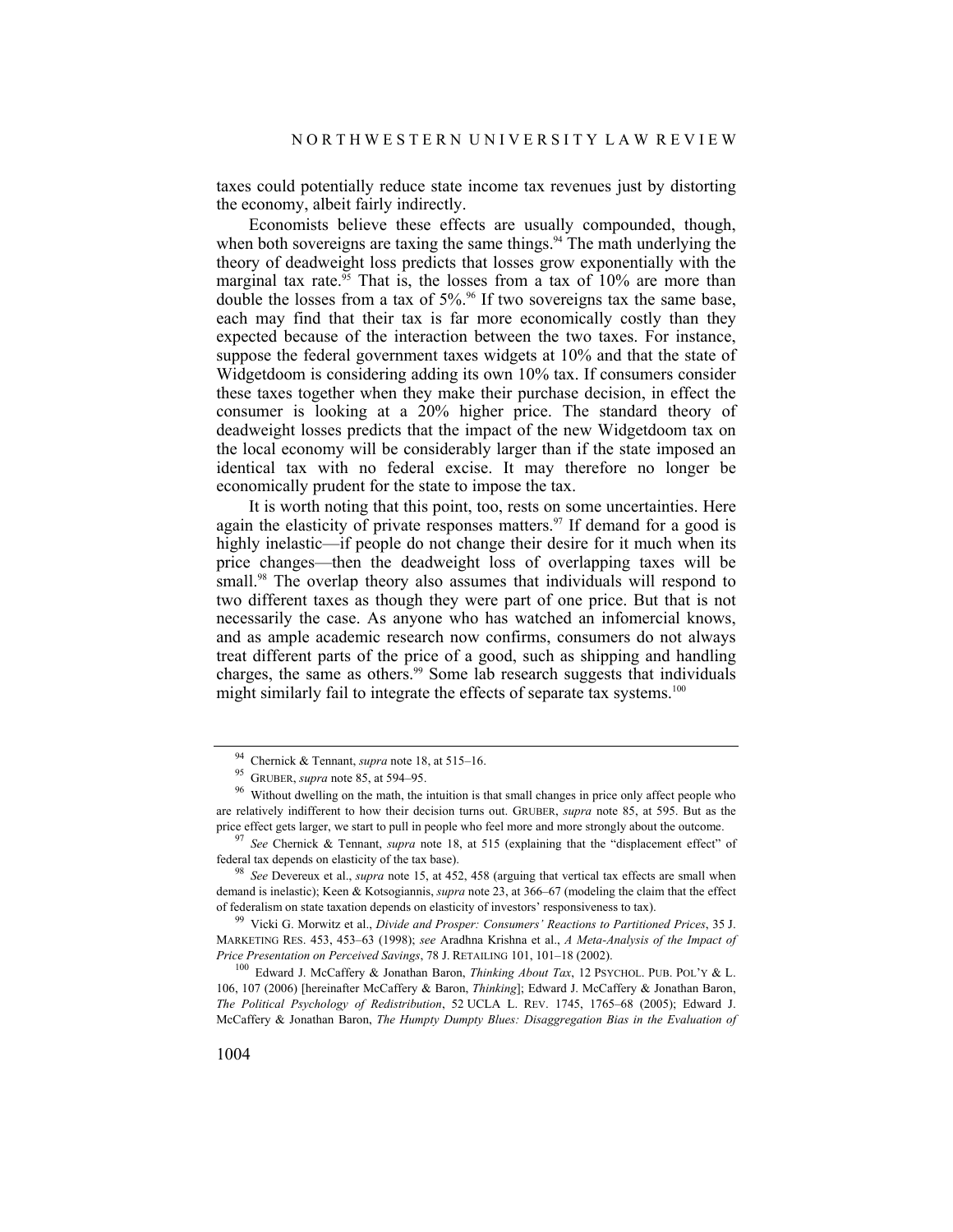Another well-known interaction between two tax systems also arises from the fact that taxes change people's behavior. Suppose the government taxes apples but not pears. Depending on how readily people switch from one of these to another—the "cross-elasticity" of demand—this differential taxation might mean more pear eaters.101 A federal apple tax then could reduce state apple-tax revenues, because there would be fewer apple sales for the state to tax.102 That is, substitutions in response to federal tax not only shrink the state's economy, but also shrink the fraction of the state's economy subject to tax. The state might raise its rates or tax some other commodity instead, but if the state tax system had already been optimized to minimize the total economic burden of taxation, those shifts would again increase the deadweight loss of state taxation.

An important caveat to the deadweight loss arguments is that existing state systems are rarely ideal and may well have many available "margins" on which to adjust their behavior.103 For instance, rather than raising their nominal tax rates in response to federal taxation, states could phase out some inefficient subsidy, creating an effective tax on the subsidy recipients.104 By inserting many of these small phase-outs, the state could keep all of its tax rates low, avoiding the exponential effects of higher effective taxes.

Another, less familiar argument the crowd-out theorist could offer is that overlapping tax bases reduce the revenue-maximizing rate available to both sovereigns.105 Tax rate increases beyond a certain point may reduce revenues by motivating taxpayers to go to greater efforts to avoid the tax.106 For example, in the United States many states rely primarily on the federal

*Tax Systems*, 91 ORG. BEHAV. & HUM. DECISION PROCESSES 230, 231–32 (2003). For a more comprehensive overview, see Brian Galle, *Hidden Taxes*, 72 WASH, U. L. REV. 59, 73–77 (2009).

<sup>&</sup>lt;sup>101</sup> Joseph E. Stiglitz, *Pareto Efficient and Optimal Taxation and the New New Welfare Economics*, *in* 2 HANDBOOK OF PUBLIC ECONOMICS 991, 1023–37 (Alan J. Auerbach & Martin Feldstein eds., 1987).<br><sup>102</sup> See Besley & Rosen, *supra* note 18, at 386.

<sup>&</sup>lt;sup>103</sup> *Cf. id.* at 387 (noting that states can reduce expenditures rather than raising taxes).<br><sup>104</sup> In my prior work I explain why states are especially prone to giving away highly inefficient subsidy payments. Brian Galle, *The Tragedy of the Carrots: Economics and Politics in the Choice of Price Instruments*, 64 STAN. L. REV. 797, 840–44 (2012).<br><sup>105</sup> *See Jonathan Klick & Francesco Parisi, <i>Intra-jurisdictional Tax Competition*, 16 CONST. POL.

ECON. 387, 388–89 (2005).

<sup>106</sup> *See* JAMES MIRRLEES ET AL., TAX BY DESIGN: THE MIRRLEES REVIEW 28–31 (2011); Emmanuel Saez et al., *The Elasticity of Taxable Income with Respect to Marginal Tax Rates: A Critical Review*, 50 J. ECON. LITERATURE 3, 6–18 (2012). For evidence, see Jon Gruber & Emmanuel Saez, *The Elasticity of Taxable Income: Evidence and Implications*, 84 J. PUB. ECON. 1, 6–26 (2002); Wojciech Kopczuk, *Tax Bases, Tax Rates and the Elasticity of Reported Income*, 89 J. PUB. ECON. 2093 (2005); and Emmanuel Saez, *The Effect of Marginal Tax Rates on Income: A Panel Study of "Bracket Creep*,*"* 87 J. PUB. ECON. 1231 (2003).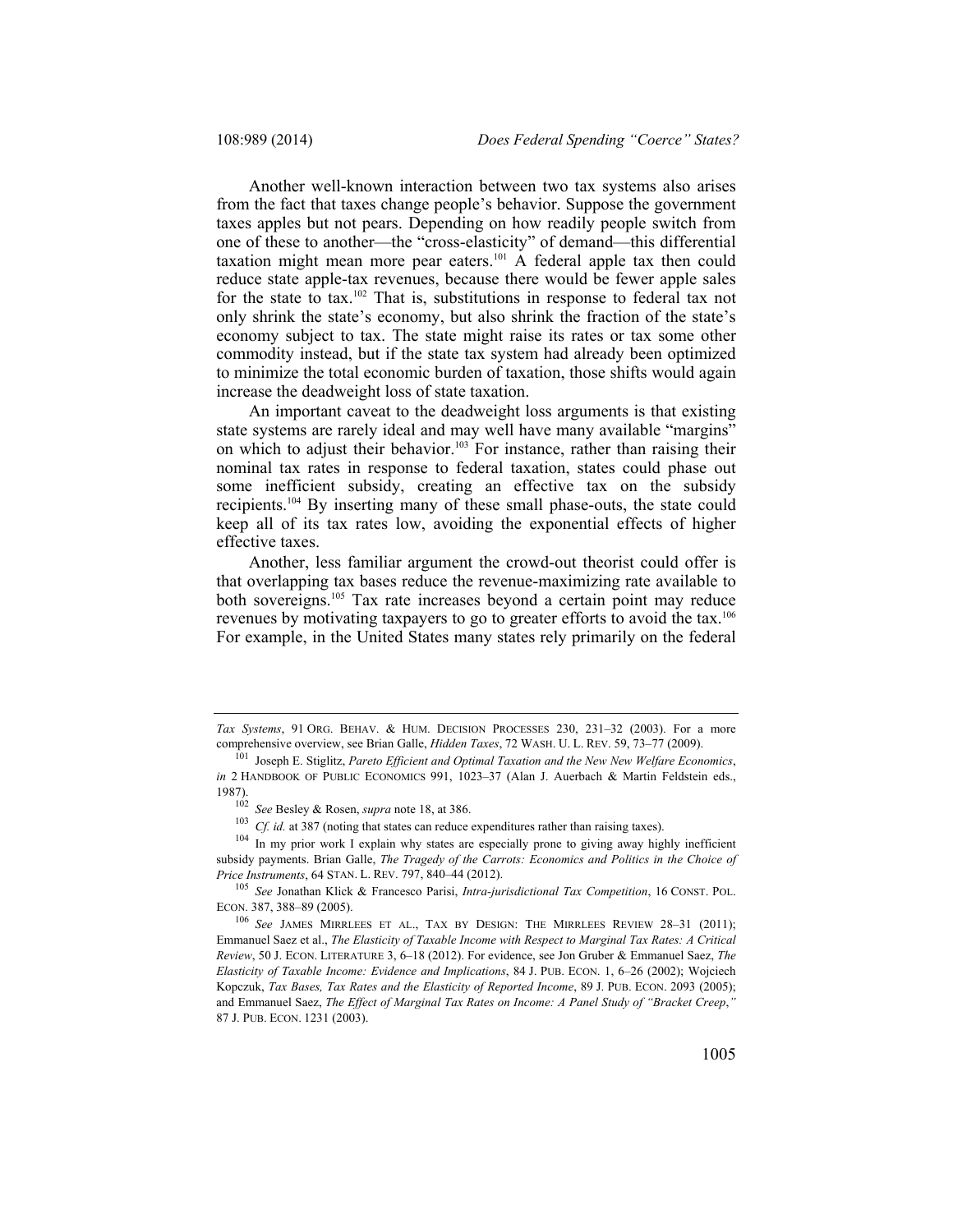definition of income for purposes of their own income tax.107 Suppose Ted Taxpayer has to decide how to report his business income. His reporting decision will affect both his federal and state income taxes. When Ted decides how risky or aggressive his reporting position should be, he rationally should compute the total marginal cost of each dollar of income his position will cost him.<sup>108</sup> Increases in one government's tax rate could therefore shrink the tax base for the other, even aside from pure deadweight losses.

Notice again the empirical uncertainty that lies behind the revenuemaximization argument. Rate changes by overlapping governments affect their rivals only to the extent that the total combined rate is high enough to motivate these kinds of base-affecting decisions. For that to happen, there must be some shared legal definitions of the tax base. And, again, it must be the case that taxpayers are rational in the sense that they combine the two pieces of the tax price together when they make their decisions.<sup>109</sup>

In short, there is an economic case for crowd-out but it is an uncertain one. While state and federal governments do not necessarily tax the same sources, it is possible that the decisions of one can affect the other. Whether these effects are large, small, or nonexistent depends on conditions on the ground that cannot easily be predicted in the abstract. And there are still a number of countervailing possibilities I have not yet considered.

# *B. The Politics of Crowd-Out*

Like the economic case for crowd-out, the political argument, as it has currently been articulated by scholars, depends on a series of assumptions. For example, Lynn Baker and others have argued that federal taxation crowds out states' revenue-raising ability because the tax-paying public has a limited tolerance for taxation.<sup>110</sup> But these claims presume that voters consider state and federal taxation to be substitutes for each other, that state voters have no way of communicating their preference for lower total tax to federal officials, and that voters' "utility functions" are stable and

<sup>107</sup> Ruth Mason, *Federalism and the Taxing Power*, 99 CALIF. L. REV. 975, 1020 (2011).

<sup>108</sup> *Cf.* Devereux et al., *supra* note 15, at 453 (suggesting that total excise taxes may affect incentives for tax avoidance). <sup>109</sup> As far as I am aware, there is no clear evidence on whether taxpayers respond to combined

federal–state prices as though they were one price. The nearest study is Gruber and Saez, who find no statistically significant differences in the responses of taxpayers to state and federal tax rates. Gruber & Saez, *supra* note 106, at 22–23. If taxpayers do not integrate the two prices, we arguably should see less responsiveness to state taxes. But then the magnitude of the state rate changes that Gruber and Saez studied were mostly much smaller than the magnitude of the federal changes, *see id.* at 13–15 & n.7, making it hard to know if their results offered a relevant comparison. 110 *See supra* note 13.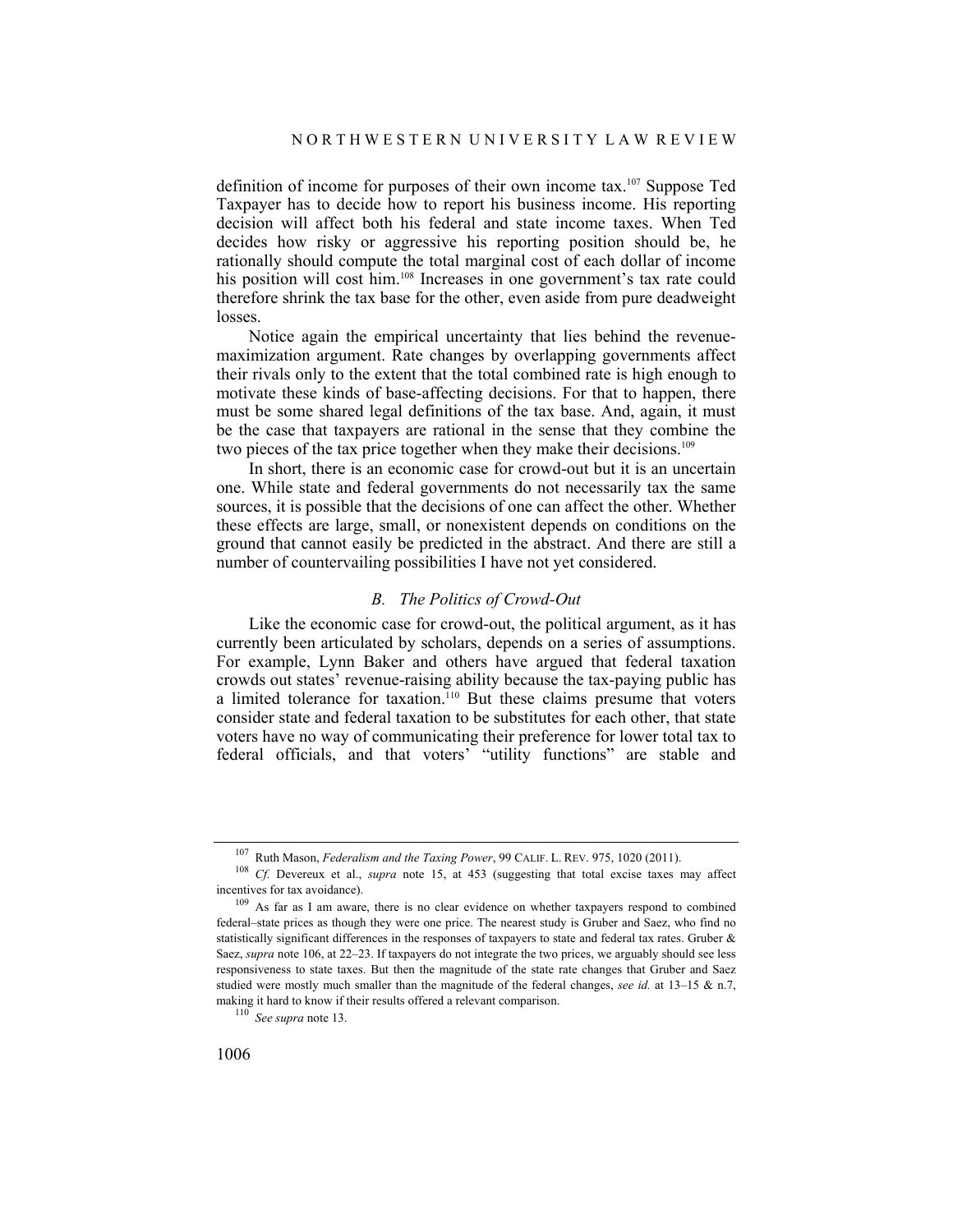additive.111 Again, these assumptions may be defensible, but they need some unpacking.

First, it is a bit of a puzzle why federal taxes would make voters want fewer state taxes. I may speak only for myself on this point, but having a new television does not lessen my desire for hot dogs. That is, purchasing one set of goods—for instance, the bundle of government services one gets from the federal government in exchange for taxes—should not have any direct effects on a voter's preferences for another set of distinct goods, such as the bundle of services they receive from their state or local governments.112 To be sure, if voters think of all government as one indistinguishable mass of "public goods," then it is likely one might displace the other.<sup>113</sup> As the economist Sam Peltzman showed in 1973, public spending for one specific good is likely to reduce our desire to purchase (whether from a charity or a second government) another very similar good.<sup>114</sup>

We thus seem to have yet another empirical question about how public preferences work. Do voters see different tiers of government as interchangeable, such that getting more of one makes us want less of the other? Or are the two governments two very different bags of groceries?

Looking at the data in the modern United States, government services at the national and subnational levels are fairly highly differentiated. Both tiers spend a good deal on health with most state spending via the Medicaid program.115 But that aside, the bulk of national spending is defense, retirement, and income security, which primarily consist of various transfer

<sup>&</sup>lt;sup>111</sup> A "utility function" is a model of how an individual's decisions affect her subjective well-being.<br>GRUBER, *supra* note 85, at 26.

<sup>&</sup>lt;sup>112</sup> Cf. Joel Huber & Christopher Puto, *Market Boundaries and Product Choice: Illustrating Attraction and Substitution Effects*, 10 J. CONSUMER RES. 31, 34, 40 (1983) (observing that consumers sometimes change their purchase decisions based on availability of an "irrelevant" alternative, and describing this behavior as irrational); Itamar Simonson, *The Effect of Product Assortment on Buyer Preferences*, 75 J. RETAILING 347, 348–70 (1999) (same, surveying the marketing literature). The exception would be if two goods are "complements" or "substitutes" for each other. Simonson, *supra*, at 354–55. Chocolate and peanut butter are the tastiest example of the former.<br><sup>113</sup> This appears to be the standard assumption in many existing economic analyses of crowding.

*See, e.g.*, Andersson et al., *supra* note 18, at 245 (noting that the authors follow several other papers in assuming voters have preferences between only three different goods: labor supply, public goods, and private goods). 114 Sam Peltzman, *The Effect of Government Subsidies-in-Kind on Private Expenditures: The Case* 

*of Higher Education*, 81 J. POL. ECON. 1, 5 (1973). Similarly, one could argue that some voters could have preferences for the overall size of government or otherwise somehow specifically resent taxes in a way that they do not resent other goods. But that is a just-so story; there is no ex ante reason to expect that voters will certainly accept or reject that view.<br><sup>115</sup> CTRS. FOR MEDICARE & MEDICAID SERVS., NATIONAL HEALTH EXPENDITURES TABLES tbl.3

<sup>(2012),</sup> *available at* http://www.cms.gov/Research-Statistics-Data-and-Systems/Statistics-Trends-and-Reports/NationalHealthExpendData/Downloads/tables.pdf.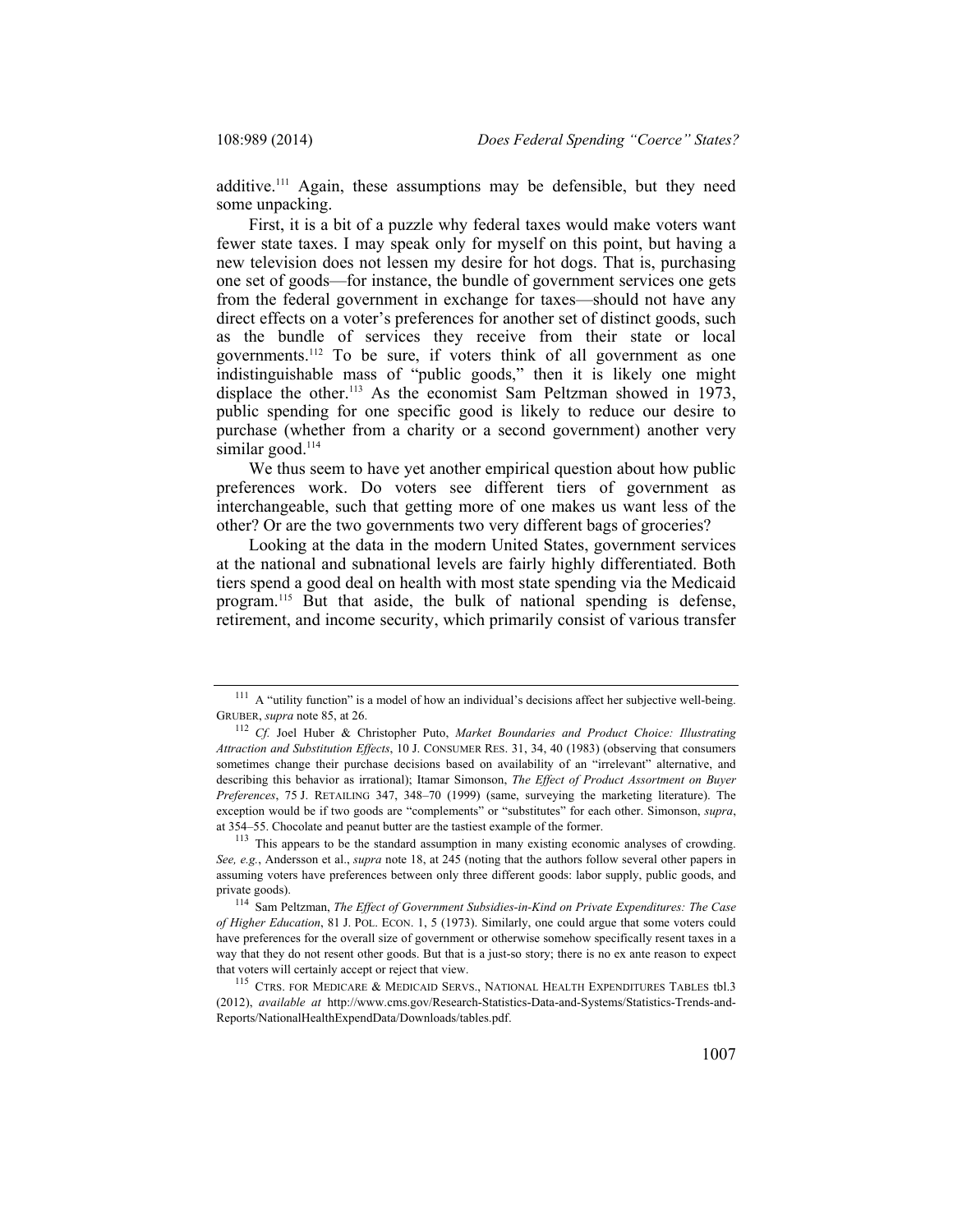payments.116 Education dominates nonhealth state government spending. Education and Medicaid combined currently make up two-thirds of state budgets; transportation is a distant third at less than 8%.117 This split is not new and probably not a coincidence; basic fiscal federalism theory predicts that national defense and redistribution should be national functions.118 Voters may be rationally ignorant, but such dramatic, persistent differences seem difficult to overlook. So while it is certainly not inconceivable that voters view the two governments as interchangeable, it would be surprising.

Another well-known way that federal taxes could affect voter demand for unrelated state taxes is through what is known as the income effect.<sup>119</sup> Sometimes having more money changes our preferences for stuff: not many millionaires ride the bus. For most things, which economists logically enough call "normal" goods, demand increases with income.<sup>120</sup> There is evidence that many state services are normal goods, although some theorists differ.<sup>121</sup> In any event, the argument would be that federal taxes, by reducing the wealth of state voters, diminish their demand for government services.

But this neglects federal spending. Some states take in more federal total dollars than their citizens pay in taxes, suggesting that demand for state taxes should actually increase in those states.<sup>122</sup> At the individual level, recent estimates suggest that the median American voter receives a net benefit from federal taxing and spending.123 Wealthier voters are net

<sup>119</sup> Chernick & Tennant, *supra* note 18, at 515–16. 120 GRUBER, *supra* note 85, at G-7.

<sup>122</sup> See Federal Taxes Paid vs. Federal Spending Received by State, 1981-2005, TAX FOUND. (Oct. 19, 2007), http://taxfoundation.org/article/federal-taxes-paid-vs-federal-spending-received-state-1981- 2005; Cary M. Atlas et al., *Slicing the Federal Government Net Spending Pie: Who Wins, Who Loses, and Why*, 85 AM. ECON. REV. 624, 626–28 (1995). I assume for the purposes of argument here that income effects resulting from transfers of funds to a general population in fact alter political outcomes in the same way they alter preferences. In fact, I think that is unclear, but further explication will have to await later work.

<sup>123</sup> *See The Distribution of Household Income and Federal Taxes, 2008 and 2009, Supplemental Table 7*, CONG. BUDGET OFF. (July 10, 2012), http://www.cbo.gov/publication/43373; Greg Mankiw, *The Progressivity of Taxes and Transfers*, GREG MANKIW'S BLOG (July 14, 2012), http://gregmankiw.blogspot.com/2012/07/progressivity-of-taxes-and-transfers.html (noting that CBO's

<sup>116</sup> OFFICE OF MGMT. & BUDGET, EXEC. OFFICE OF THE PRESIDENT, FISCAL YEAR 2013 HISTORICAL TABLES: BUDGET OF THE U.S. GOVERNMENT tbl.3.2, at 74 (2013), *available at*

http://www.whitehouse.gov/sites/default/files/omb/budget/fy2013/assets/hist.pdf. 117 NAT'L ASS'N OF STATE BUDGET OFFICERS, STATE EXPENDITURE REPORT: EXAMINING FISCAL 2009–2011 STATE SPENDING 3 (2011), *available at* http://www.nasbo.org/sites/default/files/2010%20

<sup>&</sup>lt;sup>118</sup> See GRUBER, *supra* note 85, at 274; Charles C. Brown & Wallace E. Oates, *Assistance to the Poor in a Federal System*, 32 J. PUB. ECON. 307, 328 (1987).

<sup>&</sup>lt;sup>121</sup> Daniel Hewitt, *Demand for National Public Goods: Estimates from Surveys*, 23 ECON. INQUIRY 487, 503 (1985). *But see* BURTON A. WEISBROD, THE VOLUNTARY NONPROFIT SECTOR: AN ECONOMIC ANALYSIS 69–70 (1977).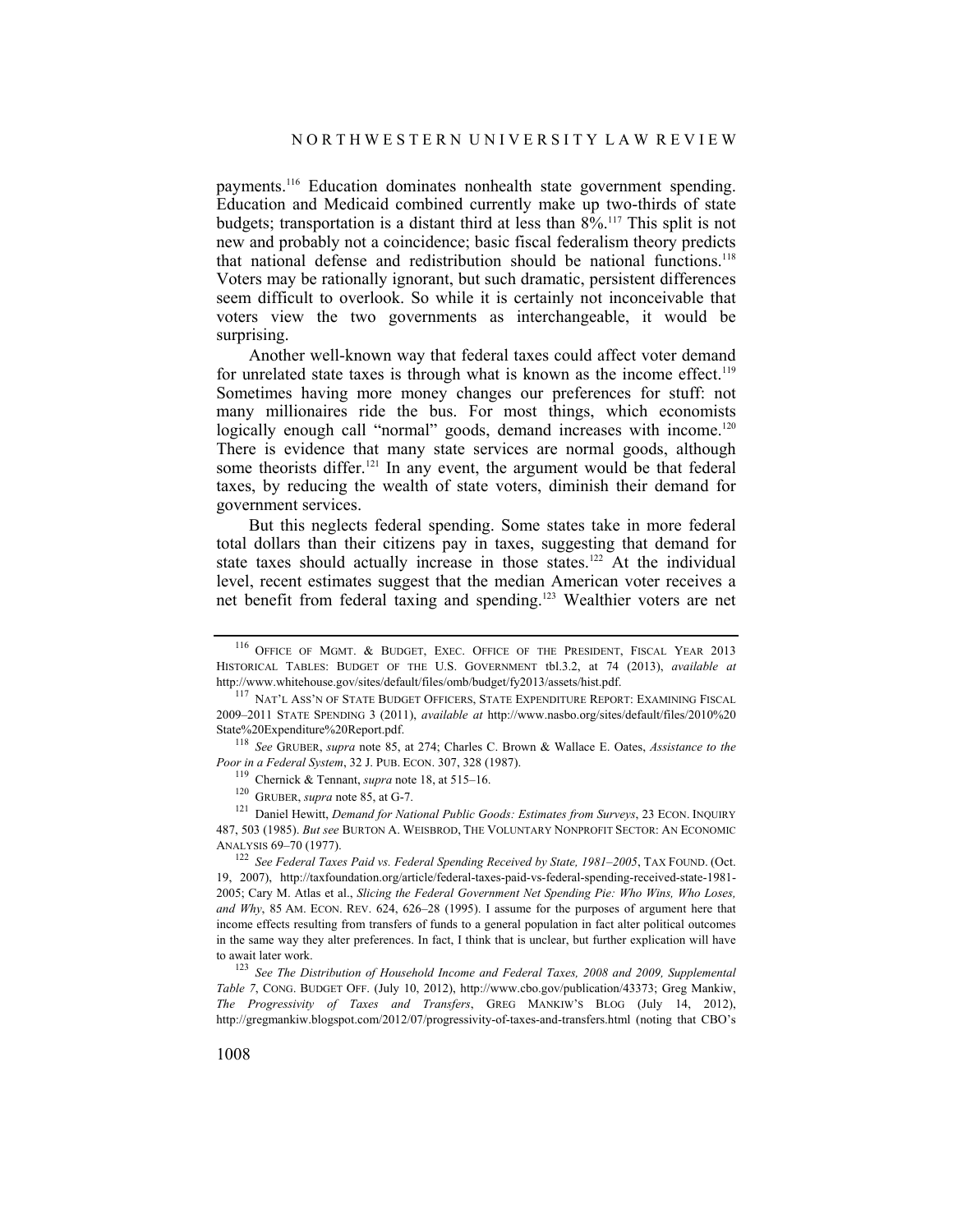payors by the definition of the estimators.124 Even assuming that voters perceive the value of government benefits in the same way the study authors did,<sup>125</sup> the net income effect is unclear: wealthy voters are politically more potent but of course fewer in number. That is usually a prescription for the victory of the minority, $126$  but on occasion policy entrepreneurs can awaken the sleeping giant and the majority prevails.<sup>127</sup> Once again, theory does not give us a clear prediction.

A second assumption the political story relies on is that, even if federal taxes and state taxes are substitutes, it is state taxes that are the loser in any political conflict. Rick Hills has made this point, but it is worth elaborating just a bit.128 As Hills argues, voters could well prefer state to federal services, and so any overlap may tend to reduce the size of the national government rather than states.<sup>129</sup> A counterargument could be that the federal government is a kind of "Stackelberg leader," a game-theoretic term for a player whose dominant market position gives it a first-mover advantage.130 If Congress sees itself as a single entity in competition with states, perhaps it could, like a monopolist pushing around tiny competitors, use its economies of scale in national revenue raising to keep states from claiming too much of its tax "market."

This counter raises a host of additional questions. Recent observers of Congress may note that shared purpose is not exactly a hallmark of the institution. Party allegiances and partisan advantage play important roles and, as advocates of the "political safeguards of federalism" have pointed

figures imply that the median voter is a net recipient of federal transfers, but cautioning that data may change with complete inclusion of state figures).

<sup>124</sup> Mankiw, *supra* note 123.

<sup>&</sup>lt;sup>125</sup> For example, some wealthy voters may view transfer payments to others as a social good they've purchased with their taxes. Others may see any provision of public goods with their own money as a "common disaster" they would have preferred to avoid.

<sup>&</sup>lt;sup>126</sup> See Brian Galle, *A Republic of the Mind: Cognitive Biases, Fiscal Federalism, and Section 164 of the Tax Code*, 82 IND. L.J. 673, 705–06 (2007) (arguing that standard public choice theory predicts that overlapping tax bases will increase political pressure to cut taxes). 127 *See* Christopher H. Schroeder, *Rational Choice Versus Republican Moment—Explanations for* 

*Environmental Laws, 1969–73*, 9 DUKE ENVTL. L. & POL'Y F. 29, 49–56 (1998). For an empirical examination of how federal distributions to states are determined, see Gary A. Hoover & Paul Pecorino, *The Political Determinants of Federal Expenditure at the State Level*, 123 PUB. CHOICE 95, 103-10 (2005).

<sup>&</sup>lt;sup>128</sup> Hills, *supra* note 37, at 865. <sup>129</sup> *Id.* For additional arguments along these lines, see Galle, *supra* note 126, at 707–08. For evidence that subnational taxes affect federal tax choices, albeit in a Canadian setting, see Masayoshi Hayashi & Robin Boadway, *An Empirical Analysis of Intergovernmental Tax Interaction: The Case of Business Income Taxes in Canada*, 34 CANADIAN J. ECON. 481, 501–02 (2001). 130 *See* Besley & Rosen, *supra* note 18, at 385 (modeling the U.S. government as a Stackelberg

leader); Robin Boadway & Michael Keen, *Efficiency and the Optimal Direction of Federal–State Transfers*, 3 INT'L TAX & PUB. FIN. 137, 138 (1996) (same).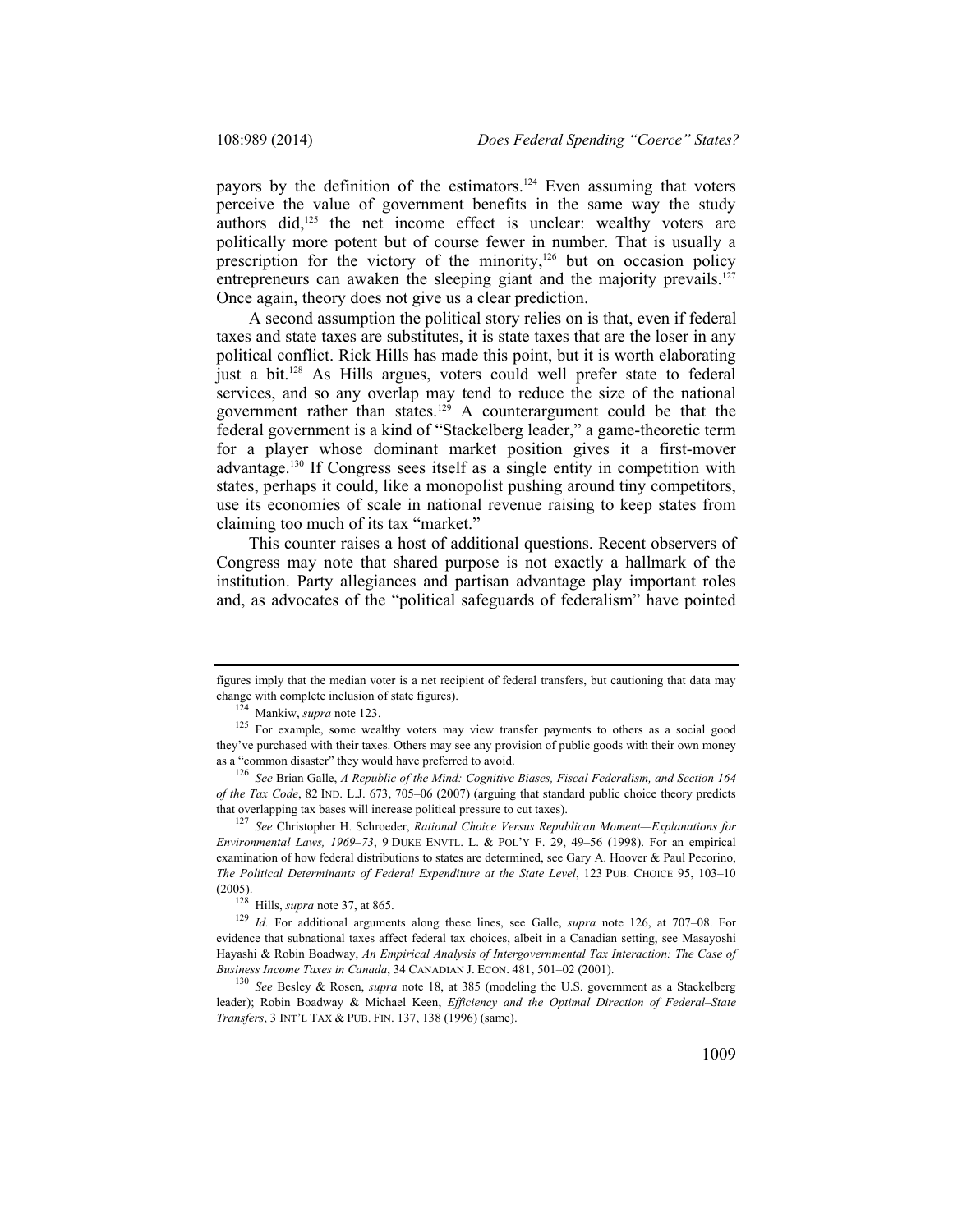out, may serve as levers for states to preserve their own interests.<sup>131</sup> Congress's collective fiscal interests are also a public good for the members of Congress, meaning that if an interest group can offer an individual member private rewards for protecting the group's desires, the member has strong incentives to favor the group over the interests of Congress as a whole.<sup>132</sup> Members of Congress may therefore be more attached to state constituencies who are devoted to lowering federal taxes than they are to their own budget authority.

Put another way, the crowd-out argument appears to assume that federal political actors will not internalize the impact of federal budgets on state finances.<sup>133</sup> But in fact state-level actors have a wide variety of tools for ensuring that federal officials do just that. Whether they utilize those tools is a different question, and may depend on the political structure of the federal enactment. As Mark Seidenfeld and I have argued in a related context, federal enactments with low partisan valence and thin impacts across many states might lead to free riding, while politically charged changes, or threats to a major interest group or a small cluster of states, would be more likely to trigger intense opposition.<sup>134</sup> But admittedly these are broad theoretical predictions of the average outcome, not guarantees that states will win or lose any given fight.

A final source of uncertainty lies in the third assumption I mentioned, the assumption that state voters' preferences for policy outcomes really respond to simple math in the way that the political crowd-out story seems to require. As I mentioned earlier, there are good reasons to suspect that voters actually do not jointly consider the total burden of taxation imposed by separate governments: they "anchor" on the larger number, or they keep separate mental accounts of the two tax burdens, or state tax burdens are simply less salient overall.<sup>135</sup> A long tradition of conservative economic thought maintains that federated government, by breaking up and

<sup>131</sup> Larry D. Kramer, *Putting the Politics Back into the Political Safeguards of Federalism*, 100 COLUM. L. REV. 215, 278–86 (2000) (internal quotation marks omitted); Franita Tolson, *Benign Partisanship*, 88 NOTRE DAME L. REV. 395, 416–27 (2012). 132 For empirical evidence of this phenomenon, see Brian Galle, *The Politics of Federalism: Self-*

*interest or Safeguards? Evidence from Congressional Control of State Taxation*, *in* HANDBOOK ON THE ECONOMICS OF FEDERALISM (forthcoming 2014), *available at* http://papers.ssrn.com/sol3/papers.cfm? abstract\_id=1759510.

<sup>133</sup> *Cf.* Besley & Rosen, *supra* note 18, at 387 (noting that their model assumes the federal tax setter does not account for state revenue effects); Esteller-Moré & Solé-Ollé, *Canada*, *supra* note 18, at 249– 52 (noting that the federal government can use grants to undo any distortions caused by crowd-out).

<sup>&</sup>lt;sup>134</sup> Brian Galle & Mark Seidenfeld, *Administrative Law's Federalism: Preemption, Delegation, and Agencies at the Edge of Federal Power, 57 DUKE L.J. 1933, 1964–66 (2008).* 

*McCafferey & Baron, Thinking, supra* note 100, at 122-23, 132; Edward J. McCaffery & Jonathan Baron, *Isolation Effects and the Neglect of Indirect Effects of Fiscal Policies*, 19 J. BEHAV. DECISION MAKING 289, 290–91 (2006). For more detailed discussion, see Brian Galle, *Federal Fairness to State Taxpayers: Irrationality, Unfunded Mandates, and the "SALT" Deduction*, 106 MICH. L. REV. 805, 815–18 (2008).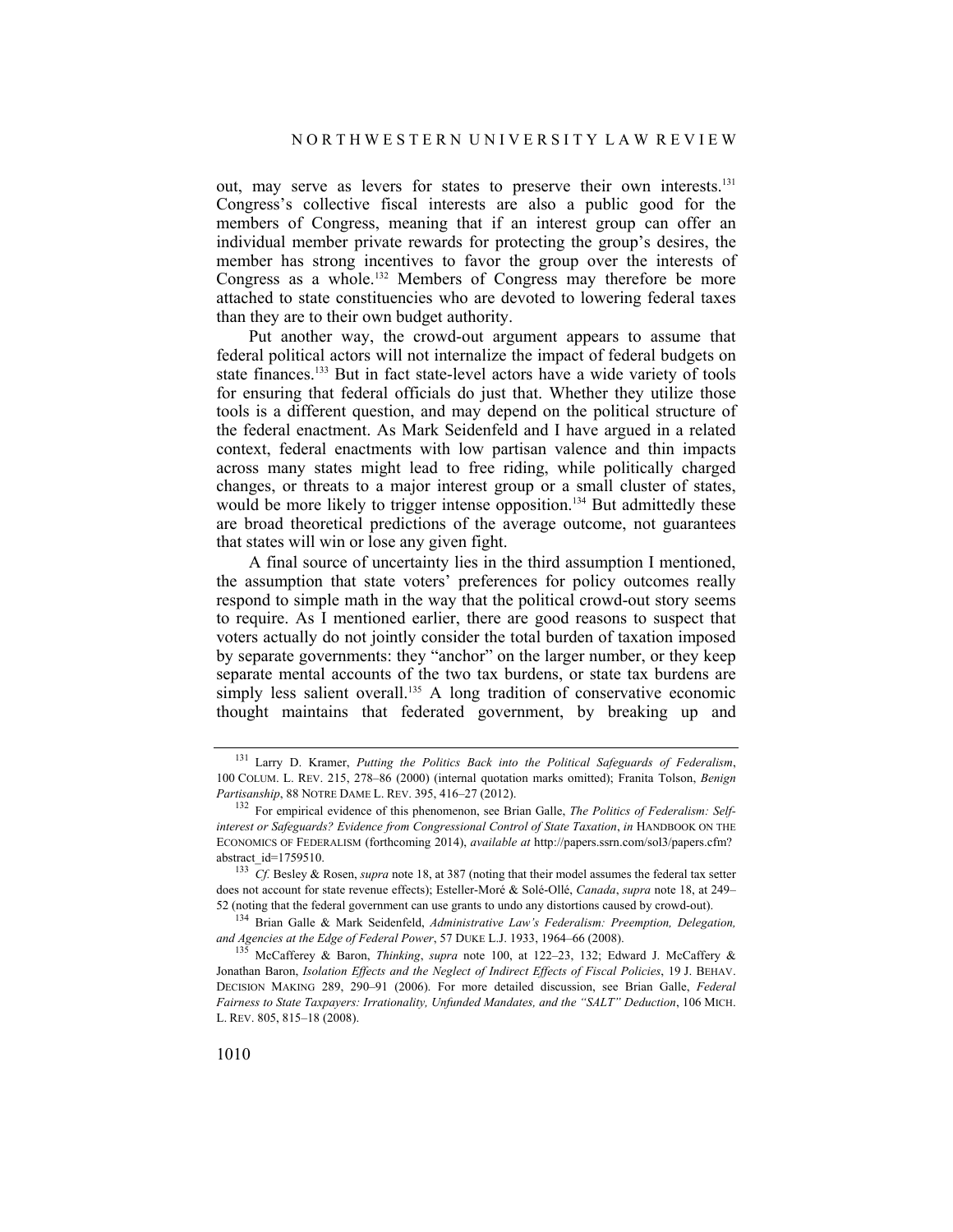shrouding the total size of government, allows for a higher total tax than unitary government would, although evidence of that proposition remains elusive.<sup>136</sup>

Voter preferences may also be contingent, rather than "exogenous" or determined independent of the existing political and legal rules. Suppose that federal revenues cause crowd-out under one set of legal arrangements, but would not cause crowd-out under another. In that case, should the federal government be prohibited from imposing conditions on its spending, or instead should the legal rules that cause crowd-out give way? To take one example, if the U.S. had more generous "revenue sharing" along the lines of the Canadian model, many poorer states would have greater resources.<sup>137</sup> In those states it would presumably be easier for taxpayers to absorb the economic strain of increased state revenue demands.<sup>138</sup> Alternately, crowd-out of state revenues would very likely diminish sharply if all state taxes were fully creditable against federal taxation. If we only observe crowd-out in the absence of revenue sharing, should the logic of coercion demand fewer conditions on federal grants, or instead more generous federal support for states?

Similarly, the states' existing laws may determine voter preferences. If states could readily borrow, upward shocks in fiscal demand could be smoothed out over time, diminishing the impact at least of temporary changes in federal taxation.<sup>139</sup> But it is states<sup>7</sup> own budgeting rules that impair their borrowing capacity.140 Those rules are a defensible response to

<sup>136</sup> Brian E. Dollery & Andrew C. Worthington, *The Empirical Analysis of Fiscal Illusion*, 10 J. ECON. SURVS. 261, 264–65, 270–71, 293–94 (1996); Keen & Kotsogiannis, *supra* note 23, at 364–65,

<sup>369. 137</sup> *See* Richard M. Bird & Michael Smart, *Intergovernmental Fiscal Transfers: International Lessons for Developing Countries*, 30 WORLD DEV. 899, 900–07 (2002) (describing the basic goals and outcomes of revenue sharing); Robin Boadway, *Inter-governmental Fiscal Relations: The Facilitator of Fiscal Decentralization*, 12 CONST. POL. ECON. 93, 112–16 (2001) (explaining the role of equalization grants in a decentralized system).

<sup>&</sup>lt;sup>138</sup> Kelders & Koethenbuerger, *supra* note 17, at 684–85, 690 (claiming that revenue sharing reduces fiscal pressure). 139 *See* Arik Levinson, *Balanced Budgets and Business Cycles: Evidence from the States*, 51 NAT'L

TAX J. 715, 717–19 (1998) (describing the relationship between state borrowing and state ability to weather fiscal crises). Borrowing diminishes the impact of revenue shocks for a number of reasons. Perhaps the most straightforward is the relation between deadweight loss and tax rates. Robert J. Barro, *On the Determination of the Public Debt*, 87 J. POL. ECON. 940, 943–45 (1979). For a state that starts at a 10% tax, ten years of 11% taxes are much less distortive than one year of 20% taxes. *See id.* Additionally, there are good reasons to think that as a political matter present voters and officials will view the burden of debts as less than the burden of an equivalent present discounted value of tax increases. For an extended discussion of that point, see Brian Galle & Jonathan Klick, *Recessions and the Social Safety Net: The Alternative Minimum Tax as a Countercyclical Fiscal Stabilizer*, 63 STAN. L. REV. 187, 199–200 (2010).

<sup>140</sup> Richard Briffault, *Foreword: The Disfavored Constitution: State Fiscal Limits and State Constitutional Law*, 34 RUTGERS L.J. 907, 915–16 (2003); Brian Knight & Arik Levinson, *Fiscal*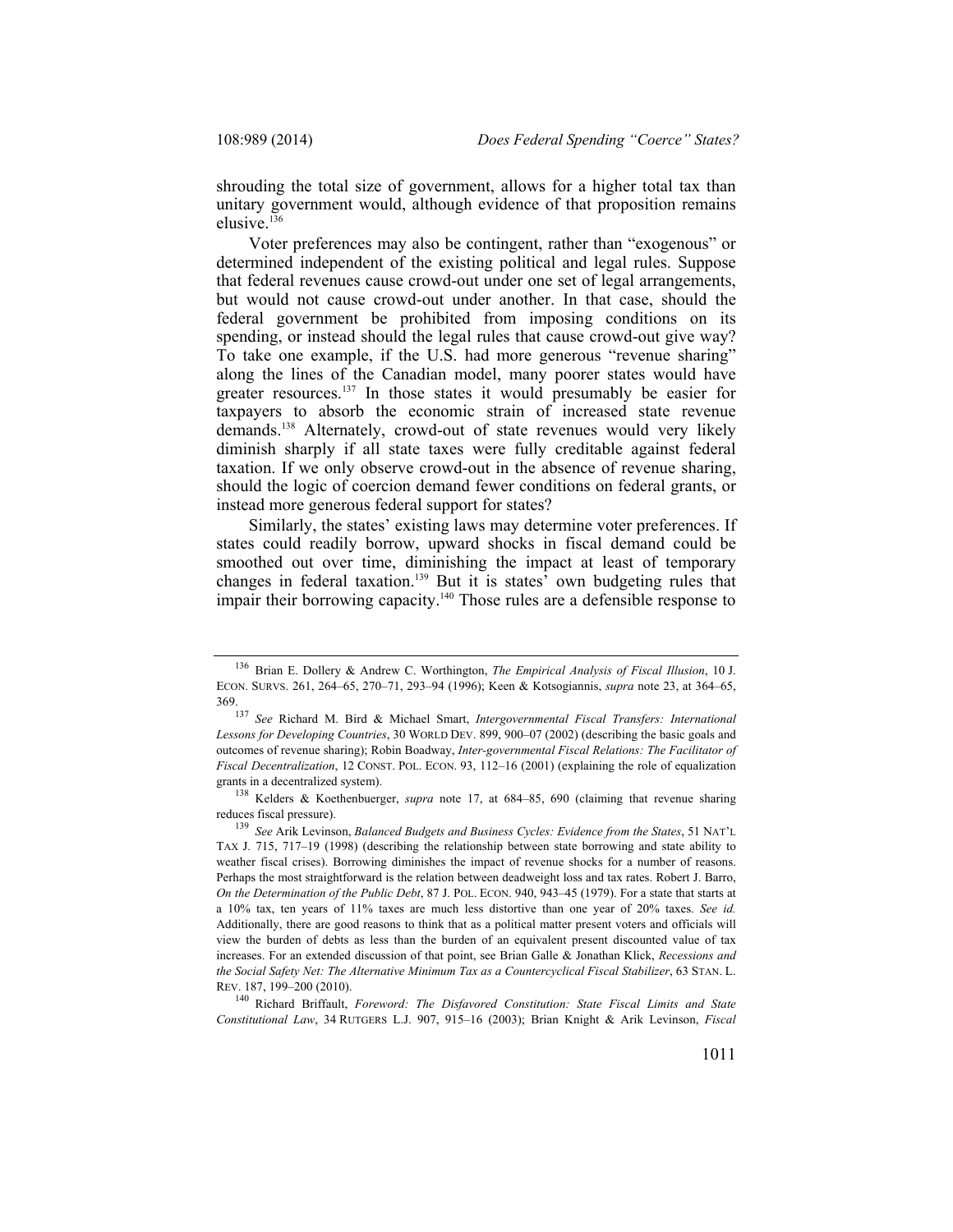predictable political failures at the state level.141 But again they pose the question: if crowd-out is contingent on the presence of these state rules, why should the legal burden of coercion fall on conditional spending, rather than the rules that contribute to crowd-out?

Lastly on this point, federal anticoercion laws may themselves cause crowd-out. States have several possible tools for preparing for unexpected fiscal demands. Borrowing, again, is one of these, and so is saving.142 But if the Supreme Court guarantees that states will not be subjected to sharp new financial demands from the federal government, the state has less reason to build those kinds of revenue-smoothing institutions. In essence, the coercion doctrine is a bailout, a promise of assistance in the event of fiscal emergencies.<sup>143</sup> In that scenario, crowd-out is the result of moral hazard: the state fails to take action to protect itself against fiscal shocks because it has judicially provided insurance against the shock.<sup>144</sup>

Overall, the political argument for crowd-out is uncertain. While some of the uncertainties are relatively deep conceptual questions about the nature of voter preferences, others are straightforward questions about how voters and political officials behave. Those questions, at least, are testable, as I hope to show shortly.

#### III. THEORETICAL ARGUMENTS FOR CROWD-IN

Despite all the possible arguments I have just set out, the reported conventional wisdom among state budget analysts is that state revenues tend to rise together with federal revenues.<sup>145</sup> That is, federal revenues might actually crowd-*in* state revenues. Why might that be? One set of potential reasons involves the close relationship between state taxing systems and the federal income tax. Another relates to the way that voters may form preferences about the size and cost of government.

First, though, it may be useful to sort out a definitional issue. In one sense it should be completely unsurprising that state and federal revenues tend to have a strong positive correlation, because both are usually imposed

*Institutions in U.S. States, in* INSTITUTIONS, POLITICS AND FISCAL POLICY 167, 169-70 & tbl.1 (Rolf R. Strauch & Jürgen von Hagen eds., 2000); Levinson, *supra* note 139, at 717.

<sup>&</sup>lt;sup>141</sup> Galle & Klick, *supra* note 139, at 198–204.<br><sup>142</sup> Russell S. Sobel & Randall G. Holcombe, *The Impact of State Rainy Day Funds in Easing State*<br>*Fiscal Crises During the 1990–1991 Recession*, 16 PUB. BUDGETING & FI

<sup>&</sup>lt;sup>143</sup> For accessible explanations of the dynamics of "bailouts," see Adam J. Levitin, *In Defense of Bailouts*, 99 GEO. L.J. 435, 491–508 (2011), and Jeffrey Manns, *Building Better Bailouts: The Case for* 

<sup>&</sup>lt;sup>144</sup> See Pablo Sanguinetti & Mariano Tommasi, *Intergovernmental Transfers and Fiscal Behavior: Insurance Versus Aggregate Discipline*, 62 J. INT'L ECON. 149, 153–54 (2004) (noting that federal guarantees can induce fiscal recklessness by local governments).

<sup>&</sup>lt;sup>145</sup> C. EUGENE STEUERLE, CONTEMPORARY U.S. TAX POLICY 34-36 (2d ed. 2008); Alysoun McLaughlin, National Conference of State Legislatures, *The Impact of Federal Tax Policy Decisions on States' Budgets* (2003) ("As a rule, when federal taxes go up or down, so do state taxes.").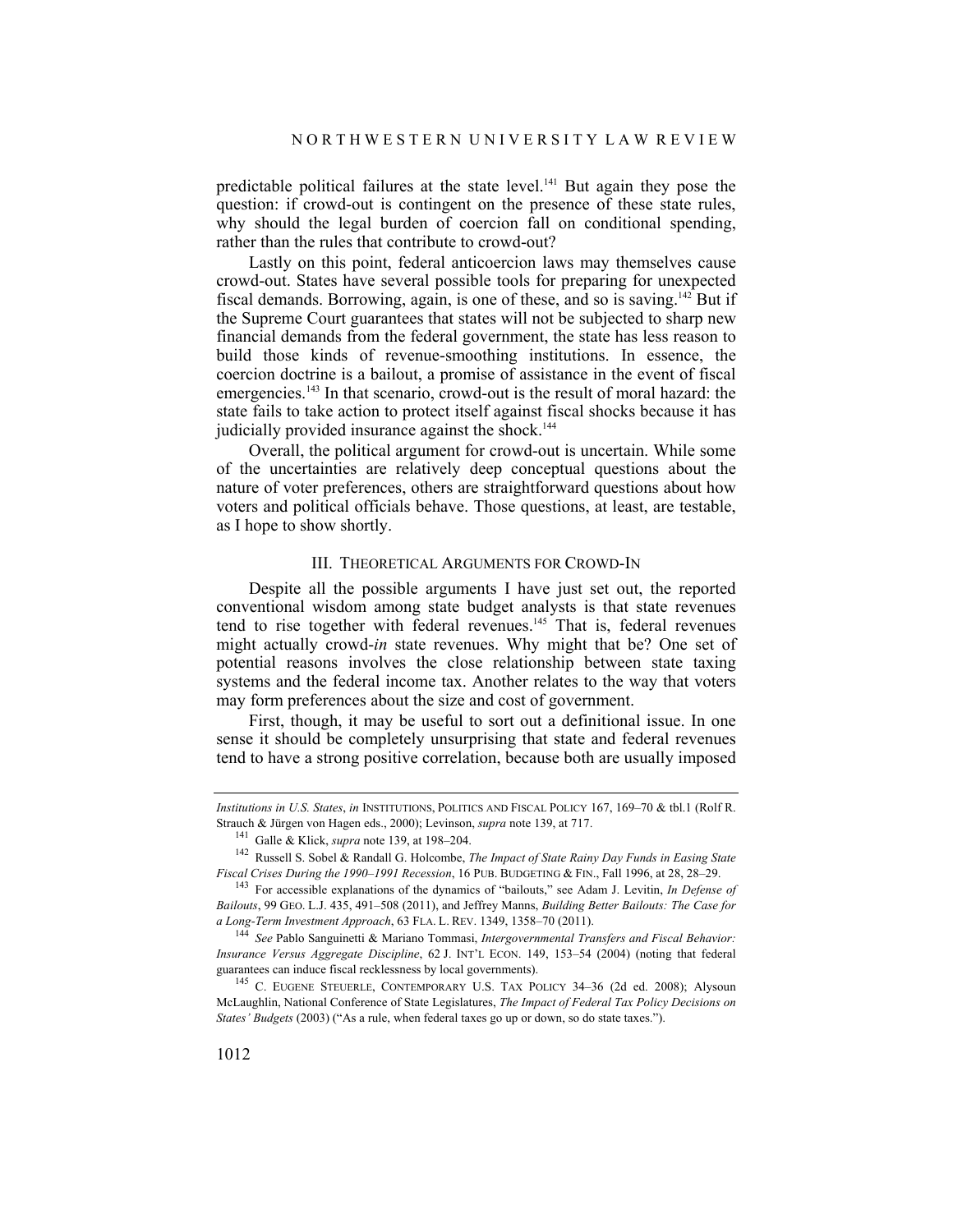on sources of funds that vary with the strength of the economy.146 When the economy is booming, income and sales tax revenues often are too.<sup>147</sup> Because property values are stickier, and *assessed* property values stickier still, property taxes are less variable, but are still somewhat sensitive to economic conditions.148 So perhaps this is all that analysts mean when they say that government revenues move together: most governments' revenues are affected by economic conditions.

The crowd-in I have in mind is something different. For either crowdout or crowd-in, it seems the key question is whether federal policies make it more or less difficult for the state to raise money, all else equal. To observe whether causation exists in this way, arguably the better measure of crowding would therefore hold economic conditions constant, as would be the case if we measured the effects of federal tax on state revenues as a percentage of the state's wealth, or "gross domestic product." On the other hand, I have already suggested some ways in which tax's effects on the economy can itself contribute to crowd-out (and, as I will show in a moment, crowd-in). So maybe the most precise measure of crowding would be to hold all non-tax-related changes in the economy constant. Unfortunately, it rarely will be possible to cleanly separate out the taxrelated changes in economic conditions from those that arose independently, which will complicate my econometric analysis.<sup>149</sup> For now, my only point is that when I refer to crowd-in, I am describing those effects that are most closely related to the federal tax system.

Another possibility the budget analysts may have in mind, and that would not be much relevant for my inquiry, is that what looks like crowdin may instead be changes in voter demand for government. Voters might simultaneously agree to higher taxes for both their state and federal governments because they decide they want more of some service that both governments provide.150 Health care would be the major contemporary example here.<sup>151</sup> But this simultaneous change in demand does not really tell us much about crowding theory, since that would be a mere correlation, while the question crowd-out theorists seem to have in mind is whether federal taxation actually causes states' diminished ability to tax.

<sup>146</sup> Russell S. Sobel & Randall G. Holcombe, *Measuring the Growth and Variability of Tax Bases over the Business Cycle*, 49 NAT'L TAX J. 535, 543 tbl.2 (1996).

<sup>&</sup>lt;sup>148</sup> Darien Shanske, *How Less Can Be More: Using the Federal Income Tax to Stabilize State and Local Finance*, 31 VA. TAX REV. 413, 450–52 (2012).<br><sup>149</sup> Further, since in some sense all economic conditions in a democracy depend on the existence of

government, a separation between tax-related and other kinds of economic changes may not offer a clear conceptual boundary. *See* LIAM MURPHY & THOMAS NAGEL, THE MYTH OF OWNERSHIP: TAXES

AND JUSTICE 32–37 (2002).<br><sup>150</sup> *Cf.* Besley & Rosen, *supra* note 18, at 395 (identifying factors that might cause simultaneous changes in federal and state tax rates).

<sup>&</sup>lt;sup>151</sup> *See supra* text accompanying notes 115–18.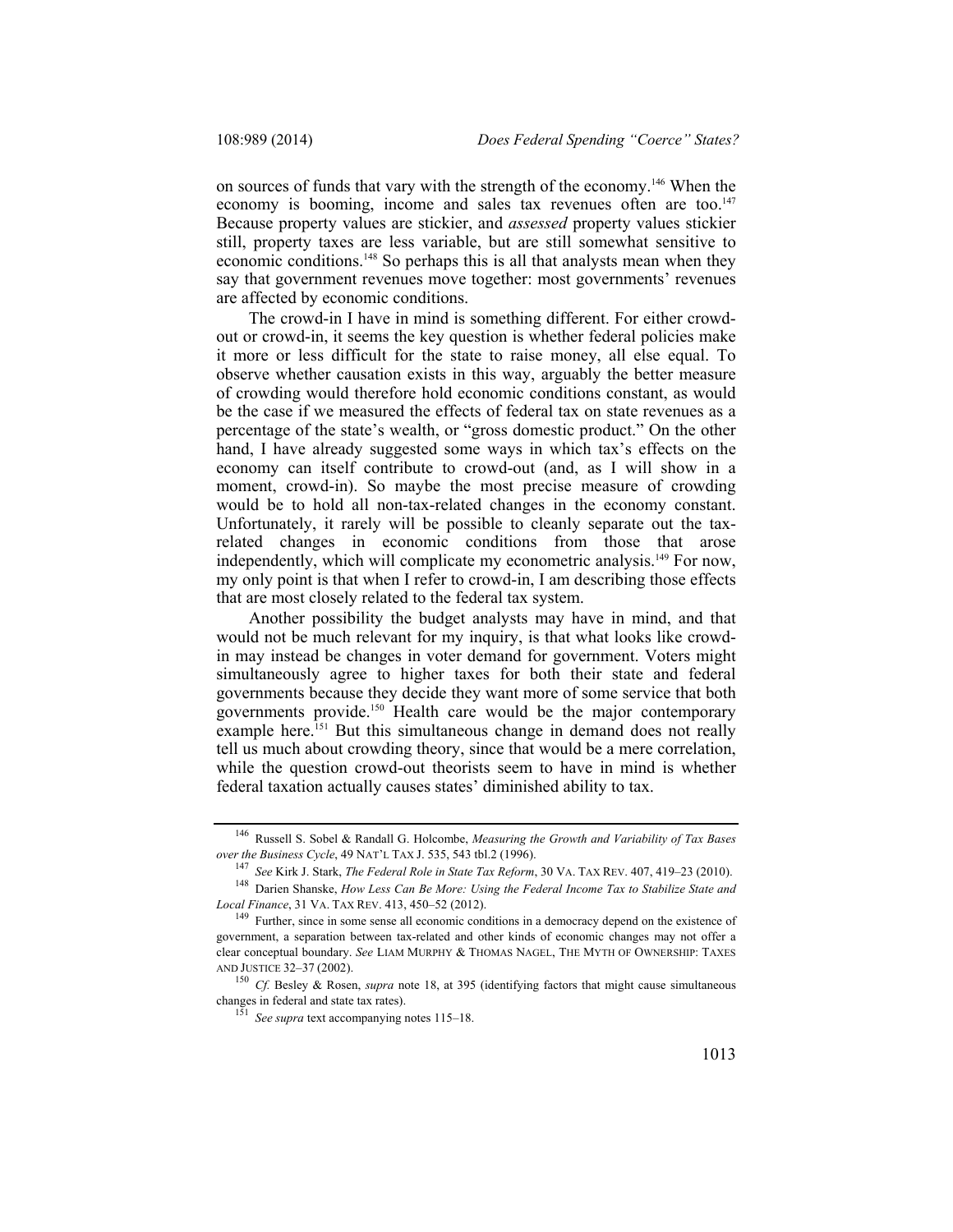Turning to crowd-in itself, then, many economists have hypothesized that the interrelated structures of state and federal tax systems tie together the paths of federal and state revenues. A key component of that relationship is the federal income tax deduction for taxes paid to state and local governments.<sup>152</sup> Federal taxpayers who itemize can reduce their federal taxable income by the amount of income and property taxes they paid to other governments.<sup>153</sup> Currently, itemizers also have the option of swapping their state income tax deduction for a deduction for the amount of general sales tax they pay, a handy choice for residents of states like Texas and Florida that lack an income tax.154

Crucially for the crowd-in argument, the dollar value of a deduction increases when federal income tax rates rise.<sup>155</sup> Deductions reduce taxable income, not taxes due. So each dollar of deduction reduces the size of the check the taxpayer must write to the government by her marginal tax rate times the amount of the deduction.<sup>156</sup> In effect, the federal government is offering a matching grant to its taxpayers for the purchase of state and local government.157 When federal rates go up, the value of the matching grant increases.158 Furthermore, to the extent that households view federal taxes paid as lost income, a deduction makes them feel subjectively richer. If state government is a normal good, this income effect, too, should increase their demand for state services.<sup>159</sup> For some taxpayers, though—mostly homeowners or large families whose incomes fall between \$100,000 and \$500,000—the Alternative Minimum Tax (AMT) will claw back the value of the state and local deduction.<sup>160</sup>

<sup>&</sup>lt;sup>152</sup> Chernick & Tennant, *supra* note 18, at 510–11.<br><sup>153</sup> I.R.C. § 164 (2012). "Itemizing" means that the taxpayer has chosen to claim a bundle of individual tax benefits, rather than the "standard" deduction. JOSEPH BANKMAN ET AL., FEDERAL INCOME TAXATION 32 (16th ed. 2012). In 2014, the standard deduction for a single filer is \$6200, Rev. Proc. 2013-35, 2013-47 I.R.B. 541, meaning that taxpayers should choose to itemize if their bundle of benefits adds up to more than that.

<sup>154</sup> Sales tax deductibility was repealed in 1986, but reinstated in its current optional form in 2004. American Jobs Creation Act of 2004, Pub. L. No. 108-357, § 501, 118 Stat. 1418, 1520–21 (codified as amended at I.R.C. § 164(b)(5) (2012)). 155 *See* Chernick & Tennant, *supra* note 18, at 511 (noting relation between value of deductibility

and income).

<sup>156</sup> For instance, when Theresa Taxpayer takes a \$10,000 deduction, the amount she saves on her tax bill depends on her marginal rate. If she earns \$1 million per year, putting her in the highest bracket, she will have a 39.6% marginal rate, meaning the deduction will save her \$3960. 157 McLure & Zodrow, *supra* note 16. 158 Alan J. Auerbach & Daniel Feenberg, *The Significance of Federal Taxes as Automatic* 

*Stabilizers*, J. ECON. PERSP., Summer 2000, at 37.

<sup>159</sup> *See* Stephen J. Bailey & Stephen Connolly, *The Flypaper Effect: Identifying Areas for Further Research*, 95 PUB. CHOICE 335, 336 (1998) (explaining separate income and substitution effects of matching grants).<br><sup>160</sup> *See* I.R.C. § 56(b)(1)(A)(ii) (2012). For more details on the relation between the AMT and

<sup>§ 164,</sup> see Galle & Klick, *supra* note 139, at 210–17.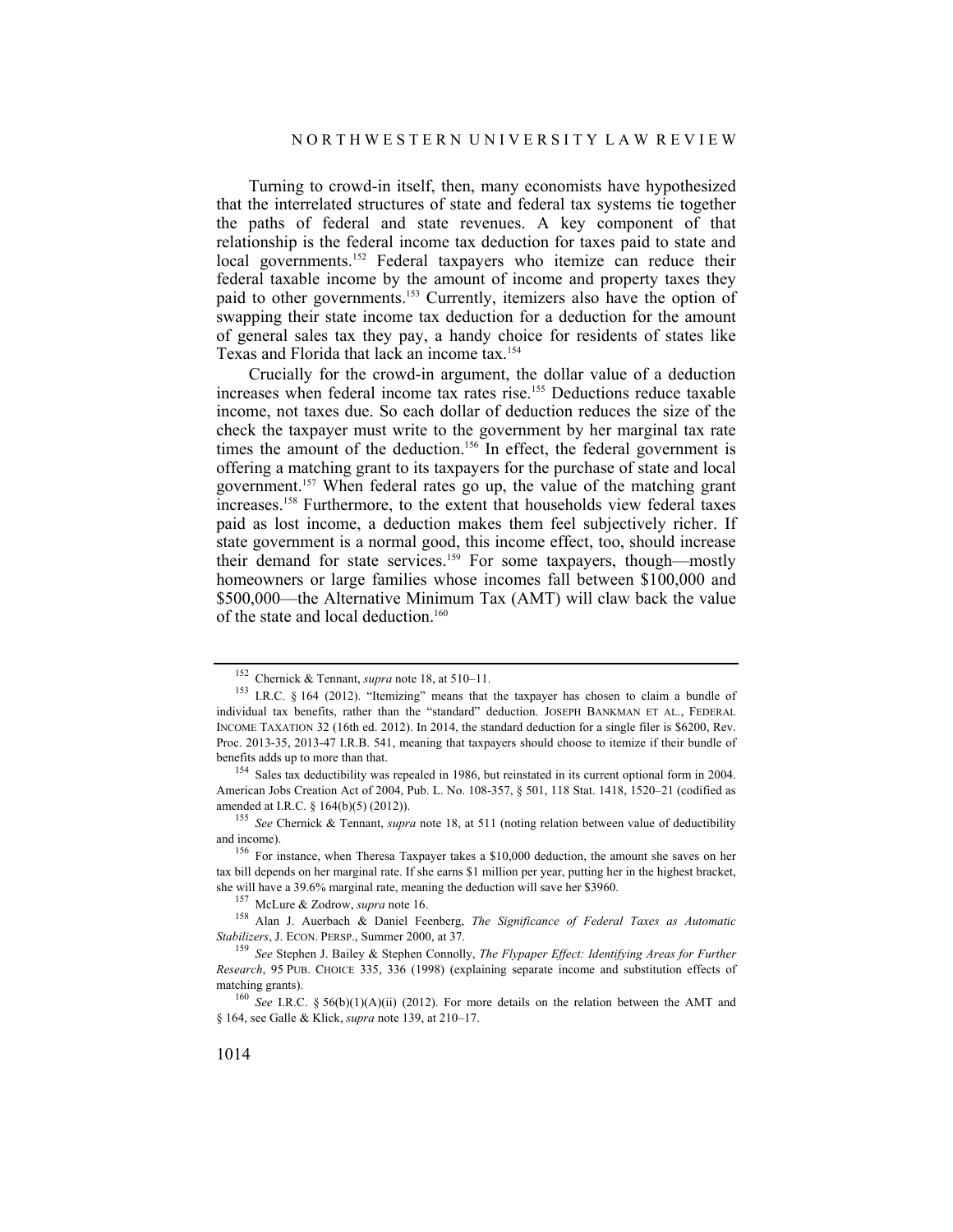A similar provision is the federal tax exemption for income earned on bonds issued by state and local governments.<sup>161</sup> Because interest is tax free for holders of the bonds, states can offer a below-market rate of interest and still be competitive with taxable bond issuers.<sup>162</sup> Again, the size of this discount increases with the federal income tax rate, since that rate represents the amount of money exempt-bond purchasers save relative to buying a taxable bond. As a result, state taxpayers face a lower overall price of government.<sup>163</sup> The highest income bondholders may also be net enriched by the combination of tax exemption and lower bond rates, $164$ leading to an income effect that could drive up demand for government services.<sup>165</sup> Even if tax-exempt bonds do not lead to crowd-in, they should mitigate the impact of unexpected federal demands on state revenues by lowering borrowing costs, allowing the state to spread out the burden over time.<sup>166</sup>

Crowd-in may also be a product of overlapping legal definitions and enforcement.<sup>167</sup> Most states define income as based in significant part on the federal definition.<sup>168</sup> Thus, when Congress expands its tax base, state bases expand as well.<sup>169</sup> As I and others have explained before, while sharing definitions does cede some policy primacy to the federal government, it also greatly simplifies life for state taxpayers, and allows state enforcement efforts to piggyback on the federal government and other

<sup>161 § 103.&</sup>lt;br><sup>162</sup> Clayton P. Gillette, *Fiscal Federalism and the Use of Municipal Bond Proceeds*, 58 N.Y.U. L. REV. 1030, 1042 (1983). For more details on the bond program, see Shanske, *supra* note 148, at 434–

<sup>45. 163</sup> *See* Gillette, *supra* note 162, at 1046–47 (noting that tax-exempt bonds are equivalent to federal

grants to borrowers). 164 *See* Robert P. Huefner, *Municipal Bonds: The Costs and Benefits of an Alternative*, 23 NAT'L TAX J. 407, 409 (1970) (explaining that exempt bond buyers receive a windfall if their tax rate is above the rate of the marginal purchaser). Top tax bracket bondholders sometimes come out ahead by buying exempt bonds because the price of the bond may be set to compete for the business of buyers in a lower bracket. For instance, let's say the market rate for bonds issued by nonexempts with credit comparable to the State of Indebtedness would be 10%. The State initially offers its bonds at 6.5%, assuming that this price will leave buyers in the 35% bracket indifferent between their product and a competitor. What if it does not manage to sell all its bonds? It may then raise its rates to 7% to capture the business of buyers in the 30% bracket. Buyers whose marginal rate is 35% then reap a 0.5% windfall. 165 *See* Gillette, *supra* note 162, at 1052–54 (noting income effect of exemption generally).

<sup>&</sup>lt;sup>166</sup> *Cf.* Barro, *supra* note 139, at 942–45 (suggesting that borrowing allows governments to overcome temporary drops in revenue or increases in demand more efficiently).

<sup>&</sup>lt;sup>167</sup> See Esteller-Moré & Solé-Ollé, *Canada*, *supra* note 18, at 241, 253; Helen F. Ladd, State *Responses to the TRA86 Revenue Windfalls: A New Test of the Flypaper Effect*, 12 J. POL'Y ANALYSIS & MGMT. 82, 82 (1993).

<sup>&</sup>lt;sup>168</sup> Chernick & Tennant, *supra* note 18, at 510.<br><sup>169</sup> Ruth Mason, *Delegating up: State Conformity with the Federal Tax Base*, 62 DUKE L.J. 1267, 1269 (2013).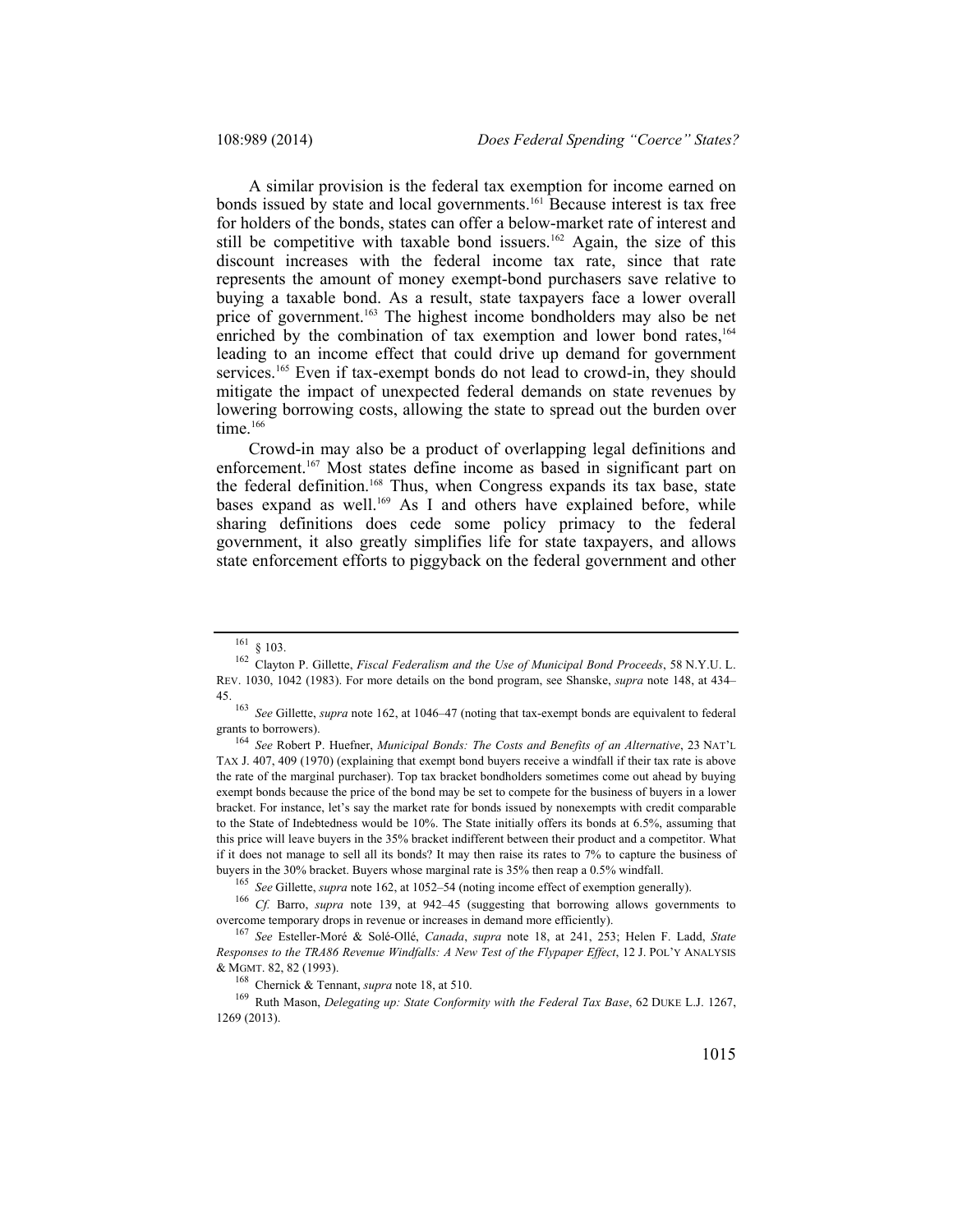states.170 For example, relative to individual state revenue agencies, the IRS has massive economies of scale, and, with its web of state- and international-data sharing, access to a more complete picture of each taxpayer's economic life.<sup>171</sup> More effective enforcement not only saves states money but also likely reduces the elasticity of taxable income—that is, diminishes taxpayers' incentives to take aggressive reporting positions, increasing the amount of revenue states can collect at any given tax rate.

The benefits of shared enforcement are not necessarily static, and may well rise as the federal tax rate rises. In theory, it would be rational for the federal government to anticipate that its own tax increases would incentivize more creative tax accounting.<sup>172</sup> Federal officials should therefore audit more intensively when rates are higher, or at a minimum devote more audit attention to taxpayers in higher brackets.<sup>173</sup> The latter, at least, fits with the available publicly known facts about IRS practices. Another source of crowd-in, then, might be the revenue benefits states realize when federal auditors ratchet up their efforts.

Shared enforcement resources may be especially important in the taxation of multijurisdictional taxpayers and cross-border transactions. When the tax base for each taxable unit is divided among several jurisdictions, the temptation for taxpayers to report their affairs in such a way as to allocate a larger share of the base to low-tax sovereigns is substantial. Information-sharing regimes can help to overcome this problem, but low-tax jurisdictions (sometimes called "tax havens") have incentives to under share.<sup>174</sup> A credible central repository of data, such as that provided to states by the federal government, may mitigate the ability of taxpayers to shift income across borders, and again the informationchecking effort expended by the federal authorities rationally should increase with their own tax rate.

Another set of theoretical arguments for crowd-in rests on predictions about how voters form preferences for how much to tax themselves. The

<sup>170</sup> Galle, *supra* note 126, at 702–04; Mason, *supra* note 169, at 1279–88; Mason, *supra* note 107, at 1020; Kim Rueben & Kirk J. Stark, Federal Tax Reform and the Deduction for State and Local Taxes 5 (May 2012) (unpublished manuscript), *available at* http://extranet.isnie.org/uploads/isnie2012/stark. pdf. In addition, an automatically expanding base could enlarge state revenues if officials want higher taxes and state-level voters are inattentive to the automatic expansions. Research on whether that effect in fact occurs has been inconclusive. Wallace E. Oates, *On the Nature and Measurement of Fiscal Illusion: A Survey*, *in* TAXATION AND FISCAL FEDERALISM: ESSAYS IN HONOR OF RUSSELL MATTHEWS 65, 66–71 (Geoffrey Brennan et al. eds., 1988).

<sup>&</sup>lt;sup>171</sup> Galle, *supra* note 126, at 703.<br><sup>172</sup> Saez et al., *supra* note 106.

<sup>&</sup>lt;sup>173</sup> There are also other alternatives, although mostly unexplored by domestic revenue authorities. *See* Alex Raskolnikov, *Revealing Choices: Using Taxpayer Choice to Target Tax Enforcement*, 109 COLUM. L. REV. 689, 710–40 (2009).

<sup>174</sup> Steven A. Dean, *The Incomplete Global Market for Tax Information*, 49 B.C. L. REV. 605, 628– 30, 655–57 (2008).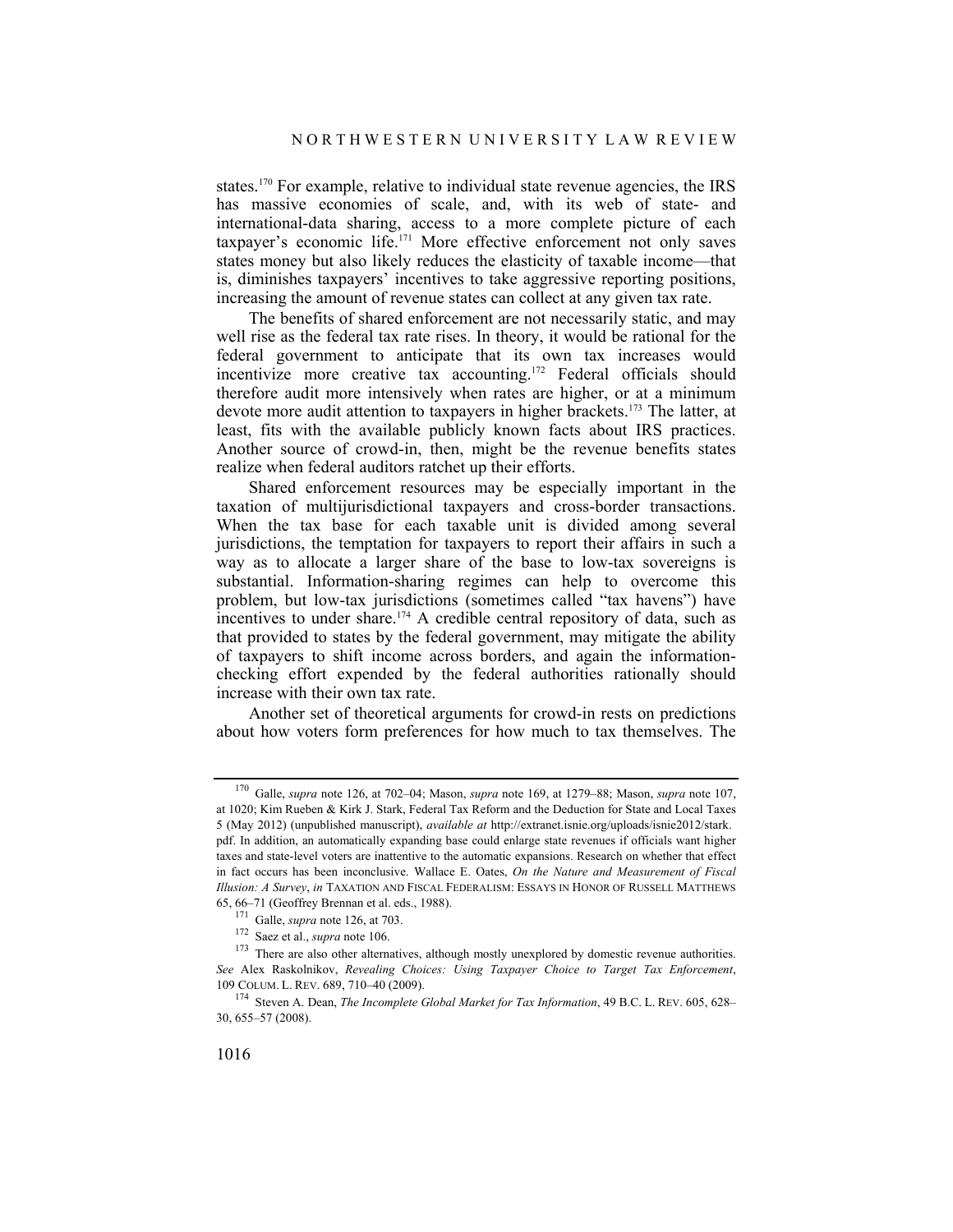simplest of these I have discussed already: income effects. An expanding federal government can enrich many state residents. Some states on net receive more federal transfers than they pay in taxes.<sup>175</sup> Others, such as Maryland and Virginia, may be home to large numbers of federal contractors and employees.176 And, notwithstanding the occasional \$800 toilet seat, some federal revenues may actually be used for good investments that expand the economy.177

More subtly, Besley and Case have argued that voters may decide how much tax they want based on "yardstick competition"—comparisons between governments.178 If my neighbors are paying 10% of their income to their state, my own governor's proposal to hike taxes from 8% to 9% seems more reasonable. Although Besley and Case focus on horizontal competition among states, other commentators suggest that voters may also compare governments vertically.<sup>179</sup> While there is little direct evidence of vertical yardstick comparison, if it exists it could cause crowd-in: voters may be more inclined to see higher state taxes as a good deal when federal government is quite expensive.

Proponents of the so-called "Leviathan" theory of government tell a related vertical competition story that focuses instead on the incentives of government officials. In these accounts society's total available resources are a common pool from which both federal and state officials must "fish" for taxes.180 Leviathan theorists assume that officials have self-interested

<sup>179</sup> *E.g.*, Martin Bodenstein & Heinrich W. Ursprung, *Political Yardstick Competition, Economic Integration, and Constitutional Choice in a Federation: A Numerical Analysis of a Contest Success Function Model*, 124 PUB. CHOICE 329, 331 (2005); *see also* Chernick & Tennant, *supra* note 18, at 518 (suggesting that federal tax increases may serve as a "first-mover signal" to states). 180 Dahlby & Wilson, *supra* note 177, at 918–19; Michael Keen, *Vertical Tax Externalities in the* 

*Theory of Fiscal Federalism*, 45 IMF STAFF PAPERS 454, 459 (1998); *see also* Brülhart & Jametti, *supra* note 18, at 2028 (suggesting that a common pool problem arises whenever officials maximize their own constituency's welfare); Ingemar Hanson & Charles Stuart, *The Suboptimality of Local Taxation Under Two-Tier Fiscal Federalism*, 3 EUR. J. POL. ECON. 407 (1987) (modeling shared budget as a common pool).

<sup>175</sup> *See* sources cited *supra* note 122. Of course, this would imply crowd-out in net payor states. 176 *See Federal Employees by State*, GOVERNING, http://www.governing.com/gov-data/federal-

employees-workforce-numbers-by-state.html (last visited June 7, 2014) (approximately 145,000 federal jobs in Maryland and 175,000 federal jobs in Virginia).

<sup>177</sup> *Cf.* Bev Dahlby & Leonard S. Wilson, *Vertical Fiscal Externalities in a Federation*, 87 J. PUB. ECON. 917, 921–27 (2003) (modeling the claim that state taxation can increase federal revenues by improving productivity of labor and therefore taxable income). 178 Timothy Besley & Anne Case, *Incumbent Behavior: Vote-Seeking, Tax-Setting, and Yardstick* 

*Competition*, 85 AM. ECON. REV. 25, 41 (1995); Pierre Salmon, *Horizontal Competition Among Governments*, *in* HANDBOOK OF FISCAL FEDERALISM 61, 73–77 (Ehtisham Ahmad & Giorgio Brosio eds., 2006). However, this evidence is not consistently supported across all data. *See* Timothy Besley & Anne Case, *Political Institutions and Policy Choices: Evidence from the United States*, 41 J. ECON. LITERATURE 7, 50–51 (2003) [hereinafter Besley & Case, *Policy Choices*]; *see also* Esteller-Moré & Solé-Ollé, *Canada*, *supra* note 18, at 253 (finding evidence consistent with horizontal yardstick competition in Canada).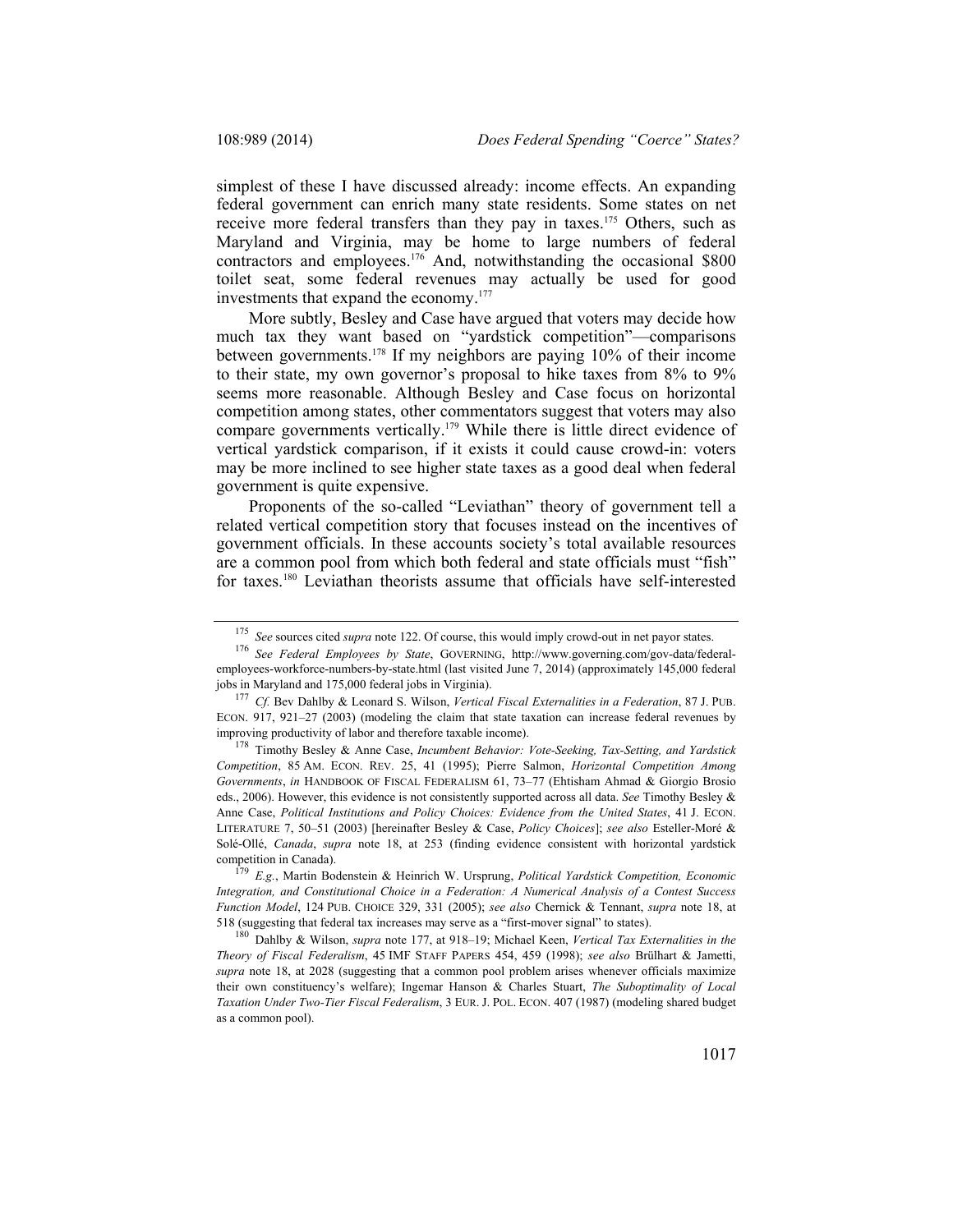reasons for wanting to maximize the revenues available for their own use.<sup>181</sup> Given this assumption, and the further assumption that there are limited fish in the pond, basic game theory predicts that each competitor should want to catch the fish before their rivals get them all.<sup>182</sup> If each competitor fears that her rival's efforts will ultimately crowd out her own, competition may encourage all the participants to increase their taxing efforts.

To sum up, there is a strong theoretical case for crowd-in. To my eye that case is stronger than the predictions of crowd-out. But both seem plausible. Indeed, both sets of predictions may be right, so that there could well be strong influences in each direction. We have therefore come to the end of what theory can likely tell us. At this point, we need evidence.

# IV. PRIOR EVIDENCE ON CROWDING

In this Part, I will examine the existing evidence on whether federal revenues displace state funds. The evidence is thin, so my summary will be brief. In general, although there is no prior research directly on the effects of total federal revenues on total state revenues, there are two sets of narrower studies on related questions that could be relevant to my question here. Taken together, though, these narrower studies are fairly inconclusive.

The first set of studies examines whether federal taxation crowds out state taxation of the same tax base. For example, a series of papers has studied whether federal excise taxes on cigarettes and gasoline reduce state taxes on cigarettes and gasoline, respectively.<sup>183</sup> Some find that federal taxes increase state tax rates for the same commodity, $184$  while others find no such effect or that the effect varies over time or commodity.185 One paper finds crowd-out.<sup>186</sup> Other papers focus on the income tax. Again,

results differ from others because they add controls for the state-level political influence of smokers and tobacco companies. *Id.* at 36. They also employ a putative measure of state corruption, which they measure by the number of federal corruption convictions. *Id.* For a variety of reasons, that outcome is probably a very poor measure of actual corruption. For example, corrupt state officials might well be *better* at warding off convictions when corruption is widespread enough to affect the federal prosecutor's future job prospects in the state. More problematically, the corruption measure could be correlated with other factors that would confound their results. To take one example, successful

<sup>&</sup>lt;sup>181</sup> Keen, *supra* note 180, at 455.<br><sup>182</sup> Christopher Berry, *Piling On: Multilevel Government and the Fiscal Common-Pool*, 52 AM. J.

POL. SCI. 802, 805–06 (2008). 183 *E.g.*, Devereux et al., *supra* note 15, at 451–52; Esteller-Moré & Rizzo, *supra* note 15, at 359– 76.

<sup>&</sup>lt;sup>184</sup> Besley & Rosen, *supra* note 18, at 392.<br><sup>185</sup> Devereux et al., *supra* note 15, at 452, 469; Esteller-Moré & Rizzo, *supra* note 15, at 355. Because the Esteller-Moré and Rizzo study is able to better account for the possible impact of non-taxrelated economic events, and incorporates Devereux et al.'s insight that horizontal and vertical tax effects may interact, I find its results more convincing than others. *See* Esteller-Moré & Rizzo, *supra* note 15, at 356–57.<br><sup>186</sup> Fredriksson & Mamun, *supra* note 18, at 35–36. Fredriksson and Mamun suggest that their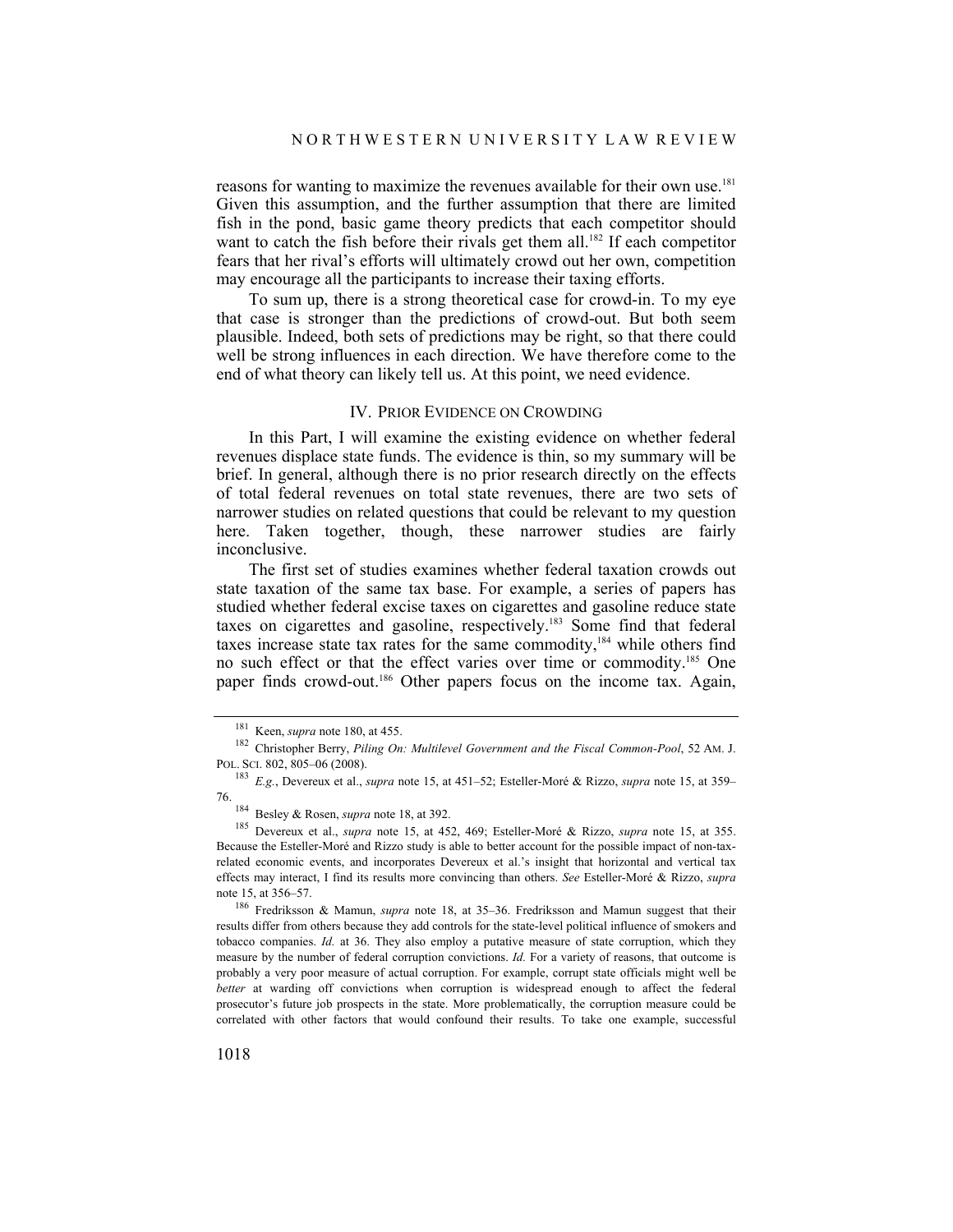some find evidence of crowd-in,<sup>187</sup> while others find the opposite, although the latter are all in the international context.188 Chernick and Tennant look jointly at income and consumption taxes, finding that although states may respond to federal taxation by shifting their tax base to favor wealthier voters, these shifts are overall revenue neutral.189 However, it is unclear whether Chernick and Tennant consider concurrent changes in other sources of revenue, such as corporate taxes and user fees. They also use simulated individual burdens rather than real statewide collections, and combine state and local effects, while our question here is state-level fiscal effects.190

In interpreting many of these studies it is important to distinguish changes in state tax rates from changes in the amount of funds states are able to raise from their tax. Again, if federal taxation diminishes a state's tax *base*—for example, if federal gas taxes motivate Escalade drivers to switch to an Escape or a Smart car—then state *rates* might rise to preserve total revenue levels.<sup>191</sup> The reverse is also possible; good federal investments could expand the state economy and allow for lower rates.<sup>192</sup> Then again, higher rates usually mean more money. So it is ambiguous, looking at rates alone, whether state revenues on net are moving in the same direction.<sup>193</sup> Since the question posed by the *NFIB* decision is whether federal taxes reduce states' ability to bring in funds, the relevant data point is total revenues, not tax rates. Therefore the tax-rate studies, even if they were more conclusive than they are, would not actually tell us a great deal about the coercion problem.

prosecutions could correlate with greater federal resources devoted to the state, which could in turn affect state demand for public goods. It would therefore be interesting to know whether Fredriksson and Mamun would reach the same result if they dropped that variable, which they found to have significant effects. *Id.* 

<sup>187</sup> Brülhart & Jametti, *supra* note 18 (Swiss cantons and municipalities); Esteller-Moré & Solé-Ollé, *Canada*, *supra* note 18, at 249 (Canada). <sup>188</sup> Andersson et al., *supra* note 18, at 255–56 (Swedish local and municipal governments);

Timothy J. Goodspeed, *Tax Competition and Tax Structure in Open Federal Economies: Evidence from OECD Countries with Implications for the European Union*, 46 EUR. ECON. REV. 357, 372 (2002); *see also* Chernick & Tennant, *supra* note 18, at 508 (noting that U.S. studies find crowd-in while studies of other jurisdictions sometimes find crowd-out).

<sup>&</sup>lt;sup>189</sup> Chernick & Tennant, *supra* note 18, at 531.<br><sup>190</sup> *Id.* at 521–22.<br><sup>191</sup> *See* Besley & Rosen, *supra* note 18, at 386 ("An increase in federal taxes on goods that are also taxed by the state implies that the states have to raise their rates in order to maintain their revenues."). <sup>192</sup> Fredriksson and Mamun argue that their tax rate results also imply lower state revenues.

Fredriksson & Mamun, *supra* note 18, at 47. But lower rates imply lower revenues only if there are no offsetting expansions in the tax base—for example, if more individuals buy tobacco because the tax is lower. Fredriksson and Mamun offer no evidence on tax base in either direction. Also, their study does not tell us anything about whether states offset any possible loss in tobacco-tax revenues with other revenues or spending cuts.

<sup>193</sup> Chernick & Tennant, *supra* note 18, at 516.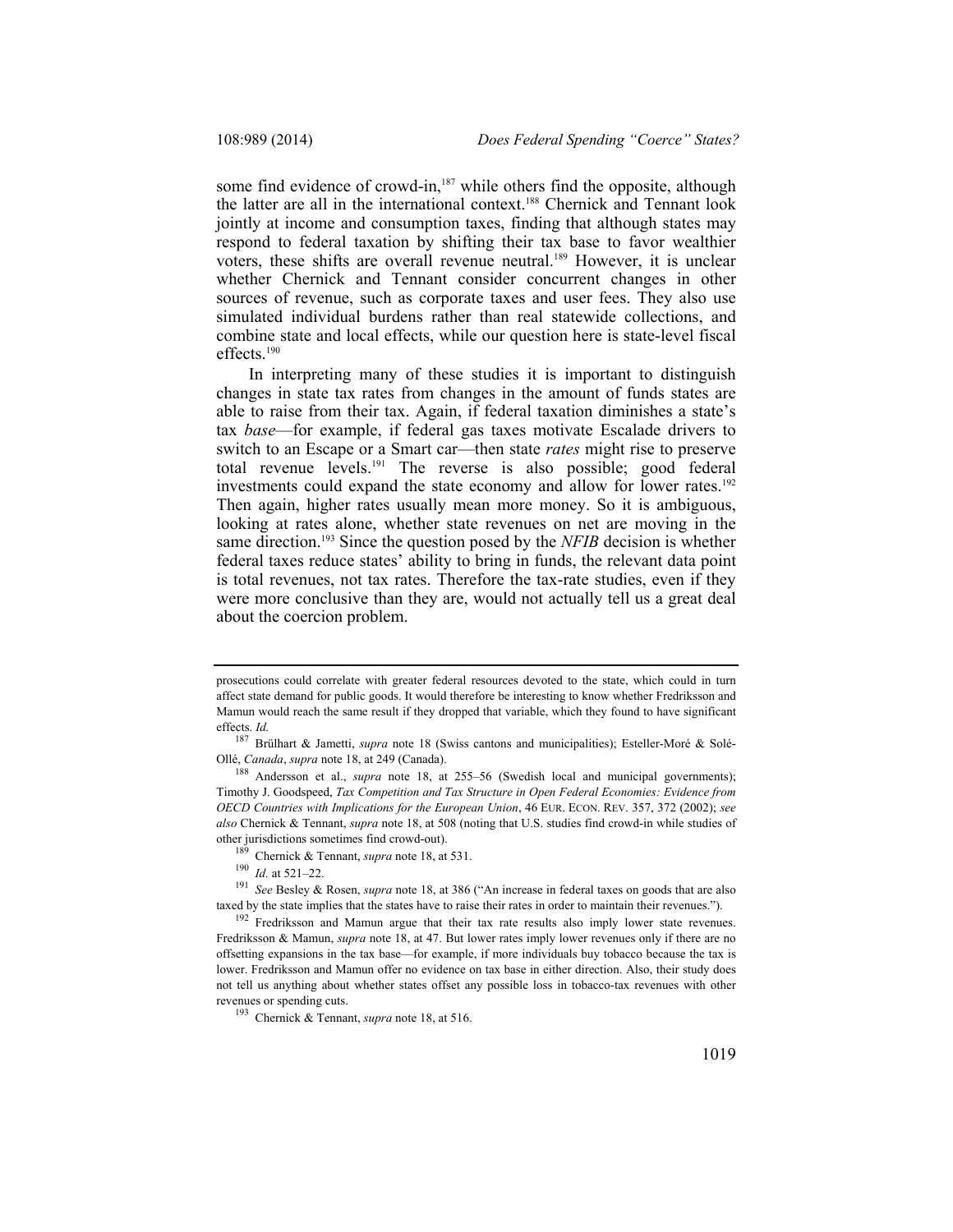Studies of the impact of federal deductibility on state taxes supply another source of potential evidence. Unfortunately, the literature as a whole offers murky results.<sup>194</sup> Some authors find that deductibility increases state tax receipts,<sup>195</sup> while others find that it affects only the form but not the amount of total state taxes.<sup>196</sup> Further, because many of these deductibility studies do not account for the potentially confounding effects of other federal–state interactions, their results may not be fully reliable.<sup>197</sup>

Existing studies may help to refine some of the causal mechanisms that might contribute to crowd-out or crowd-in, though. For example, by comparing Canadian provinces whose laws automatically tracked national tax rules with those that did not, Esteller-Moré and Solé-Ollé found some modest evidence that Quebec, which did not track national law, was less sensitive to national tax rates than other provinces.<sup>198</sup> That tends to support the idea that shared definitions are important to crowding. Similarly, Ladd found that the extensive federal tax reforms of 1986, in which the federal government eliminated many existing loopholes, boosted state budgets.199 Chernick and Tennant's findings about the shifting distribution of state tax bases lend some support to the hypothesis that income effects of federal taxation may vary by income level. And Agrawal finds that municipalities respond more strongly to state taxes than states do to federal taxes, which he interprets as evidence that the elasticity of the tax base is important to crowding effects.200

At this point it should be obvious that even taken all together, the literature does not appear to offer clear predictions about crowd-out. Changes in tax rates or revenues for one tax instrument do not tell us what is happening at the same time to other state revenues or state borrowing. The effects of one influence, such as deductibility or base overlap, do not show us the combined impact of all federal influences. More evidence is needed.

#### V. ORIGINAL EMPIRICAL EVIDENCE ON CROWDING

In order to test the competing crowd-out and crowd-in hypotheses, I construct a dataset of U.S. state and federal budgets and other control

<sup>194</sup> Kaplow, *supra* note 21.

<sup>195</sup> Holtz-Eakin & Rosen, *supra* note 20; Metcalf, *supra* note 20; *see also* Galle & Klick, *supra*  note 139, at 217 (finding that deductibility affects state countercyclical spending); Gramlich, *supra* note 20, at 453–58 (reporting that deductibility increases demand for state and local public goods).<br><sup>196</sup> Chernick & Tennant, *supra* note 18, at 515–20; Courant & Gramlich, *supra* note 20, at 244–53.

<sup>&</sup>lt;sup>197</sup> Esteller-Moré & Solé-Ollé, *US, supra* note 18, at 252 n.5.<br><sup>198</sup> Esteller-Moré & Solé-Ollé, *Canada, supra* note 18, at 241, 252.<br><sup>199</sup> Ladd, *supra* note 167.<br><sup>200</sup> David R. Agrawal, Inter-federation Competition: (Aug. 2013) (unpublished manuscript), *available at* http://www-personal.umich.edu/~dagrawal/ research\_files/Agrawal\_IFC.pdf.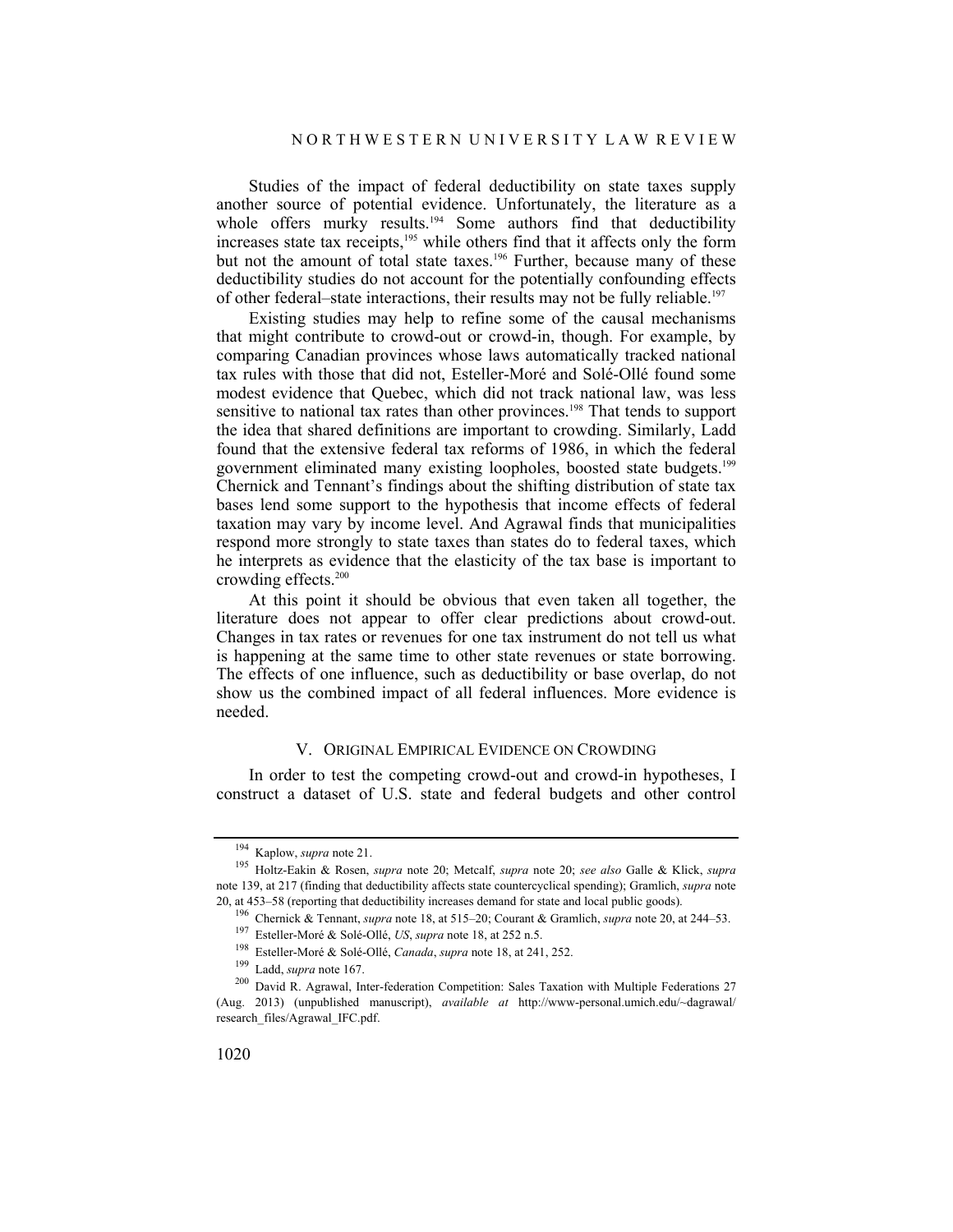variables, covering the years 1998 to 2010. I build a panel by collecting yearly information at the state level; that is, for each year, I have forty-eight observations, one representing each state.201 I then use regression analysis to identify statistical correlations between state and federal budgets, holding constant other factors that might influence the two.

# *A. Methodology*

The regression analyses I report here take the form of what are known as fixed-effects panel regressions.<sup>202</sup> In essence, what this means is that I will attempt to use the variation within each state from year to year to explain what causes state budgets to grow or shrink. Over time, the forces affecting each state budget, such as the size of federal revenues, the state's wealth and population, and the amount of state taxes residents claim as deductions on their federal returns, will change. Other aspects of the state, such as its constitution, political tradition, and important budget institutions, are assumed to be unchanging, and so are held constant hence the term "fixed effects" regression.<sup>203</sup>

As I discussed in Part III, the ideal measure of federal–state influence would be to observe what happens to state revenues as federal revenues change, holding constant any non-tax-related changes in the economy, but in the real world we cannot tell which economic changes are caused by taxes. Therefore I approximate the ideal measure by using two different dependent variables,  $204$  state revenues as a portion of state GDP and per capita state own-source revenues. State revenues as a percentage of GDP could be underinclusive, in that it largely ignores deadweight loss or economic expansion caused by federal taxes. Per capita state revenues alone may be overinclusive: it will reflect economic conditions with only attenuated relations to federal tax. So by using both, I hope to bracket the correct answer. Reassuringly, my results are essentially identical under either approach.

I measure federal tax burdens using a combination of federal revenues collected in each state, and the revenues collected in geographically adjacent states.205 In the absence of any identifiable shock that affects

<sup>201</sup> Because some of my key variables depend on geographically adjacent states, I omit Alaska and Hawaii. 202 I describe additional technical details about the construction and analysis of the data, including

a wide variety of alternative "specifications," or research designs, in a related paper. Brian Galle, *The Effect of National Revenues on Sub-national Revenues: Evidence from the U.S.*, 37 INT'L REV. L. & ECON. 147, 150–54 (2014).

<sup>203</sup> JOSHUA D. ANGRIST & JÖRN-STEFFEN PISCHKE, MOSTLY HARMLESS ECONOMETRICS 222–23 (2009).

<sup>&</sup>lt;sup>204</sup> The "dependent" variable is typically the outcome whose influences we are hoping to measure.<br><sup>205</sup> Although in theory I would like to observe the influence of all national revenues on each state's budget, this is impractical statistically. Since federal revenues of course do not vary across states for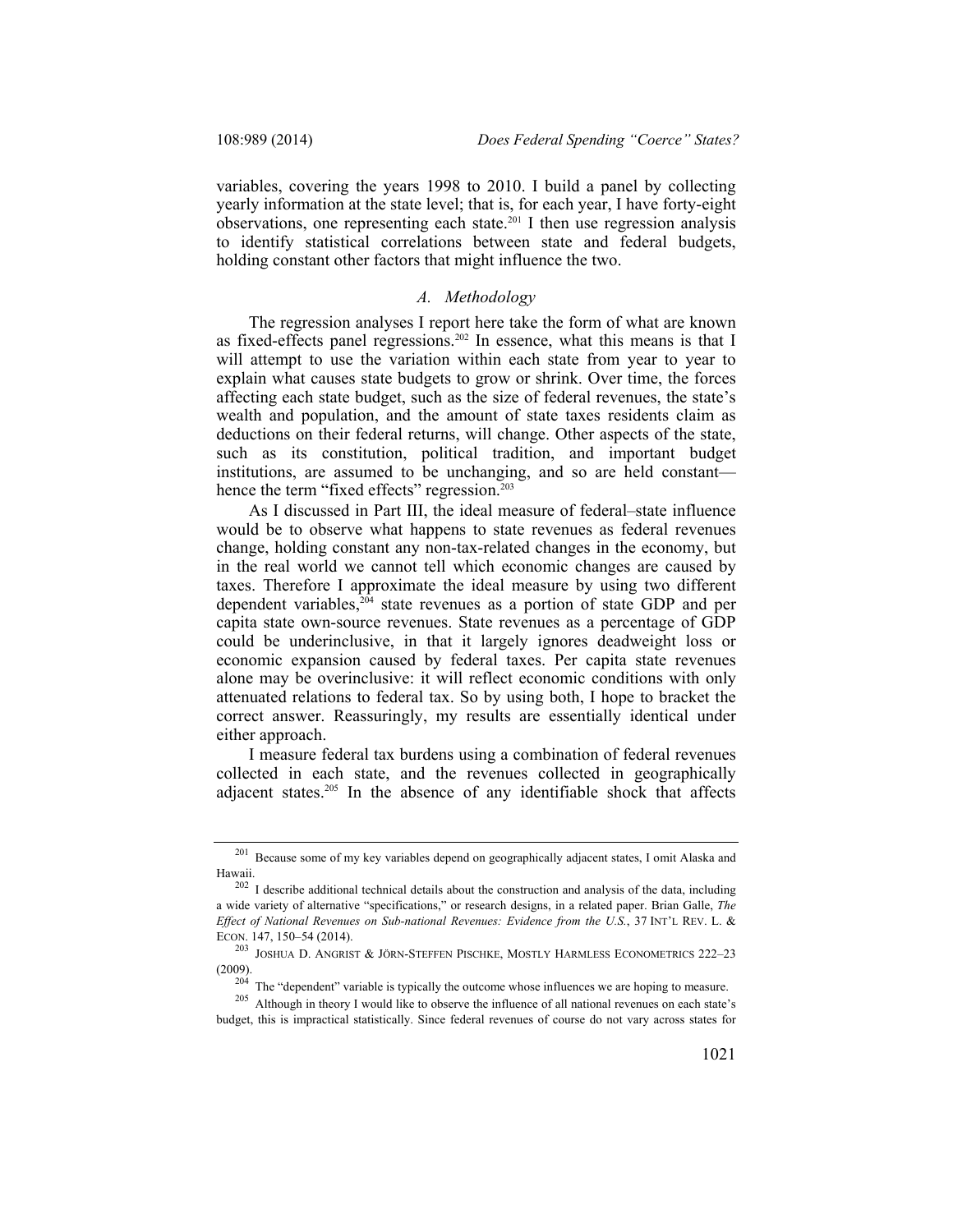federal revenues without also directly impacting state budgets, my main source of identification will come from variations in federal effective rates, base definitions, and collection efforts, which in turn may vary with the composition of state populations and over time. Federal revenues collected in theory represents a composite of local economic conditions, federal rules applicable to taxpayers in those conditions, and federal officials' effort at ensuring compliance with the rules. By controlling for economic conditions, I should be able to abstract away from the fine-grained and often-unobservable variations in federal rules and effort and measure their intermediate result, federal revenue collected.206

Relying on federal revenues collected in each state creates some difficulties. IRS statistics on state-by-state collections do not fit perfectly with what in theory I want to test. The IRS collects the locus of the legal incidence of each tax, while the economic incidence may fall elsewhere.<sup>207</sup> Still, to the extent that taxpayers' political responses are motivated in significant part by the legal incidence of a tax,<sup>208</sup> the legal incidence may be an important determinant of crowding. In addition, to capture the possible in-state economic incidence of taxes imposed in neighboring states, I include population-weighted mean per capita tax burdens in geographically adjacent states.<sup>209</sup>

As I also mentioned in Part III, I want to rule out the possibility that simultaneous changes in demand for public goods could be driving both

any given year, there is no practical way to fully distinguish the impact of nationwide federal revenues from other potential influences, such as national economic conditions.

Because some state taxes are federally deductible, state tax levels can affect federal revenues, a potential endogeneity problem. To the extent this is true, however, it should tend to produce a negative relationship between state taxes and federal taxes: when states collect more money, federal collections are reduced. If I observed a negative relationship between federal and state revenues, I would be unable to rule out the possibility that it is caused by this fiscal relationship. Instead, as I describe momentarily, I observe a positive relationship. That I am able to identify a positive relationship despite this negative feedback loop suggests that the true positive relationship might be even stronger than the one I measure. In a web appendix, I describe additional statistical steps I take to account for this feedback relationship. Brian Galle, Web Extension for: The Effect of National Revenues on Sub-national Revenues: Evidence from the U.S. (Apr. 25, 2014) (unpublished manuscript), *available at* http://papers.ssrn.com/sol3/ papers.cfm?abstract\_id=2210024. If anything, I find that crowd-in is even more pronounced than I

report here. *Id.* at 4. 206 Controlling for a variable essentially means that we approximate the impact of other variables, holding the controls constant. WILLIAM H. GREENE, ECONOMETRIC ANALYSIS 12-13 (7th ed. 2012). For instance, in this case we will simulate mathematically what the impact of varying in-state federal revenues would be if every state experienced the exact same economic conditions.

<sup>&</sup>lt;sup>207</sup> IRS data on the state of origin for corporate taxes is based on the legal residence of the corporation, INTERNAL REVENUE SERV., 2011 DATABOOK 14 tbl.5 Notes (2011), which bears no real connection to its economic activities; my main results are robust to omitting federal corporate taxes from all variables.

<sup>&</sup>lt;sup>208</sup> For a discussion of the laboratory evidence to that effect, see Edward J. McCaffery & Jonathan Baron, *The Political Psychology of Redistribution*, 52 UCLA L. REV. 1745 (2005). 209 Results are robust to omitting population weights.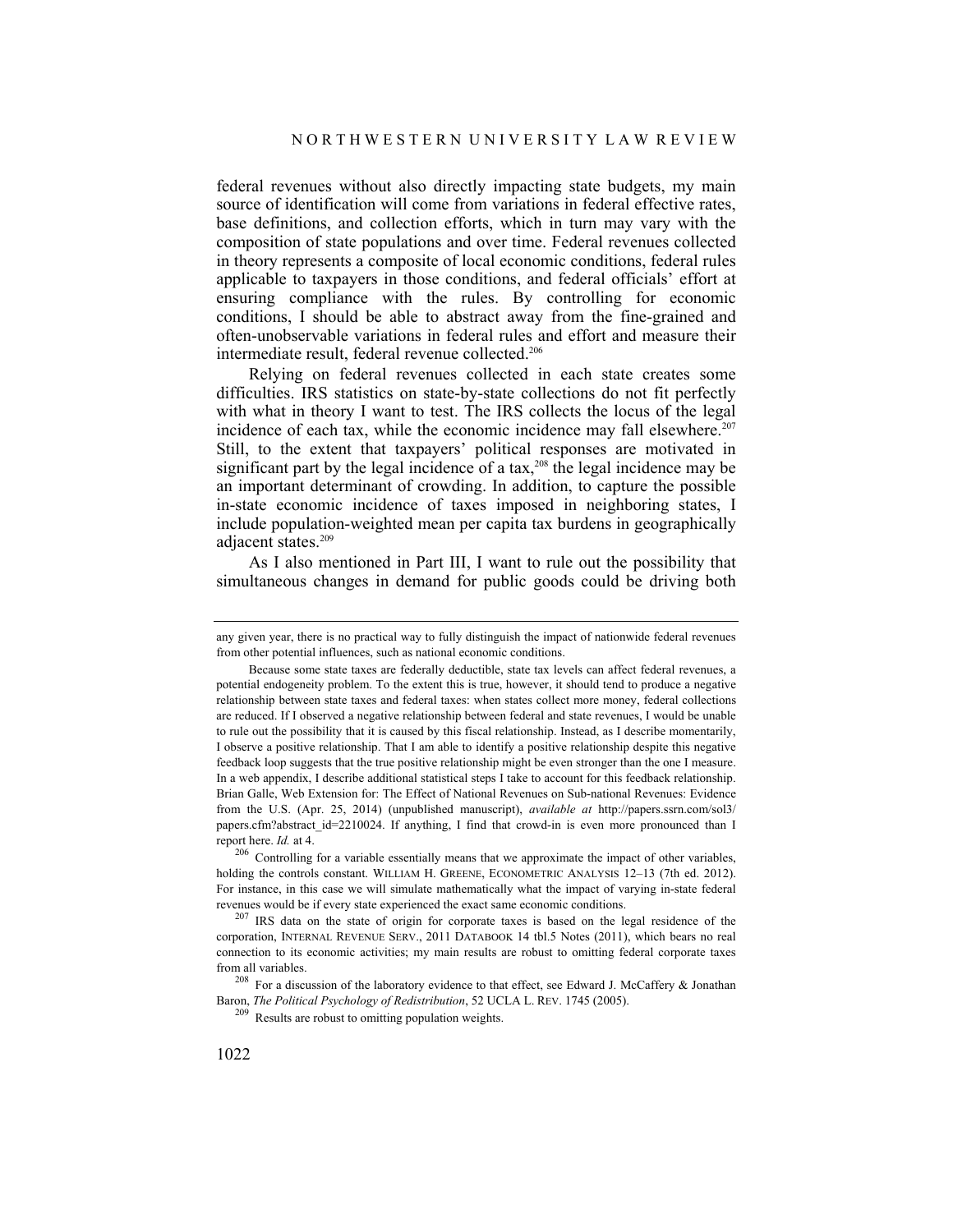federal and state tax setting. Again, this story is fairly implausible in the period covered by the sample, given that health spending is the only major area of overlap. I therefore control for joint changes in demand for government by including Medicaid and non-Medicaid state health spending in the regression.

In order to explain any observed crowding in or out, I also include a set of explanatory variables relating to the theories set out earlier. To test the impact of federal deductibility, I include the value of state and local tax (SALT) deductions claimed by taxpayers at varying income levels.210 I check for income effects using federal direct grants and federal spending (less grants) in each state–year. I set out the results of those additional tests, and analyze their implications for the usefulness of the deduction for state and local taxes, in a separate paper.<sup>211</sup>

I additionally include a group of control variables that is mostly standard in the literature. Following prior work, I control for state population; population squared; fraction of population under 26 and over 64; state median income, GDP, and unemployment rate; and state ideology. I measure economic conditions using population-weighted mean GDP per capita in adjacent states, as well as year effects. In some specifications (not reported), I also account for possible idiosyncratic state trends using unitspecific year effects.<sup>212</sup> To rule out the possibility that any observed crowdin results are the effect of an important federal matching grant for Medicaid, I control for each state's match rate (FMAP) and the interaction between match rate and state Medicaid expenditures.

Finally, it is unclear in theory whether we should expect state reactions to outside influences to be immediate, to entail some delay, or both. Some

<sup>210</sup> Galle & Klick, *supra* note 139, at 226–36, find that the impact of SALT deductions varies by income level, with very-high-income taxpayers having a disproportionate impact on state spending. Because the reported SALT data are net of any AMT effects, I should not need to separately account for AMT. To be cautious, however, I include AMT in some regressions; my results are robust to inclusion or exclusion of the number of AMT payers in each income class.

Endogeneity is also a potential problem for the SALT deduction regressors. As Metcalf notes, shocks to state wealth could simultaneously affect an individual's state and federal tax liability. Metcalf, *supra* note 20, at 578. The former would reduce (increase) state revenues, while the latter could diminish (enhance) the value of the federal deduction. I therefore adapt Metcalf's method to construct my own instruments for SALT value and use 2SLS to double-check the OLS results. First, I divide the population into groupings, by "AGI," a tax law measure of income before itemized deductions. Then, for each grouping, I calculate the national average likelihood of itemizing and the marginal tax rate at the midpoint of each range. Following Metcalf's formula, I use these figures to compute an average national "tax price" for each grouping: the amount of pennies that, on average, a person in that group would save from a one-dollar tax deduction. Because these figures are computed from national averages, individual state conditions have little effect on them. But, since tax price determines the dollar value of a SALT deduction, they are strongly correlated with the value of SALT deductions for each state and income group. Because the equation is exactly identified I do not test for weak instruments.

<sup>211</sup> Galle, *supra* note 202, at 152–54.

<sup>&</sup>lt;sup>212</sup> For the most part my results are robust to the inclusion or exclusion of unit-specific year effects.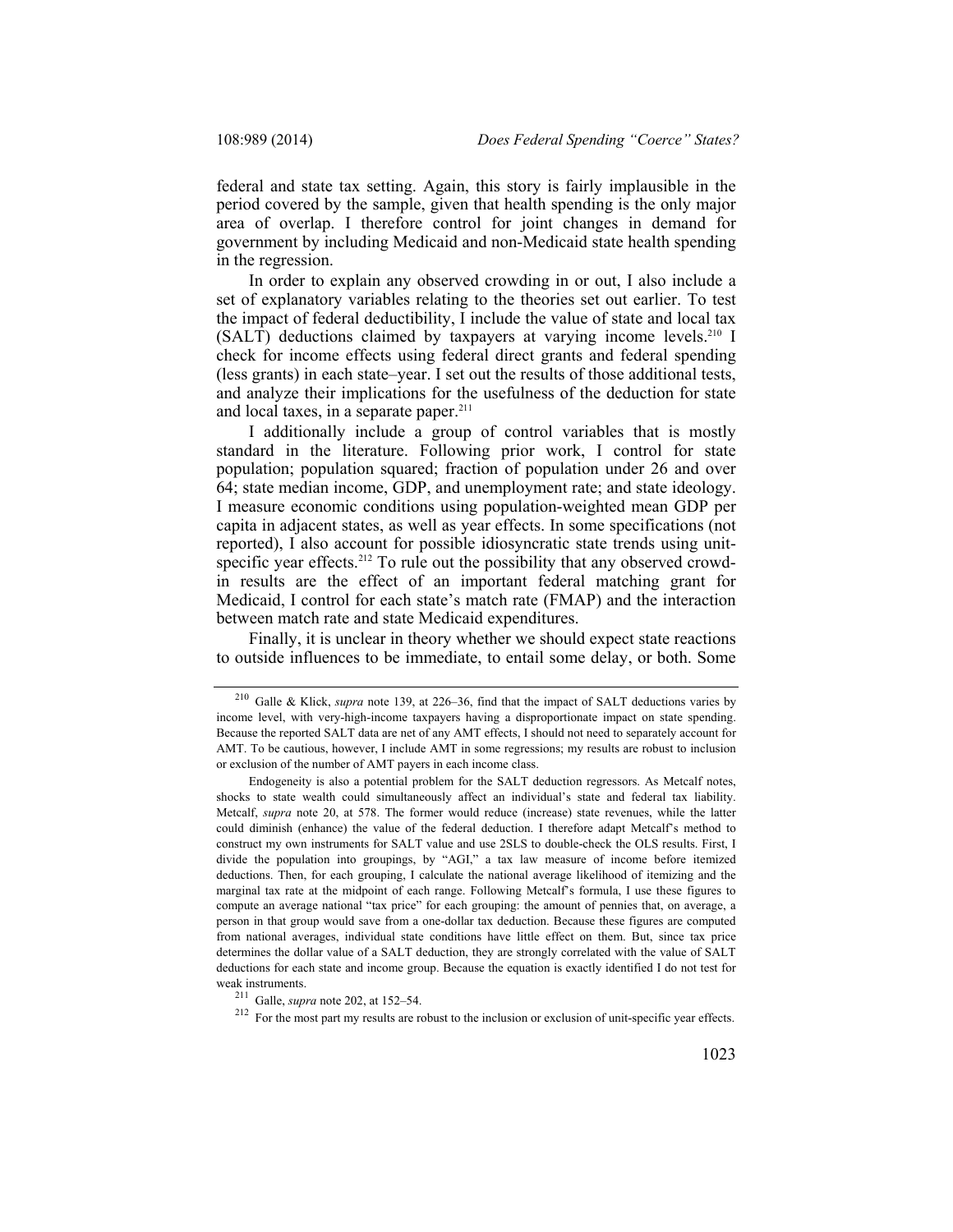prior literature includes "lags" of major variables—that is, they examine whether past years' data affect a current year's dependent variable.<sup>213</sup> I therefore included lags of the economic and tax variables in each regression, and then, if these lags had no statistically significant results, reran the regression without them. Inclusion of lags did not change the sign of the main regressors of interest and did not alter the coefficients much, so the regressions reported here omit the lags.

## *B. Results and Analysis*

The main results of the fixed-effects regressions are summarized in Table 1, below. The reported coefficient can be read as the percentage change in state own-source revenues resulting from a 1% increase in each logged regressor, or from a one-unit change in others.<sup>214</sup> Column 1 summarizes a regression using state revenues per capita as the dependent variable, while column 2 reports the same regression using state revenues as a fraction of state GDP.

<sup>213</sup> *See, e.g.*, Andersson et al., *supra* note 18, at 253, 255.

<sup>214</sup> Although in some cases results were estimated more precisely in levels, I report results for revenue and economic variables as log–log both for ease of interpretation and because of the skewness of most per-state measures.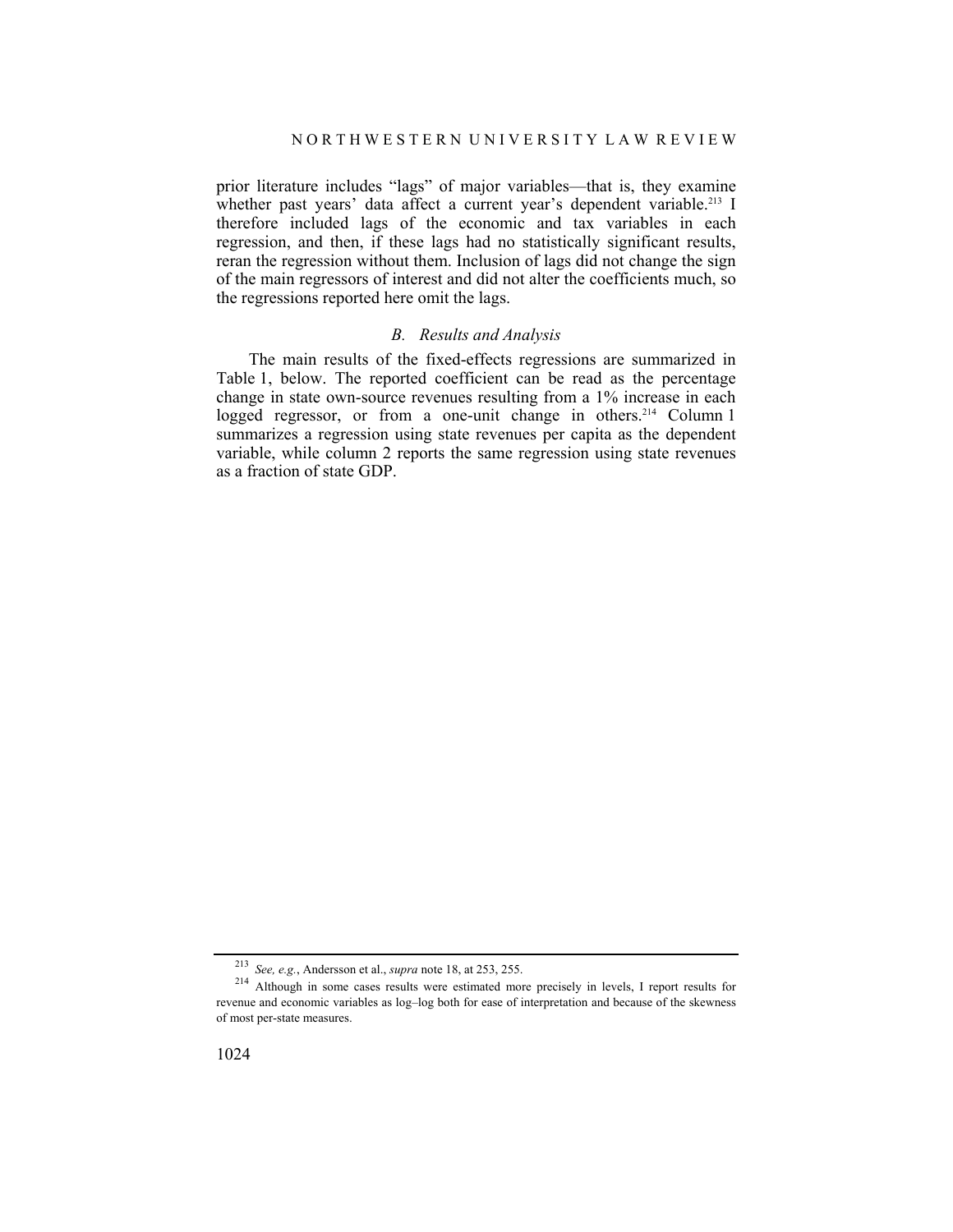| <b>Variables</b>                      | (1)<br><b>State Revs.</b> | (2)<br><b>State Revs.</b> |
|---------------------------------------|---------------------------|---------------------------|
|                                       | per Capita                | per GDP                   |
|                                       |                           |                           |
| Log pc fed. revs. in state            | $0.355***$                | $0.355***$                |
|                                       | (6.089)                   | (6.089)                   |
| Log fed. taxes pc in adj. states      | 0.00678                   | 0.00678                   |
|                                       | (0.358)                   | (0.358)                   |
| Log fed. non-grant expend in state pc | $0.338***$                | $0.338***$                |
|                                       | (4.363)                   | (4.363)                   |
| State unemployment                    | $-0.0231***$              | $-0.0231***$              |
|                                       | $(-3.456)$                | $(-3.456)$                |
| State median income in 2005 dollars   | $3.77e-06*$               | $3.77e-06*$               |
|                                       | (1.860)                   | (1.860)                   |
| <b>FMAP</b>                           | $-0.0139***$              | $-0.0139***$              |
|                                       | $(-2.892)$                | $(-2.892)$                |
| R-squared                             | 0.928                     | 0.946                     |
|                                       |                           |                           |

TABLE 1: EFFECTS OF PER CAPITA FEDERAL TAX COLLECTED IN STATE ON STATE REVENUES, 1998–2010

Notes: Fixed-effects regressions with year effects; regression includes state health spending, logged federal grants, population under 26, and population over 64 (insignificant coefficients), and population, population square, logged values of state GDP per capita, weighted adjacent-state GDP, and per capita SALT deductions by AGI category (significant in some specifications); robust standard errors clustered by state; coefficient reported with (*t* score); all dollar figures reported in 2005 dollars;  $N = 575$ ; \*: statistically significant at a 5% level; \*\*: statistically significant at a 1% level; \*\*\*: statistically significant at a 0.1% level.

In both of these regressions, as well as in a variety of other specifications I employ as double checks, there is highly statistically significant evidence that federal revenues crowd-in state revenues to a considerable degree. For example, as Table 1 reports, I find a measured elasticity of state revenue to federal revenues of 0.355. That is, when federal revenues rise by 1%, holding constant annual economic effects and local and regional economic factors, state revenues rise by 0.355%. Regressions using in-state federal revenues collected as a fraction of state GDP in place of per capita federal revenues collected in state similarly produce an elasticity of about 0.34.<sup>215</sup>

<sup>215</sup> Lags of federal revenues were insignificant in all these regressions, although in some cases there was a modest positive coefficient for state-own source revenues, significant at the 10% level— 95% confidence intervals generally ran from -0.001 to 0.03. Consequently I report results from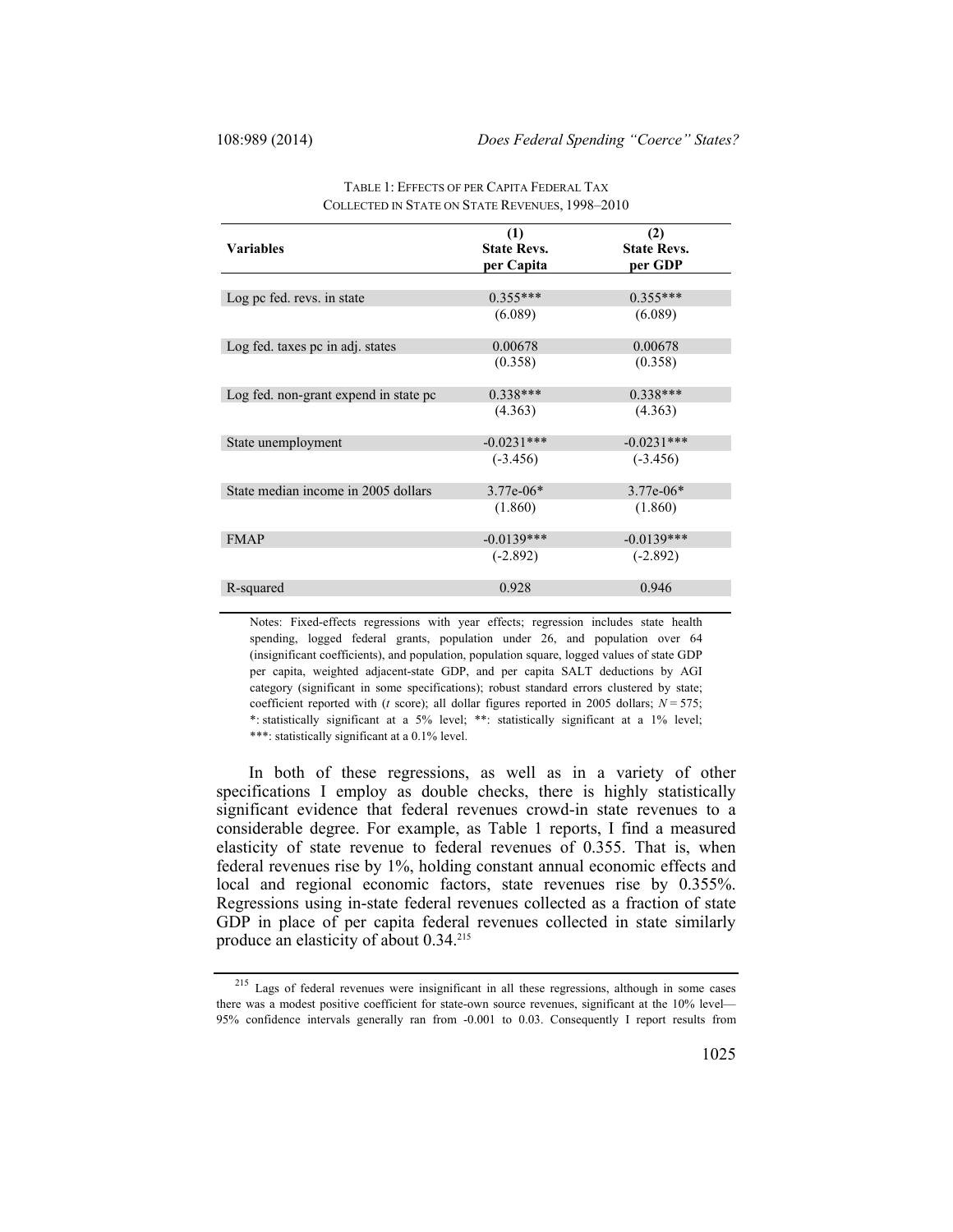It is also worth noting that the control variables have impacts familiar from the literature. For example, states with a larger school-age population tend to raise more money. Likewise, state tax revenues increase with state wealth and decrease with unemployment. State revenue per GDP declines with GDP, likely because there is some delay in state adjustments to changed circumstances, and because states smooth revenues to some degree. Federal grants typically crowd-in state spending, and a more robust neighboring economy boosts each state's revenues.

As additional robustness checks, I estimate each equation using logged state *expenditures* per capita as the dependent variable, and separately using first differences of the revenue variables. Results are qualitatively similar to those reported.

An important caveat to my findings is that I am able to study only a small segment of U.S. fiscal history. The theory I have sketched suggests crowding may be sensitive to institutional design and voter behavior, both of which can change over time. Still, the slice of time I have studied is the slice closest to today, and spans an entire business cycle. If courts are interested in how their decisions impact policy, these data are the most relevant to Spending Clause decisions in the near future.

One other concern about the limited time span I study is that it happens to have been a period of unusually low federal marginal income tax rates. Nonetheless, federal revenues as a portion of GDP range from their postwar high of 20.6% in 2000 to 15.1% in 2009 and 2010, representing the lowest levels since 1950. Most years fall in the postwar average range of 17% to 18%. The sample therefore arguably captures a fairly representative set of federal taxing conditions.

#### **CONCLUSION**

I have argued that a key premise of the Supreme Court's recent Medicaid decision rests on uncertain, perhaps even incorrect, facts. I do not mean to say that my empirical findings can or should end the debate over conditional spending. The proper roles of national and state governments in our constitutional system will remain an enduring controversy.<sup>216</sup> At most

regressions in which lags are omitted. Including lags did not meaningfully change the coefficients reported. Because arguably adjacent-state GDP could include the effect of lagged own-state tax rates, I also include as robustness checks system Generalized Method of Moments (GMM) regressions in which I instrument for lagged own-state revenues and neighbor GDP with prior years' values of those variables. *See* Stephen R. Bond, *Dynamic Panel Data Models: A Guide to Micro Data Methods and Practice*, 1 PORTUGUESE ECON. J. 141, 141–59 (2002) (explaining the need for and methodology of implementing system-GMM). These regressions yield slightly greater elasticities, in the 0.6 range for most specifications.<br><sup>216</sup> *See* sources cited *supra* note 63. For example, my own view is that even "coercive" regulation

could be justified in the situation in which federal regulation is needed to overcome collective action problems among the states—indeed, when states have strong motives to defect from mutually beneficial shared agreements, very potent federal tools are especially needed. Galle, *supra* note 38, at 185–91. *But*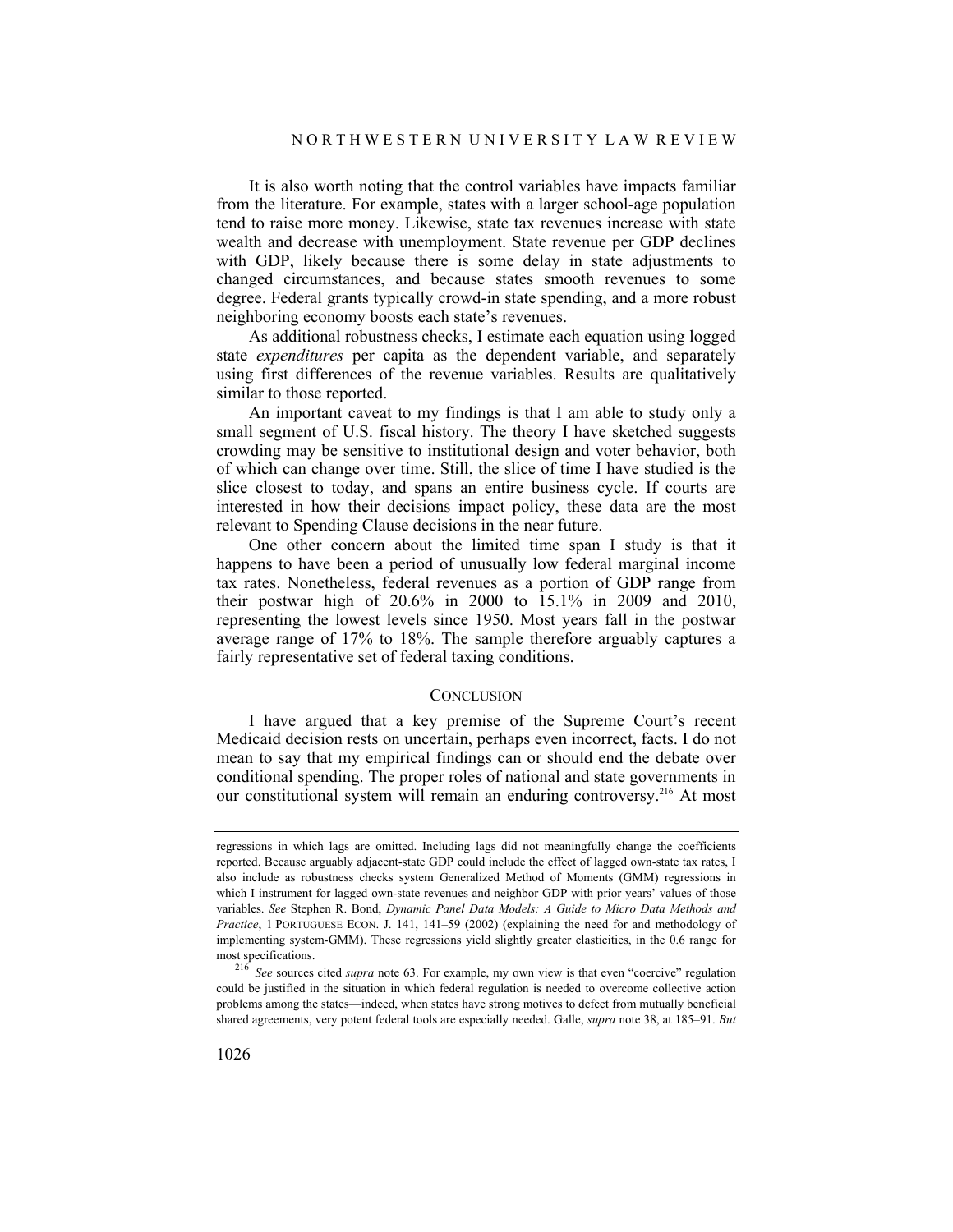my contribution here can help to move us past the overly reductive focus on coercion and toward that larger debate, as well as providing a reminder of the occasional importance of facts in public law.217

Canadian and Australian legal scholars can make similar use of my findings. In both countries, there is a similar dispute over judicial control of conditional federal spending.<sup>218</sup> Those disputes, too, are often tangled in the notion that grants coerce states.<sup>219</sup> While cultural and institutional details of course will differ, my work here suggests that similar empirical investigation would help advance the discussion.

Finally, whatever their use for lawyers, my findings here should be of independent interest to social scientists who study the fiscal relationship between governments. Though the effects of federal revenue measures on state finances have been a continuing topic of debate, the focus has until now fallen on narrow, individual tax measures. My evidence helps to tilt that discussion toward larger questions, such as whether a robust federal government is consistent with a vibrant set of state enterprises. My hope is that future work by myself and others will shed further light on which institutional factors are central in preventing national efforts from crowding out state rivals.

*see* Baker, *Conditional Spending*, *supra* note 13, at 1951–54 (acknowledging this point, but arguing that constitutional amendment is a viable alternative solution).

<sup>&</sup>lt;sup>217</sup> For a more in-depth discussion of the Court's questionable approach to fact-finding, see Brianne J. Gorod, *The Adversarial Myth: Appellate Court Extra-record Factfinding*, 61 DUKE L.J. 1, 25–67 (2011).

<sup>218</sup> *See* Hoi Kong, *The Spending Power, Constitutional Interpretation and Legal Pragmatism*, 34 QUEEN'S L.J. 305, 310–14 (2008); David W.S. Yudin, *The Federal Spending Power in Canada, Australia and the United States*, 13 NAT'L J. CONST. L. 437, 451–53, 456–69 (2002).

<sup>219</sup> *See* Jean-François Gaudreault-DesBiens, *The Irreducible Federal Necessity of Jurisdictional Autonomy, and the Irreducibility of Federalism to Jurisdictional Autonomy*, *in* DILEMMAS OF SOLIDARITY: RETHINKING REDISTRIBUTION IN THE CANADIAN FEDERATION 185 (Sujit Choudhry et al. eds., 2006); Yuden, *supra* note 218, at 454–55, 469–72.